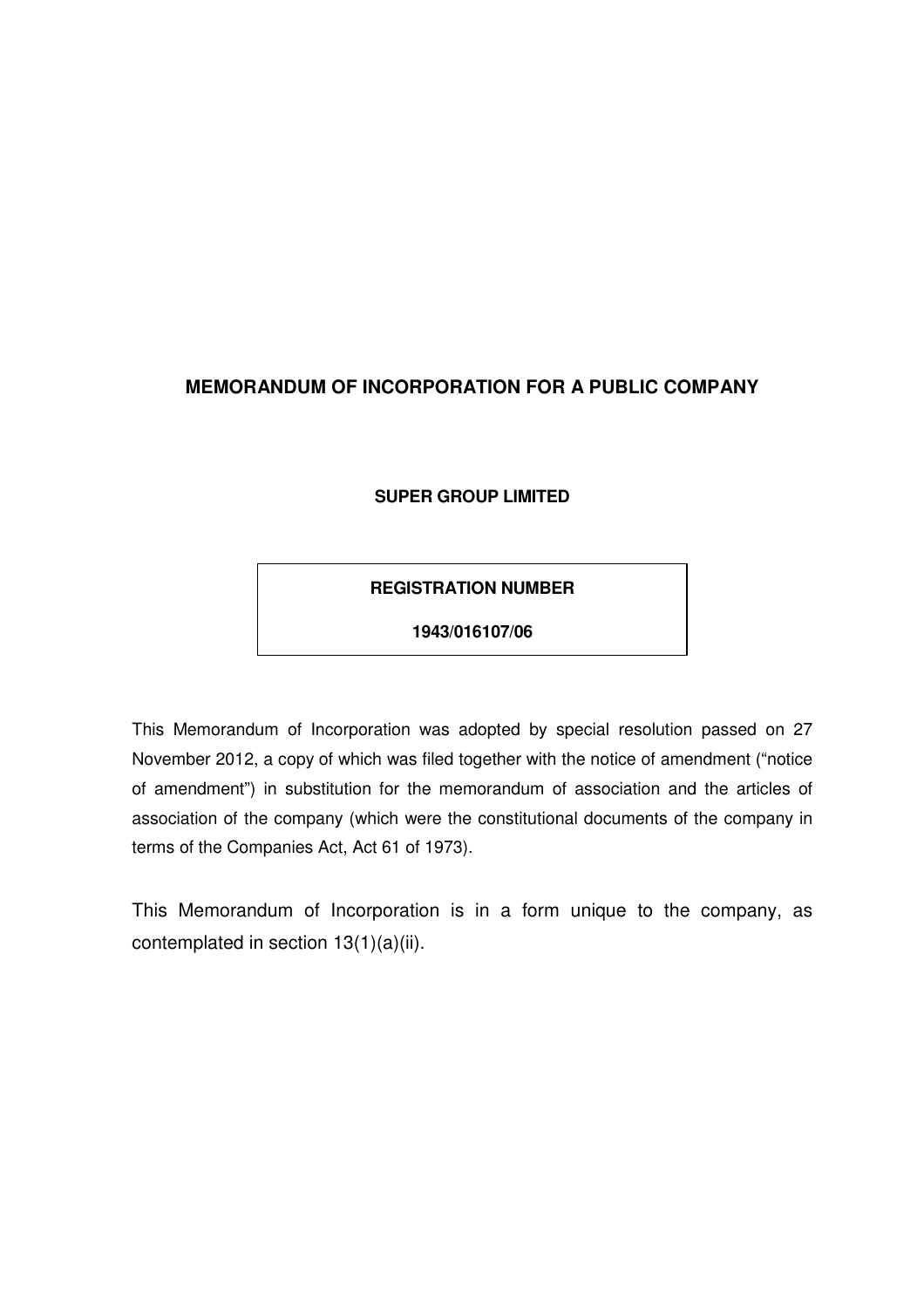# **TABLE OF CONTENTS**

| $\mathbf{1}$   |  |
|----------------|--|
| $\overline{2}$ |  |
| 3              |  |
| 4              |  |
| 5              |  |
| 6              |  |
| 7              |  |
| 8              |  |
| 9              |  |
| 10             |  |
| 11             |  |
| 12             |  |
| 13             |  |
| 14             |  |
| 15             |  |
| 16             |  |
| 17             |  |
| 18             |  |
| 19             |  |
| 20             |  |
| 21             |  |
| 22             |  |
| 23             |  |
| 24             |  |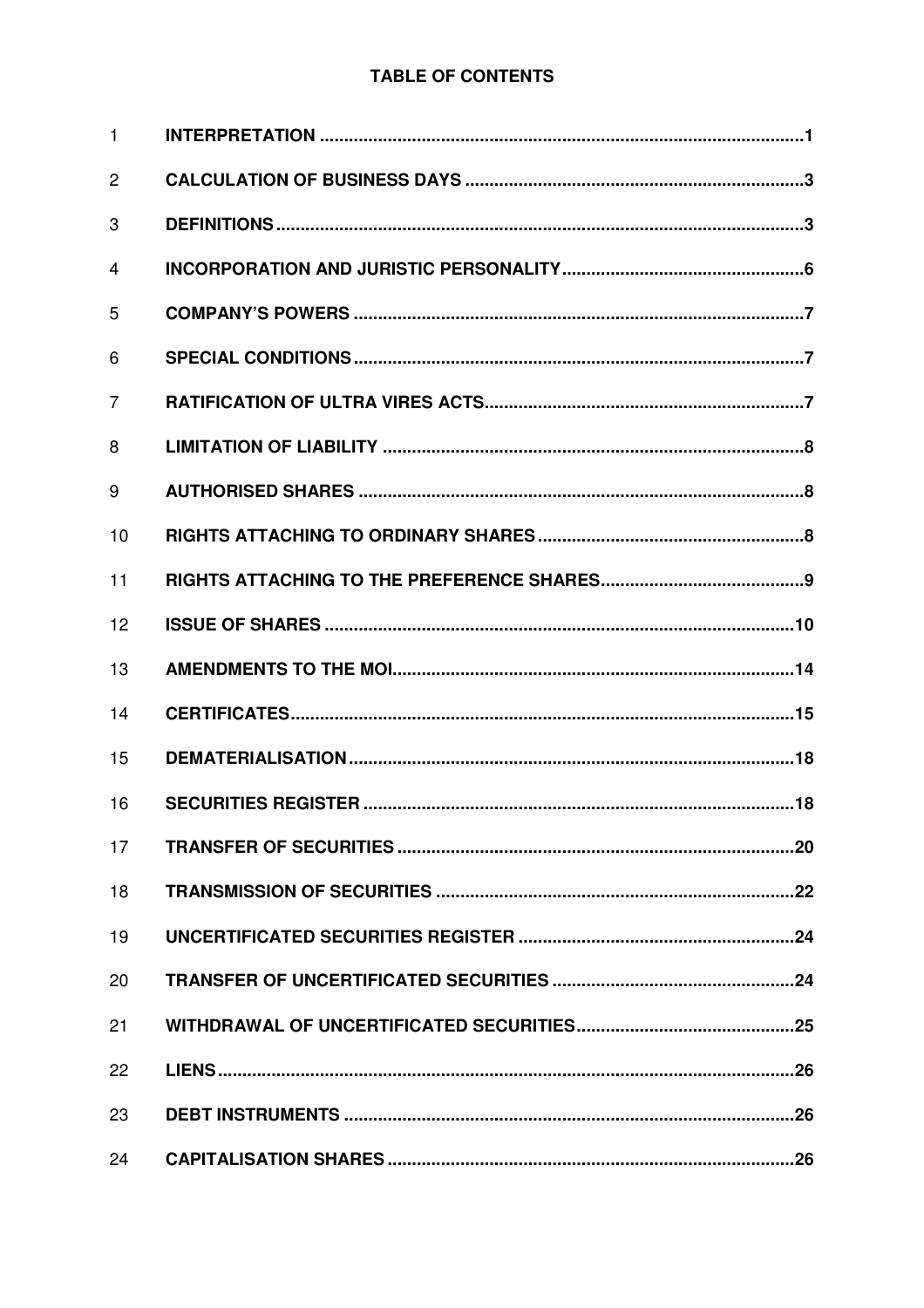| 25 | BENEFICIAL INTEREST IN SECURITIES AND DISCLOSURE 27  |  |
|----|------------------------------------------------------|--|
| 26 |                                                      |  |
| 27 |                                                      |  |
| 28 |                                                      |  |
| 29 |                                                      |  |
| 30 |                                                      |  |
| 31 |                                                      |  |
| 32 | SHAREHOLDERS ACTING OTHER THAN AT A MEETING42        |  |
| 33 |                                                      |  |
| 34 |                                                      |  |
| 35 | COMPOSITION AND POWERS OF THE BOARD OF DIRECTORS45   |  |
| 36 |                                                      |  |
| 37 |                                                      |  |
| 38 |                                                      |  |
| 39 |                                                      |  |
| 40 |                                                      |  |
| 41 |                                                      |  |
| 42 | LOCAL BOARDS, AGENTS AND COMMITTEES OF THE BOARD  59 |  |
| 43 |                                                      |  |
| 44 |                                                      |  |
| 45 |                                                      |  |
| 46 |                                                      |  |
| 47 |                                                      |  |
| 48 |                                                      |  |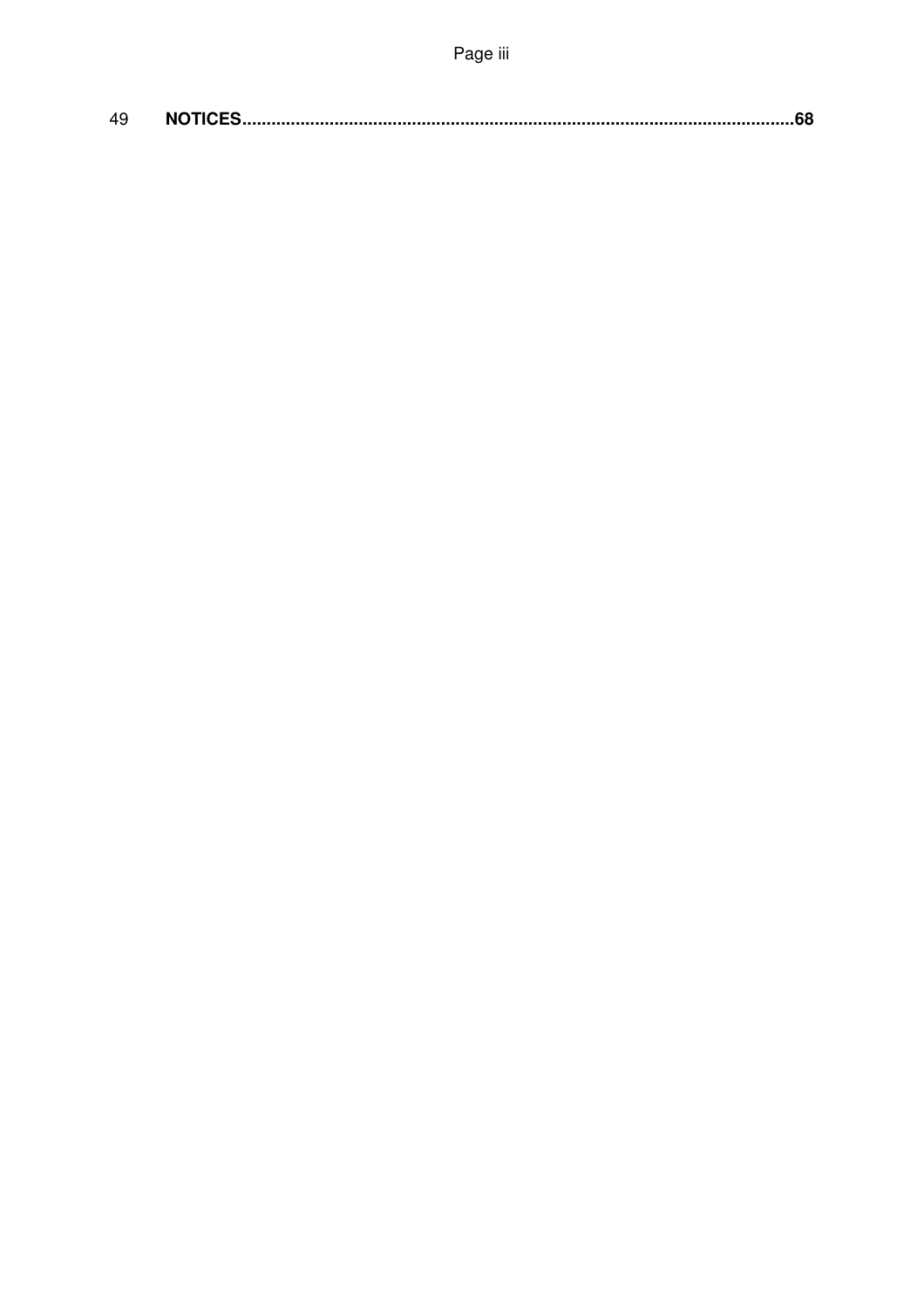### 1 **INTERPRETATION**

In this MOI –

- 1.1 a reference to a section by number refers to the corresponding section of the Act;
- 1.2 a reference to the Act shall include a reference to the regulations;
- 1.3 unless the context clearly indicates or requires a contrary intention an expression which denotes -
- 1.3.1 **any gender includes the other genders;**
- 1.3.2 a natural person includes an artificial person and vice versa;
- 1.3.3 the singular includes the plural and vice versa;
- 1.4 words and expressions which are defined and used or have a particular meaning ascribed to them in a particular context in the Act shall, when used in this MOI in a similar context, bear the same meaning unless excluded by the subject or the context, or unless this MOI provides otherwise;
- 1.5 where any term is defined within the context of any particular clause in this MOI, the term so defined, unless it is clear from the clause in question that the term so defined has limited application to the relevant clause, shall bear the meaning ascribed to it for all purposes in terms of this MOI, notwithstanding that the term has not been defined in clause 3;
- 1.6 the use of the word "including" followed by a specific example/s shall not be construed as limiting the meaning of the general wording preceding it and the eiusdem generis rule shall not be applied in the interpretation of such general wording or such specific example/s. Accordingly, without limiting the generality of the aforegoing, wherever the words "includes" or "including" are used in this MOI, the words "without limitation" shall be deemed to follow them;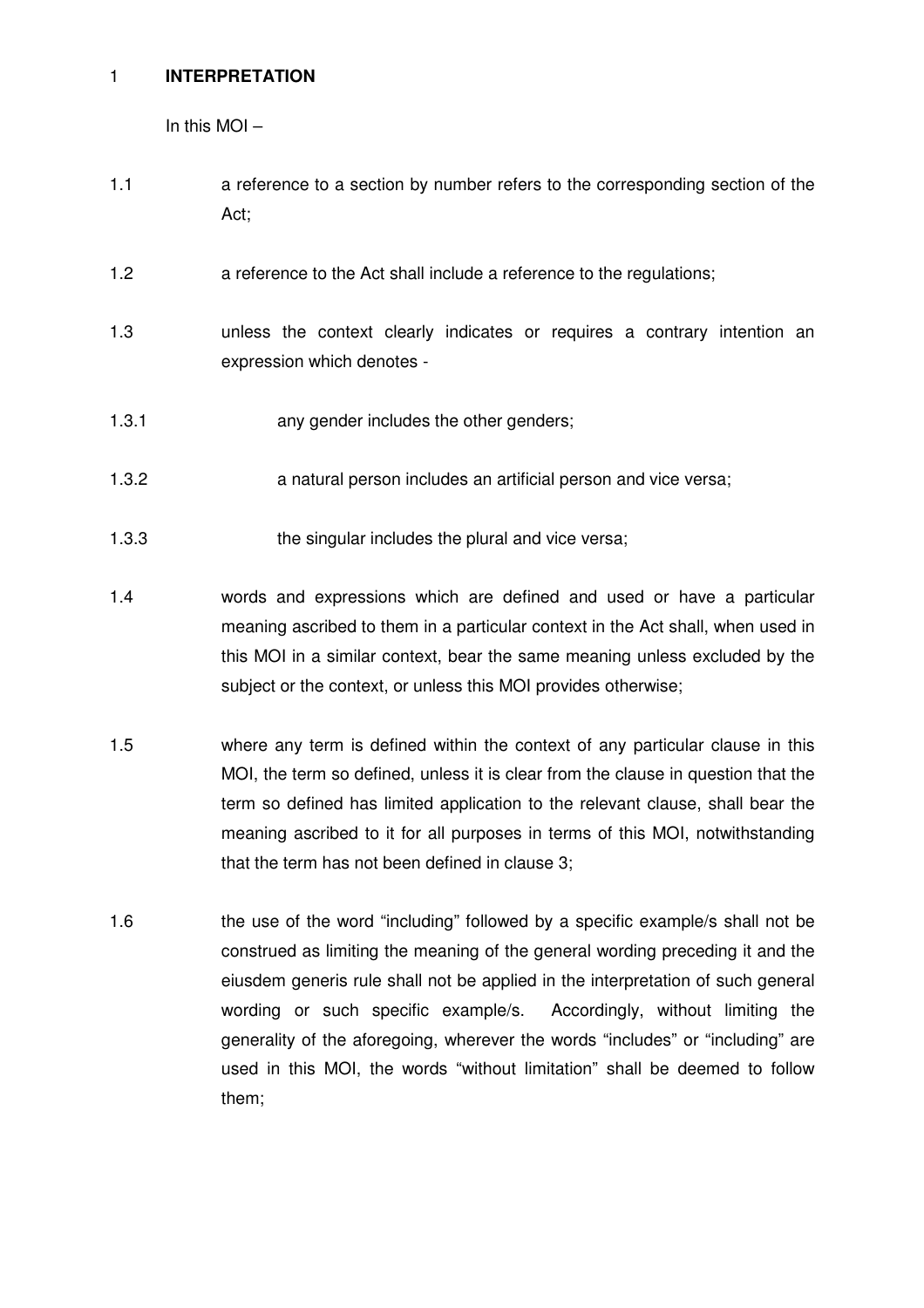- 1.7 should any provision in a definition in clause 3 be a substantive provision conferring any right or imposing any obligation on any person, then notwithstanding that it is only in a definition in clause 3, effect shall be given to it as if it were a substantive provision in this MOI;
- 1.8 a reference to a clause by number refers to a corresponding provision of this MOI;
- 1.9 in any instance where there is a conflict between a provision (be it expressed, implied or tacit) of this MOI and –
- 1.9.1 an alterable or elective provision of the Act, the provision of this MOI shall prevail to the extent of the conflict; and
- 1.9.2 an unalterable or non-elective provision of the Act, the unalterable or non-elective provision of the Act shall prevail to the extent of the conflict unless the MOI imposes on the company a higher standard, greater restriction, longer period of time or similarly more onerous requirement, in which event the relevant provision of this MOI shall prevail to the extent of the conflict;
- 1.10 clause headings are for convenience only and are not to be used in its interpretation;
- 1.11 should the due date for performance of any obligation in terms of this MOI be a day which is not a business day then (unless otherwise stipulated), the due date for performance of the relevant obligation shall be the immediately succeeding business day;
- 1.12 any reference to a notice shall be construed as a reference to a written notice, and shall include a notice which is transmitted electronically in a manner and form permitted in terms of the Act;
- 1.13 any reference to any enactment shall be a reference to such enactment as amended, consolidated or re-enacted from time to time;
- 1.14 any reference to –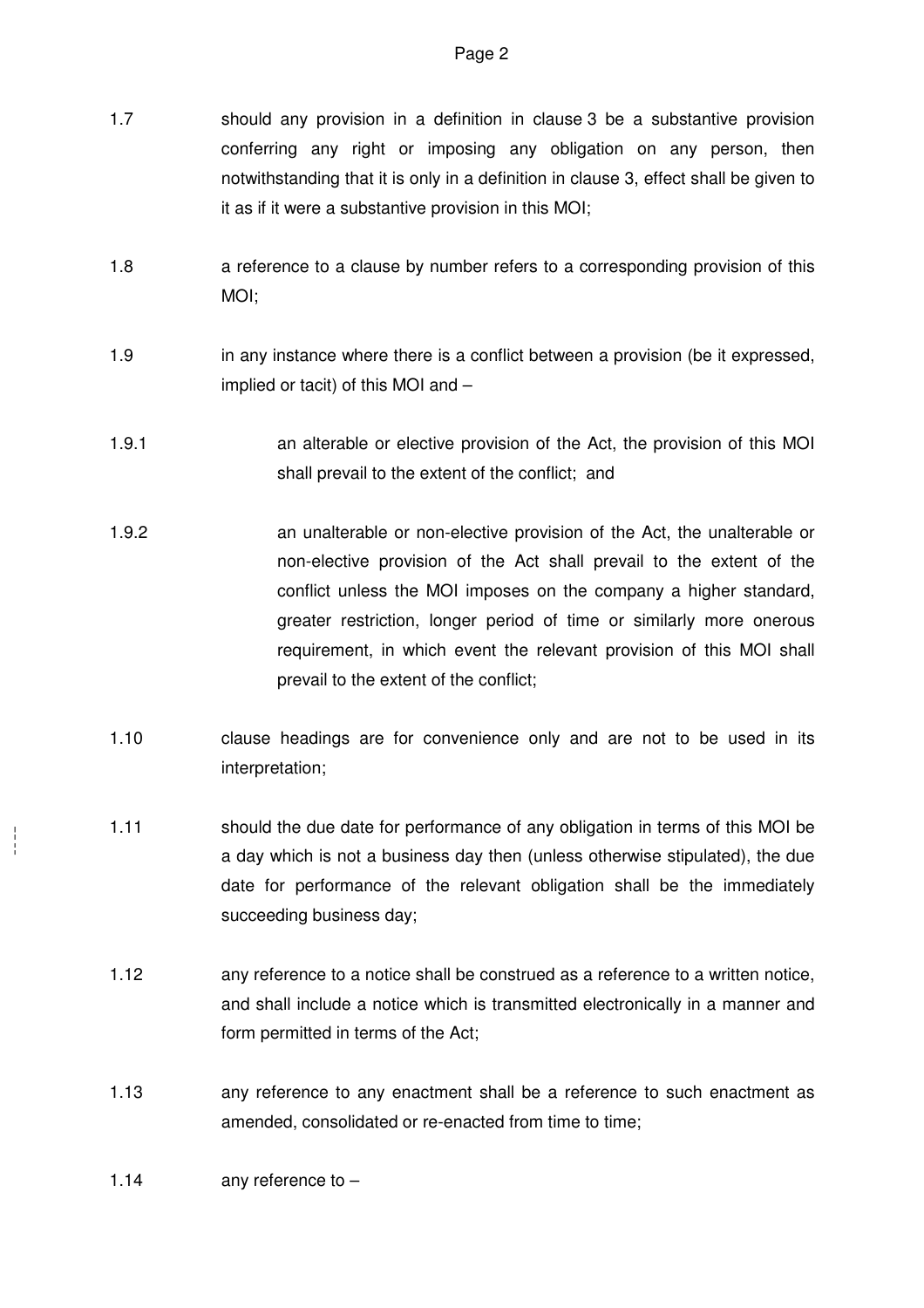- 1.14.1 "days" shall be construed as calendar days unless qualified by the word "business", in which instance a "business day" will be any day other than a Saturday, Sunday or public holiday as gazetted by the government of the RSA from time to time;
- 1.14.2 "law" means any law of general application, as amended and reenacted from time to time, and includes the common law and any statute, constitution, decree, treaty, regulation, directive, ordinance, bylaw, order or any other enactment of legislative measure of government (including local and provincial government) statutory or regulatory body which has the force of law; and
- 1.14.3 "writing" means legible writing and in English and includes printing, typewriting, lithography or any other mechanical process, as well as any electronic communication in a manner and a form permitted in terms of the Act.

# 2 **CALCULATION OF BUSINESS DAYS**

When a particular number of "business days" is provided for between the happening of one event and another, the number of days must be calculated by –

- 2.1 excluding the day on which the first such event occurs;
- 2.2 including the day on or by which the second event is to occur; and
- 2.3 excluding any public holiday, Saturday or Sunday that falls on or between the days contemplated in clauses 2.1 and 2.2 respectively.

### 3 **DEFINITIONS**

In this MOI the following words and expressions shall, unless the context otherwise requires, have the meanings assigned to them below and cognate expressions shall bear corresponding meanings -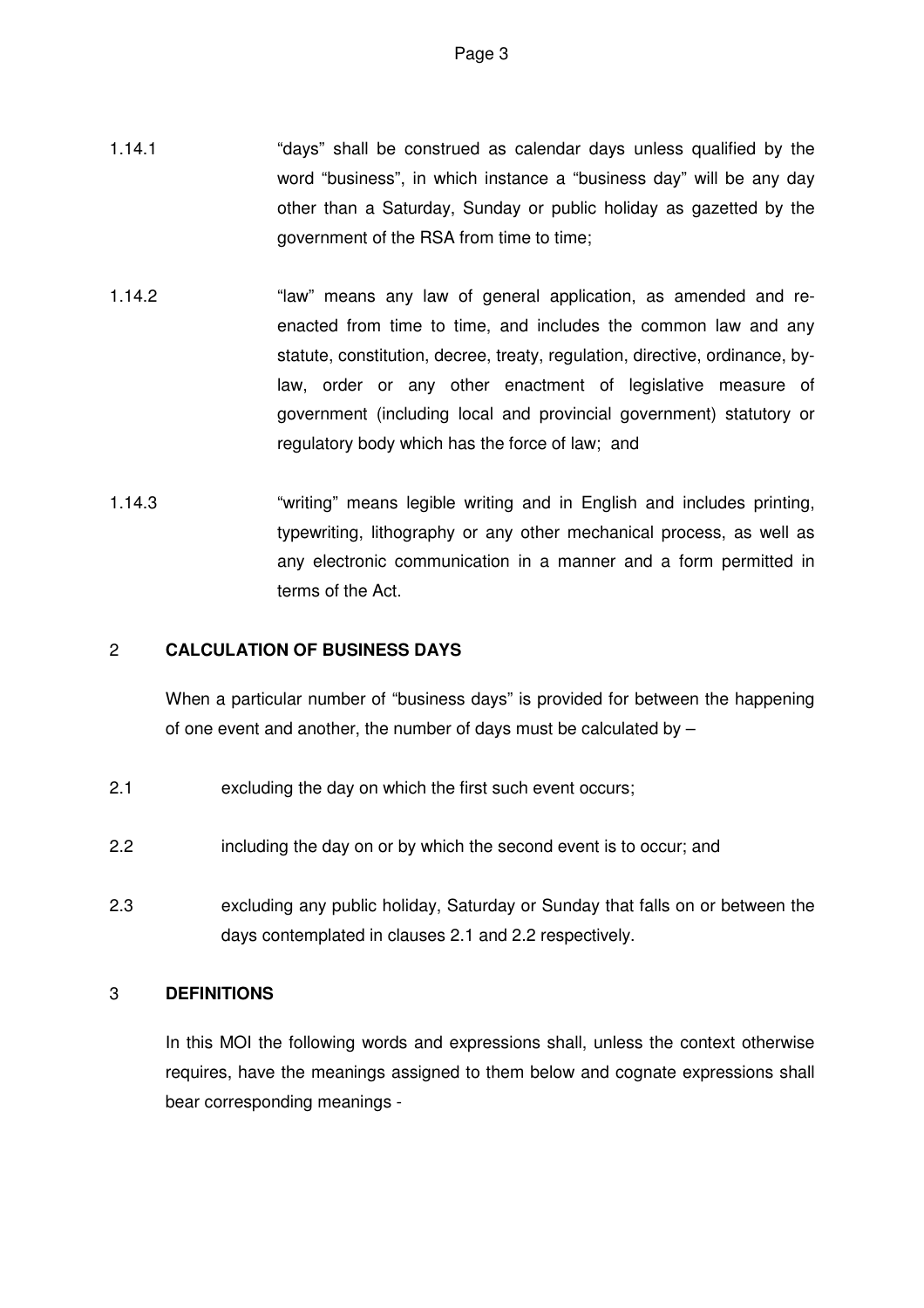| 3.1.1  | "Act" - the Companies Act, Act 71 of 2008, as amended, consolidated<br>or re-enacted from time to time, and includes all schedules to the Act;                                                                                                                                        |
|--------|---------------------------------------------------------------------------------------------------------------------------------------------------------------------------------------------------------------------------------------------------------------------------------------|
| 3.1.2  | "board" - the board of directors of the company from time to time;                                                                                                                                                                                                                    |
| 3.1.3  | "certificated securities" - securities issued by the company that are not<br>uncertificated securities;                                                                                                                                                                               |
| 3.1.4  | "CSD" - a Central Securities Depository as contemplated in section 1<br>of the FMA;                                                                                                                                                                                                   |
| 3.1.5  | "CIPC" - Companies and Intellectual Property Commission established<br>in terms of section 185;                                                                                                                                                                                       |
| 3.1.6  | "company" - Super Group<br>Limited<br>(registration<br>number<br>1943/016107/06), a public company, duly incorporated in accordance<br>with the laws of the RSA;                                                                                                                      |
| 3.1.7  | "director" - a member of the board or an alternate director, from time to<br>time, and includes any person occupying the position of a director or<br>alternate director, by whatever name designated;                                                                                |
| 3.1.8  | "electronic communication" - has the meaning set out in section 1 of<br>the Electronic Communications and Transactions Act, Act 25 of 2002;                                                                                                                                           |
| 3.1.9  | "JSE" - the exchange, licensed under the SSA, operated by the JSE<br>Limited (a company duly registered and incorporated with limited<br>liability under the company laws of the RSA (registration number<br>2005/022939/06));                                                        |
| 3.1.10 | "legal incapacity" means infancy or minority, or placing under<br>curatorship by reason of insanity or prodigality, or death, or<br>sequestration or liquidation, or any other reason which, in the opinion<br>of the directors, deprives a shareholder of his legal capacity to act; |
| 3.1.11 | "Listings Requirements" - Listings Requirements of the JSE applicable<br>from time to time;                                                                                                                                                                                           |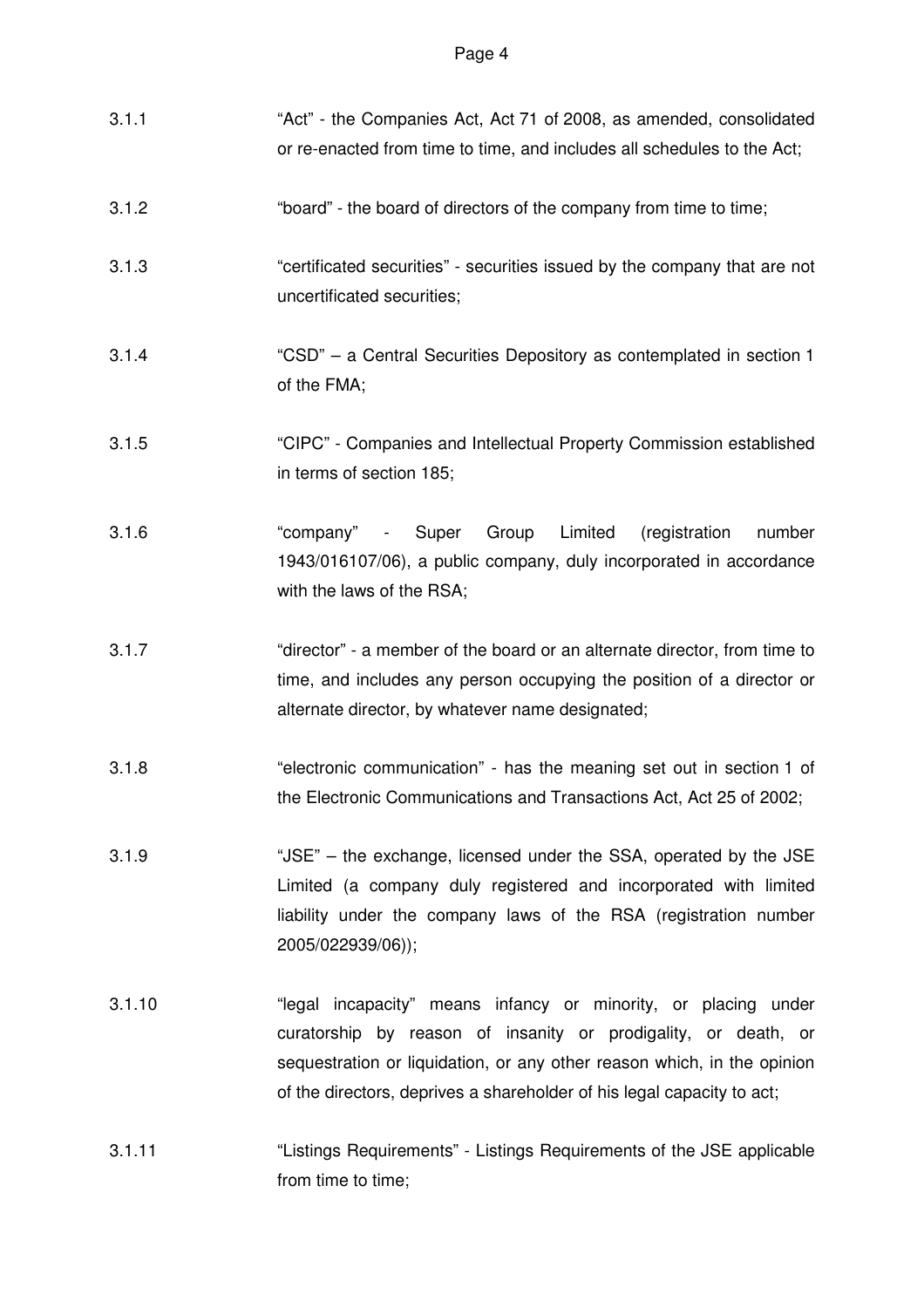| 3.1.12 | "MOI"- the Memorandum of Incorporation of the company as set out<br>herein;                                                                             |
|--------|---------------------------------------------------------------------------------------------------------------------------------------------------------|
| 3.1.13 | "ordinary share" – an ordinary share of no par value in the company;                                                                                    |
| 3.1.14 | "ordinary shareholder" - a holder of an ordinary share;                                                                                                 |
| 3.1.15 | "participant" - has the meaning set out in section 1 of the FMA;                                                                                        |
| 3.1.16 | "person" – includes any body of persons, whether or not incorporated<br>under any law of any country;                                                   |
| 3.1.17 | "preference share" – an "A" redeemable preference shares of no par<br>value in the company;                                                             |
| 3.1.18 | "preference shareholder" - a holder of a preference share;                                                                                              |
| 3.1.19 | "prescribed officer" - a person who performs any function within the<br>company that has been designated by the Minister in terms of<br>section 66(10); |
| 3.1.20 | "regulations" - regulations made, from time to time, in terms of the Act;                                                                               |
| 3.1.21 | "RSA" - the Republic of South Africa;                                                                                                                   |
| 3.1.22 | "secretary" – the secretary of the company from time to time;                                                                                           |
| 3.1.23 | "securities" – any shares, debentures or other instruments, irrespective<br>of their form or title, issued or authorised to be issued by the company;   |
| 3.1.24 | "securities register" - the register of issued securities of the company<br>required to be established in terms of section 50(1);                       |
| 3.1.25 | "FMA" - Financial Markets Act, No. 19 of 2012, as amended from time<br>to time or any legislation which replaces it;                                    |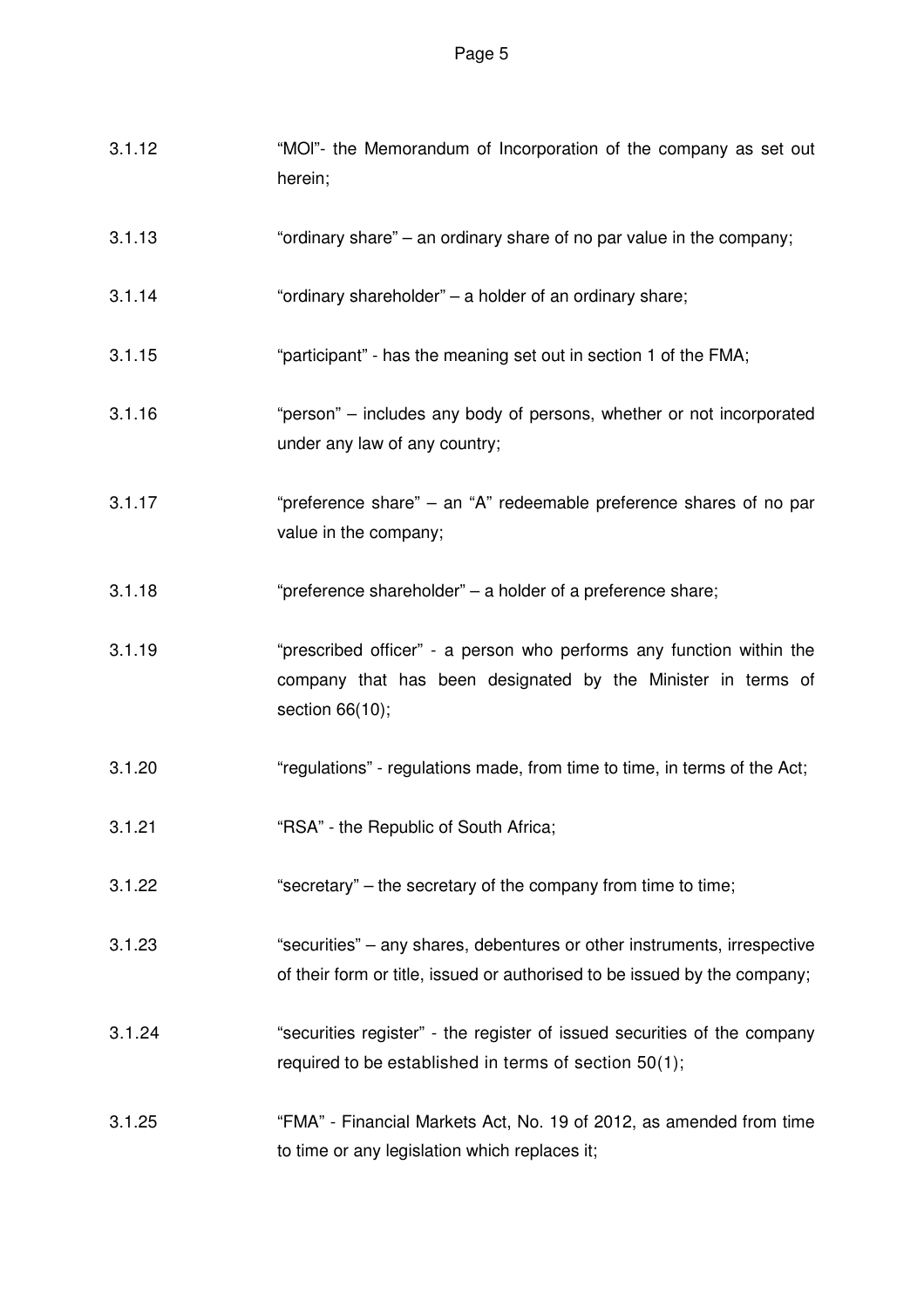- 3.1.26 "SENS" Stock Exchange News Service established and operated by the Listings Division of the JSE;
- 3.1.27 "share" one of the units into which the proprietary interest in the company is divided;
- 3.1.28 "shareholder" subject to the provisions of section 57, the holder of any security in the company who is entered as such in the securities register;
- 3.1.29 "solvency and liquidity test" has the meaning attributed thereto in section 4;
- 3.1.30 "uncertificated securities" any "securities" defined as such in Chapter 1. (1)of the FMA; and
- 3.1.31 "uncertificated securities register" the record of uncertificated securities administered and maintained by a participant or CSD, as determined in accordance with the rules of the CSD and which forms part of the company's securities register established and maintained in terms of the Act.

# 4 **INCORPORATION AND JURISTIC PERSONALITY**

- 4.1 The company is incorporated, as from the date of its incorporation reflected in its registration certificate, as a public company, as defined in section 8(2)(d) of the Act.
- 4.2 The company is a pre-existing company as defined in the Act and, as such, continues to exist as a public company as if it had been incorporated and registered in terms of the Act, as contemplated in item 2 of schedule 5 to the Act, and this MOI replaces and supersedes the Memorandum of Association and Articles of Association of the company applicable immediately prior to the filing hereof.
- 4.3 The company is constituted in terms of section 19(1)(c) in accordance with and governed by the –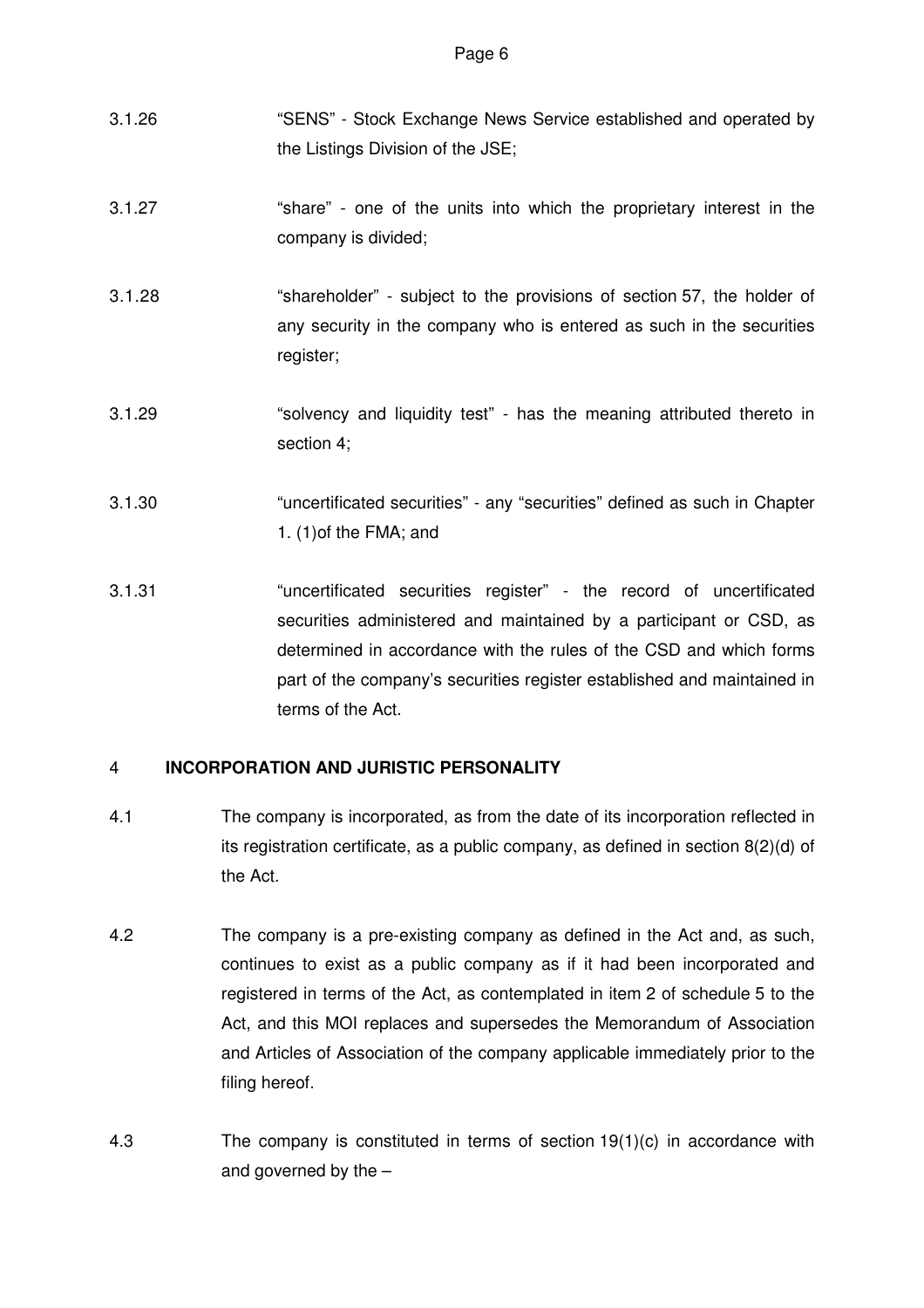- 4.3.1 unalterable provisions of the Act, subject to any higher standards, greater restrictions, longer periods of time or similarly more onerous requirements set out in this MOI in accordance with section  $15(2)(a)(iii)$ ; and
- 4.3.2 alterable provisions of the Act, subject to any negation, restriction, limitation, extension or other alteration set out in this MOI in accordance with section 1 read with section 15(2)(a)(ii); and
- 4.3.3 other provisions of this MOI subject to and in accordance with section 15(2).

# 5 **COMPANY'S POWERS**

- 5.1 The company has all of the legal powers and capacity of an individual without limitation, and no provision contained in this MOI shall be interpreted or construed as negating, limiting, or restricting those powers in any way whatever. The company may do anything which it is empowered to do by the Act and this MOI.
- 5.2 The legal powers and capacity of the company are not subject to any restrictions, limitations or qualifications, as contemplated in section 19(1)(b)(ii).

# 6 **SPECIAL CONDITIONS**

This MOI does not contain any special conditions applicable to the company as contemplated in section 15(2)(b) or section 15(2)(c).

# 7 **RATIFICATION OF ULTRA VIRES ACTS**

Unless otherwise agreed with the JSE, the ratification of the company's actions as provided for in sections 20(2) and 20(6) is prohibited to the extent that such ratification is contrary to the Listings Requirements.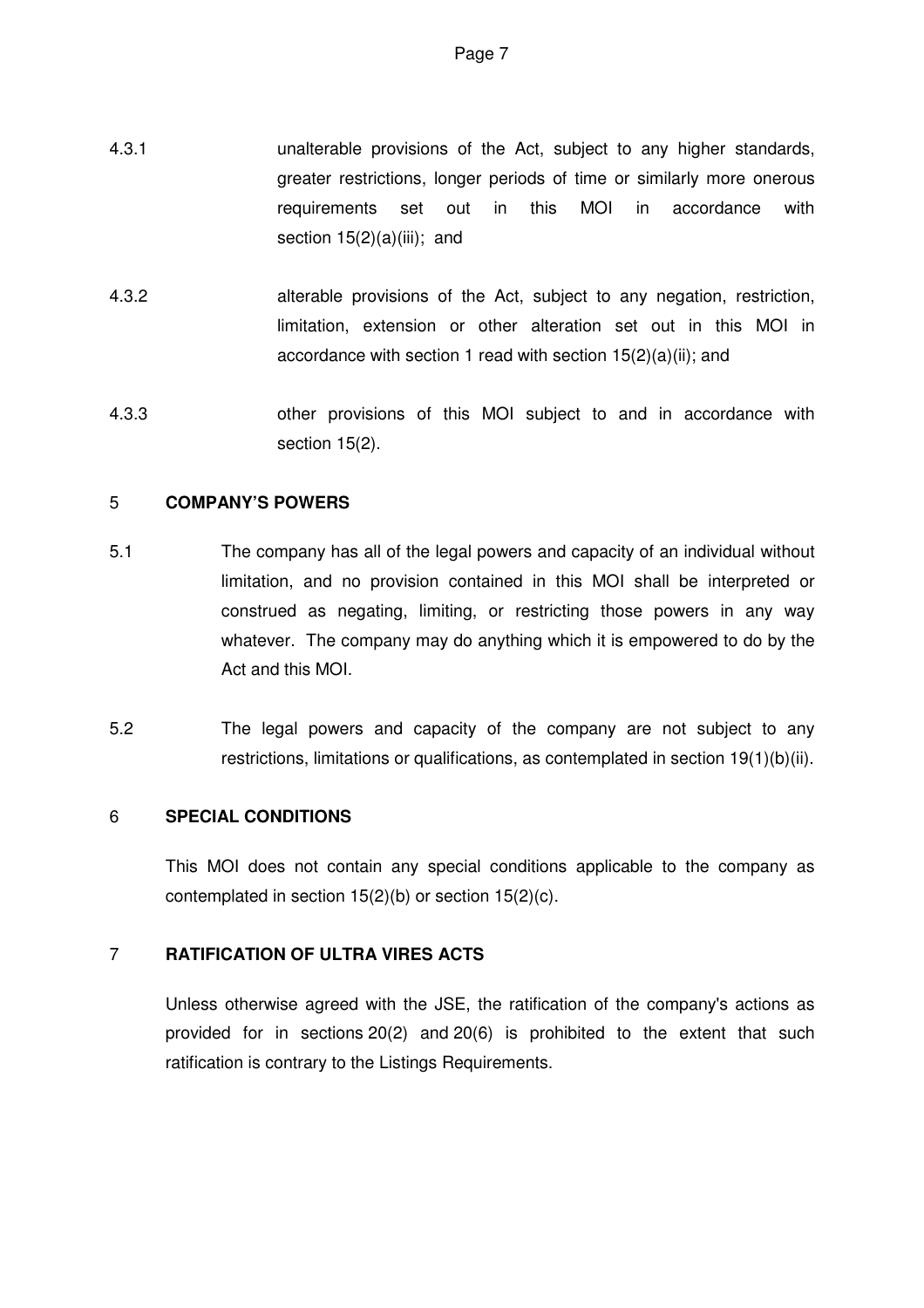# 8 **LIMITATION OF LIABILITY**

No person shall, solely by reason of being an incorporator, shareholder or director of the company, be liable for any liabilities or obligations of the company.

### 9 **AUTHORISED SHARES**

The company is authorised in terms of section  $36(1)$  to issue up to  $-$ 

- 9.1 700 000 000 ordinary shares of no par value; and
- 9.2 54 857 377 preference shares of no par value.

### 10 **RIGHTS ATTACHING TO ORDINARY SHARES**

- 10.1 All the ordinary shares shall rank pari passu (as contemplated in paragraph 3.29 of the Listings Requirements) in all respects.
- 10.2 The holders of each ordinary share shall have the rights and privileges associated therewith in terms of the Act and this MOI including –
- 10.2.1 the right to be entered in the securities register as the registered holder of such ordinary share;
- 10.2.2 the right to receive notice of, attend, participate in, speak at and vote, in person or by proxy, on any matter to be considered at any meeting of the holders of the ordinary shares, on the basis that (i) each ordinary share shall confer one vote on the holder thereof at any meeting of the shareholders in the case of a vote by means of a poll; and (ii) all the ordinary shares held by an ordinary shareholder shall entitle such ordinary shareholder to one vote in aggregate in respect of a vote taken on a show of hands at any meeting of the shareholders;
- 10.2.3 the right to receive any distribution by the company, if and when declared on the ordinary shares, in proportion to the aggregate number of ordinary shares held by each holder thereof;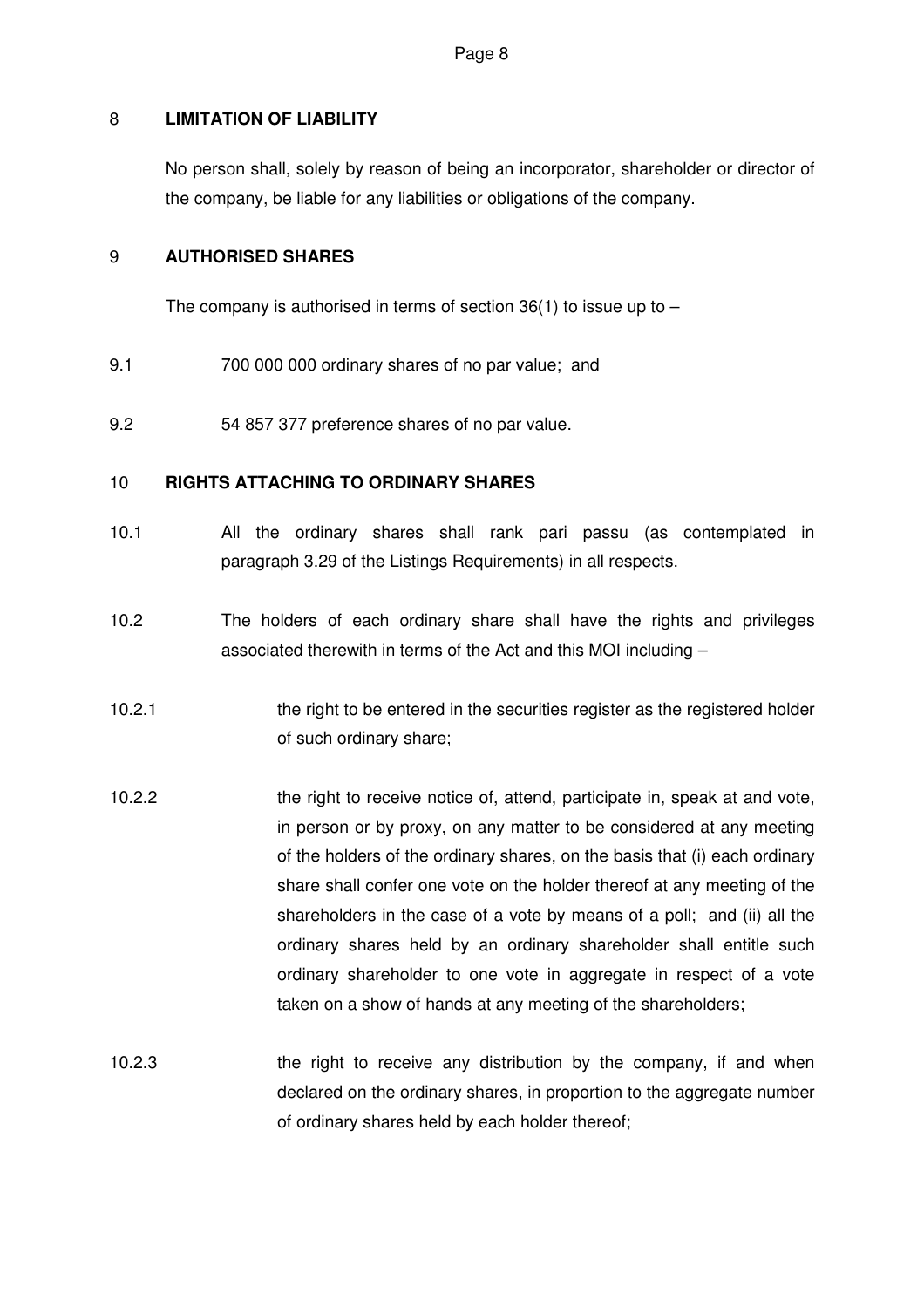- 10.2.4 the right to receive a portion of the total net assets of the company remaining upon its liquidation or winding up; and
- 10.2.5 any other rights attaching to the ordinary shares in terms of the Act or any other law.

### 11 **RIGHTS ATTACHING TO THE PREFERENCE SHARES**

- 11.1 All the preference shares shall rank pari passu (as contemplated in paragraph 3.29 of the Listings Requirements) in all respects.
- 11.2 Each preference share shall –
- 11.2.1 on the winding up or liquidation of the company rank, as regards a return of capital, in an amount equal to the par value of the preference share, before the ordinary shares and in priority to the holders of any other shares in the company;
- 11.2.2 not be entitled to receive any amount (over and above that referred to in clause 11.2.1) in the event of the winding up or liquidation of the company;
- 11.2.3 not confer on the preference shareholder the right to receive any dividend out of the profits which the company determines to distribute from time to time;
- 11.2.4 confer the right on the holder thereof to receive notice of and to attend each meeting of the ordinary shareholders but, save as otherwise provided in the Act, not confer on the holder thereof the right to vote at any meeting of the ordinary shareholders; and
- 11.2.5 where the holder thereof is entitled to vote at any meeting of the ordinary shareholders, then as regards each resolution in respect of which it is entitled to vote it shall, if present in person or represented by proxy have, one vote in respect of a vote taken on a show of hands and one vote for each preference share held in respect of a vote taken by a poll.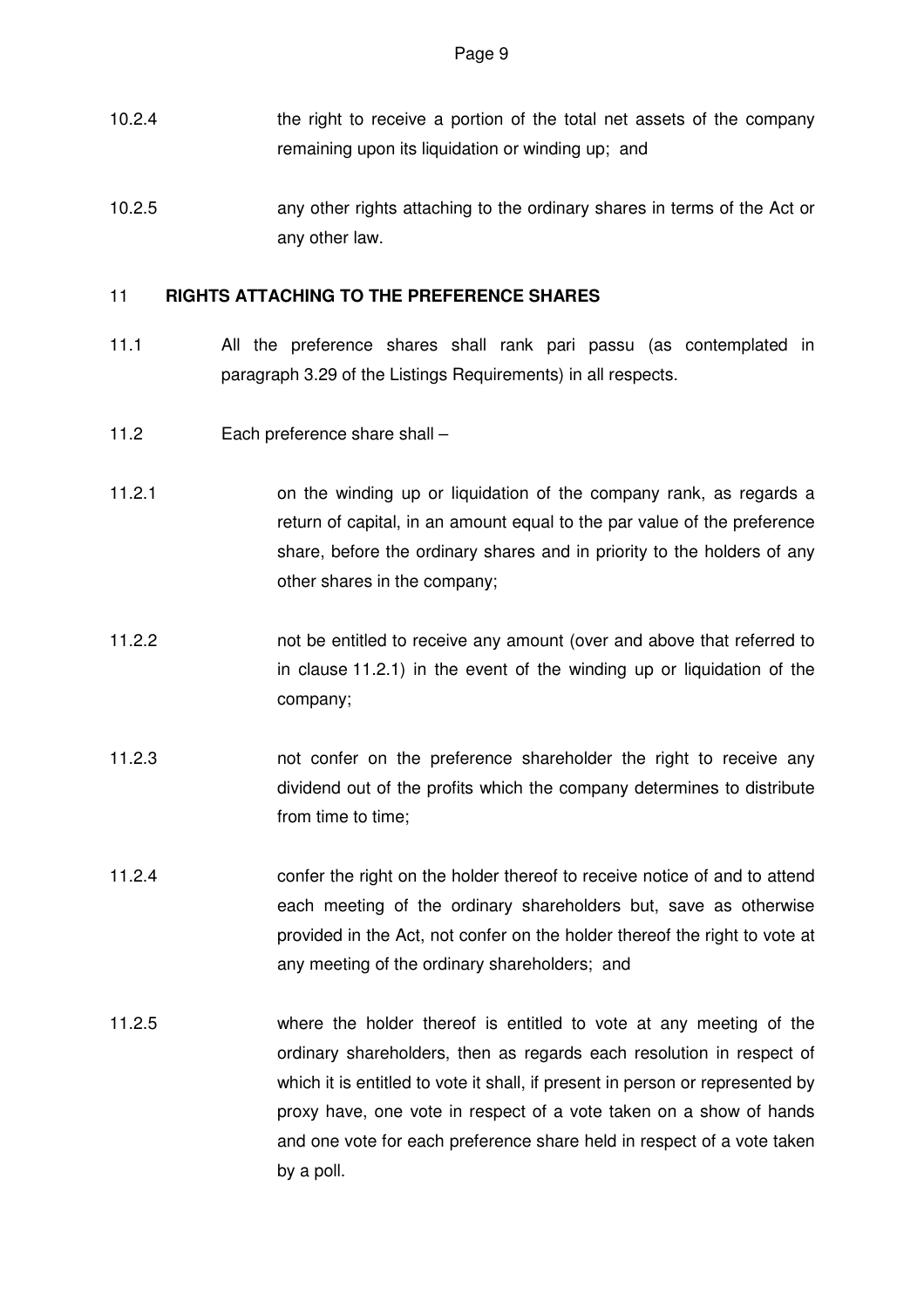11.3 Notwithstanding anything to the contrary contained herein no preference share shall be issued by the company until the preference shares have been converted to shares of no par value.

#### 12 **ISSUE OF SHARES**

- 12.1 The board shall not have the power to –
- 12.1.1 increase or decrease the number of authorised shares of any class of shares; or
- 12.1.2 consolidate and reduce the number of the company's issued and authorised shares of any class; or
- 12.1.3 subdivide its shares of any class by increasing the number of its issued and authorised shares of that class without an increase of its capital; or
- 12.1.4 reclassify any classified shares that have been authorised but not issued; or
- 12.1.5 classify any unclassified shares that have been authorised but not issued; or
- 12.1.6 determine the preferences, rights, limitations or other terms of any shares,

and such powers shall only be capable of being exercised by the shareholders by way of a special resolution of the shareholders and an amendment to this MOI.

12.2 Notwithstanding the provisions of clause 12.12, the shareholders may in a general meeting authorise the directors to issue unissued securities of the company at any time and/or to grant options to subscribe for unissued securities at any time, as the directors in their discretion think fit, provided that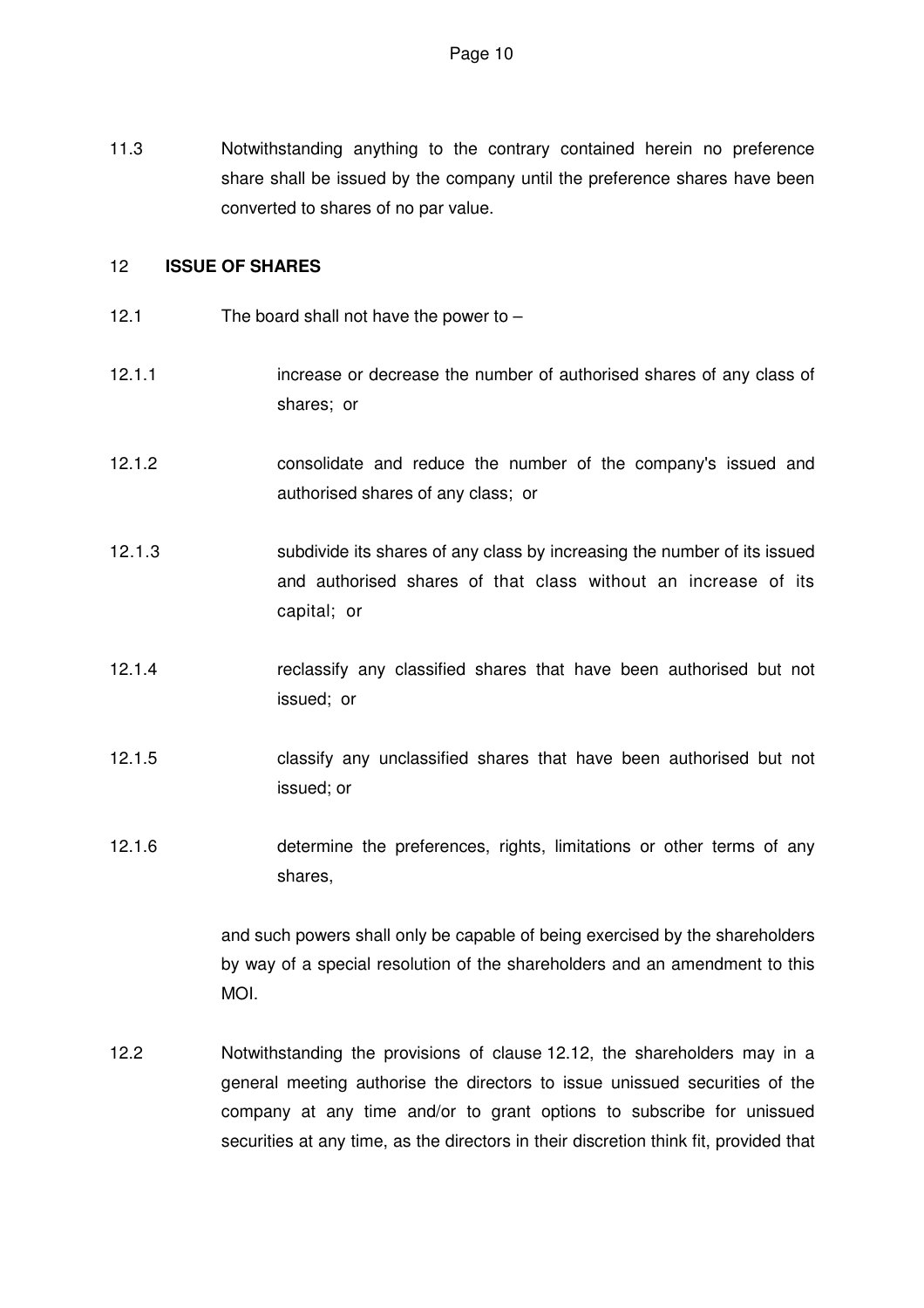any such corporate action has been approved by the JSE and complies with the Listings Requirements.

- 12.3 Subject to the provisions of the Act and this MOI, and without prejudice to any special rights previously conferred on the holders of existing shares, any share may be issued with such –
- 12.3.1 preferred, deferred or other special rights or subject to such restrictions, whether in regard to dividend, return of capital or otherwise;
- 12.3.2 limited or suspended rights to voting,

as the company may from time to time determine.

- 12.4 The company may direct that shares may be issued by the directors on such terms and conditions, and with such rights, privileges or restrictions attached thereto as the directors may determine, subject to clause 12.1, save that the directors may not impose any restrictions which are contrary to the Listings Requirements and/or the Act.
- 12.5 Each share issued by the company has associated with it an irrevocable right of the shareholder to vote on any proposal to amend the preferences, rights, limitations and other terms associated with that share. The variation of any preferences, rights, limitations and other terms associated with any class of shares as contained in this MOI may be effected only by an amendment of this MOI approved by special resolution of the ordinary shareholders.
- 12.6 The authorisation and classification of securities, the number of authorised securities of each class, and the preferences, rights, limitations and other terms associated with each class of securities as set out in this MOI may be changed only by an amendment of this MOI by special resolution of the shareholders and in accordance with the Listings Requirements, and such amendments shall not be implemented without a special resolution adopted by the holders of securities of that class at a separate meeting. No such resolution of the shareholders shall be proposed or passed, unless a special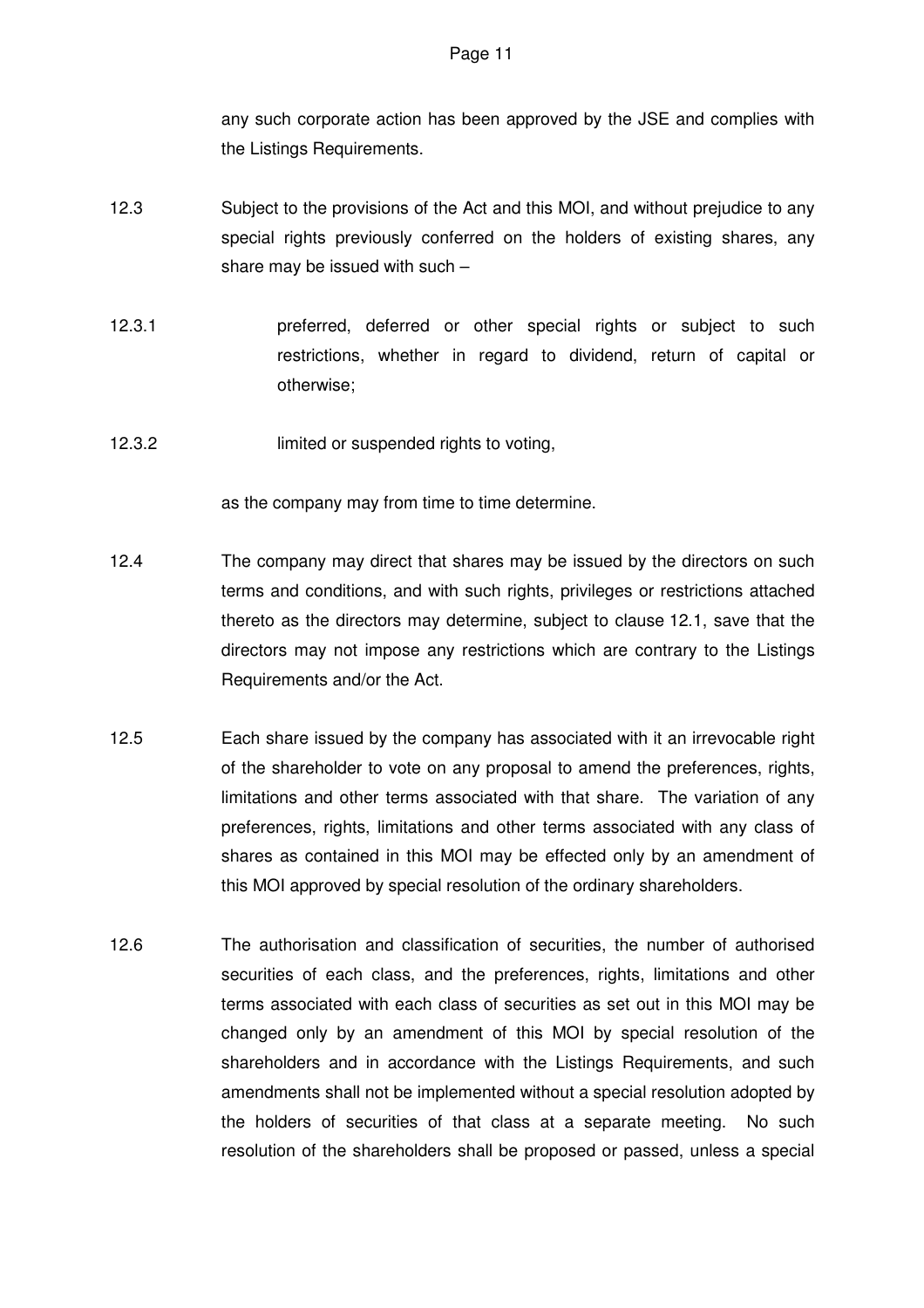resolution of the holders of securities in that class have approved the resolution.

- 12.7 Should there be listed cumulative and/or listed non cumulative preference shares issued by the company, the following right shall attach to such shares - "No further securities ranking in priority to, or pari passu with, existing preference shares, of any class, shall be created without a special resolution being passed at a separate general meeting of such preference shareholders.".
- 12.8 Securities for which listing is sought shall be fully paid up and freely transferable, unless otherwise required by statute. Notwithstanding the provisions of section 40(5) of the Act, the JSE shall not list securities that are not fully paid up upon listing.
- 12.9 The board may, subject to clause 12.11 and the further provisions of this clause 12.9, resolve to issue shares of the company at any time, but –
- 12.9.1 only within the classes and to the extent that those shares have been authorised by or in terms of this MOI; and
- 12.9.2 only to the extent that such issue has been approved by the shareholders in general meeting, either by way of a general authority (which may be either conditional or unconditional) to issue shares in its discretion or a specific authority in respect of any particular issue of shares, in accordance with the Listings Requirements, provided that, should such approval be in the form of a general authority to the directors, it shall be valid only until the next annual general meeting of the company or for fifteen months from the date of the ordinary resolution, whichever is the earlier, and it may be varied or revoked by any general meeting of the shareholders prior to such annual general meeting.
- 12.10 All issues of shares for cash and all issues of options and convertible securities granted or issued for cash, must, in addition to the provisions of this MOI, be undertaken in accordance with the Listings Requirements.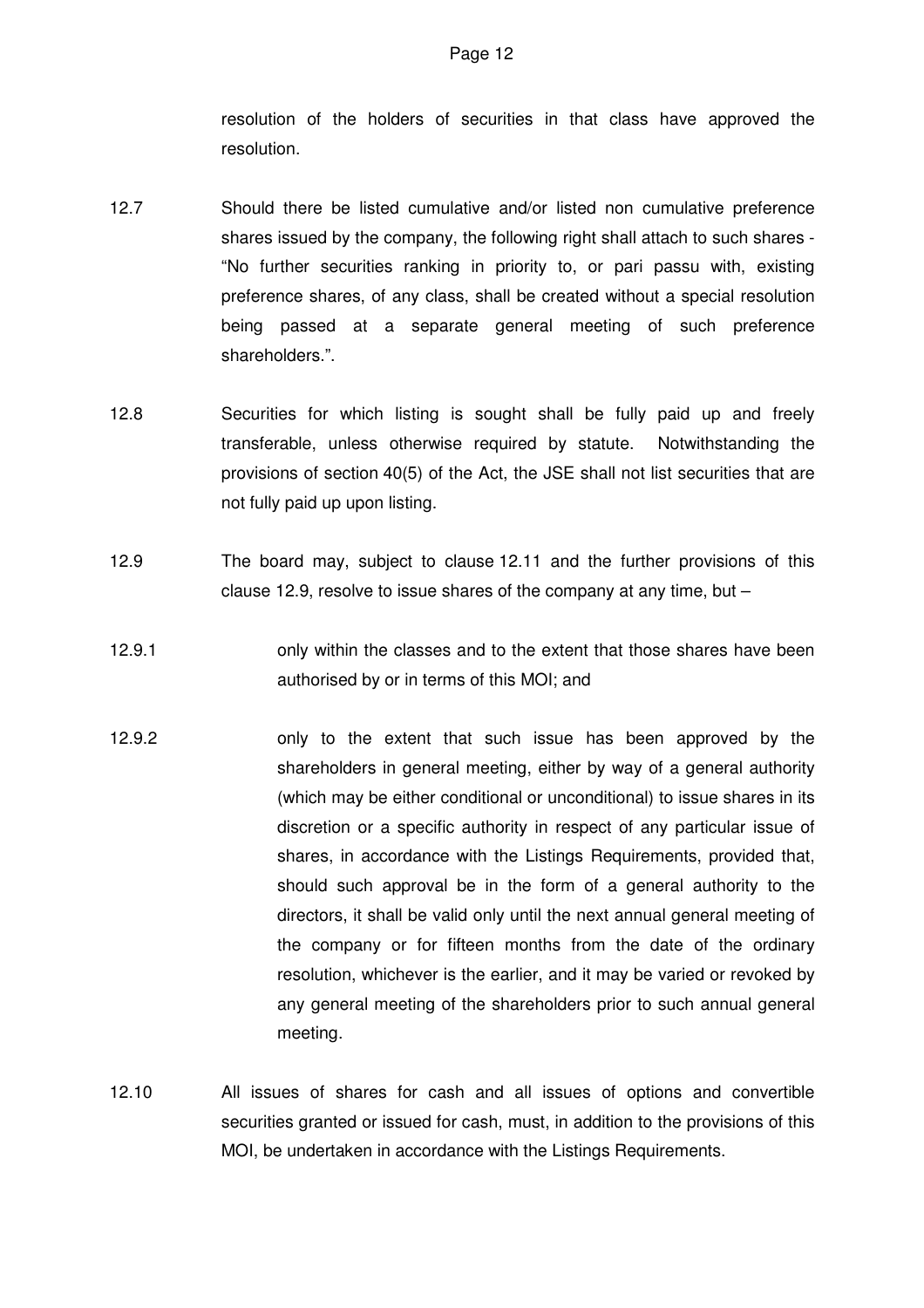- 12.11 Notwithstanding anything to the contrary contained in this MOI, any issue of shares, securities convertible into shares, or rights exercisable for shares in a transaction, or a series of integrated transactions shall, in accordance with the provisions of section 41(3), require the approval of the shareholders by special resolution should the voting power of the class of shares that are issued or are issuable as a result of the transaction or series of integrated transactions equal or exceed thirty percent of the voting power of all the shares of that class held by shareholders immediately before that transaction or series of integrated transactions.
- 12.12 Subject to what may be authorised by the Act, the Listings Requirements and at meetings of shareholders in accordance with this clause 12.2, the board may only issue unissued shares if such shares have first been offered to existing ordinary shareholders in proportion to their shareholding on such terms and in accordance with such procedures as the board may determine, unless such shares are issued –
- 12.12.1 for the acquisition of assets by the company;
- 12.12.2 in consideration for the acquisition by the company of any securities in another company, or any other property that does not sound in money (for this purpose, any claim by a shareholder against the company for the payment of any amount will be deemed to sound in money);
- 12.12.3 pursuant to a capitalisation issue of shares;
- 12.12.4 issued in terms of option or conversion rights.
- 12.13 Subject to section 40(5) to (7), when the company has received the consideration approved by the board for the issue of any shares –
- 12.13.1 those shares are fully paid up; and
- 12.13.2 the company must issue those shares and cause the name of the holder to be entered onto the securities register in accordance with sections 49 to 56.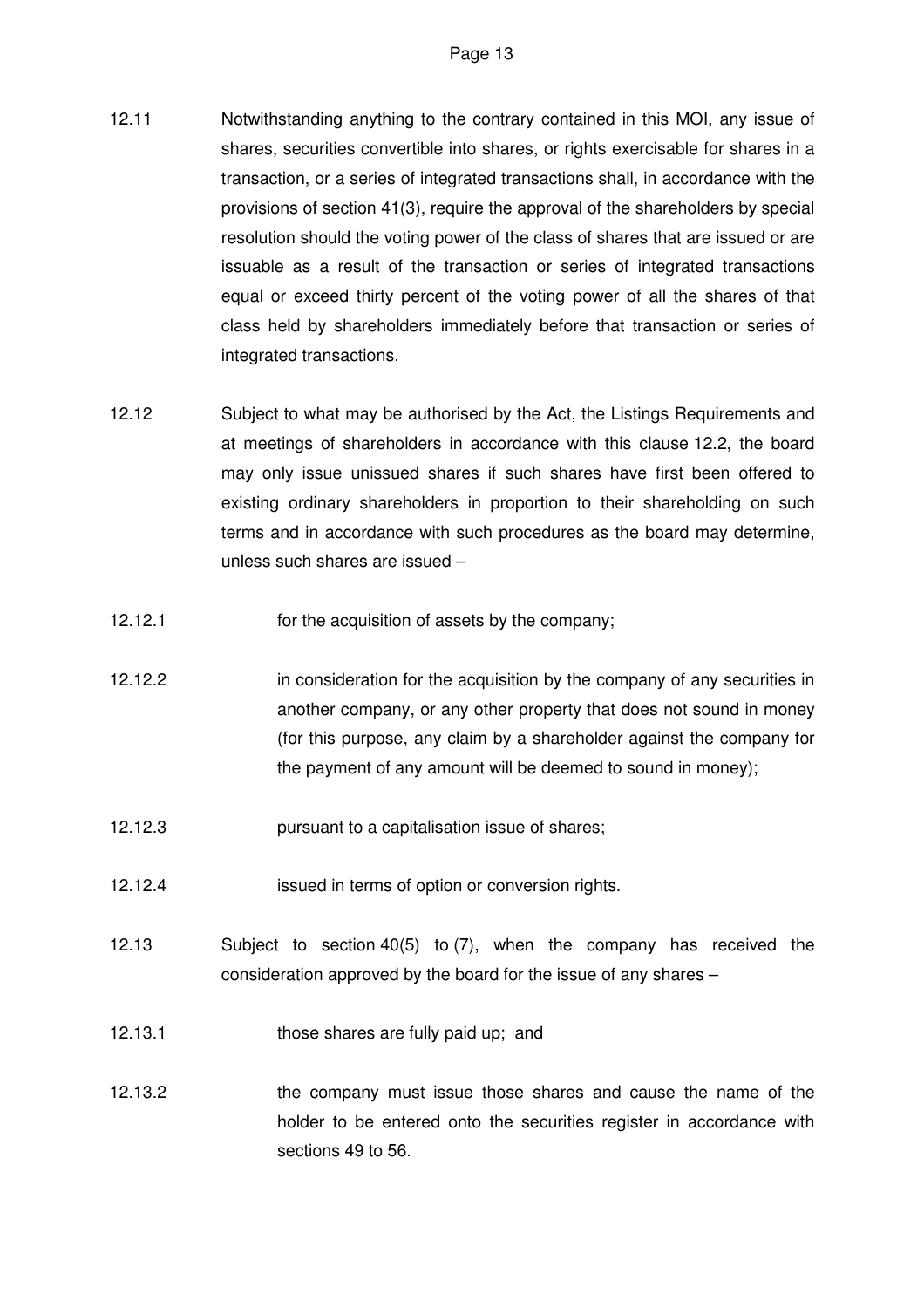# 13 **AMENDMENTS TO THE MOI**

- 13.1 All amendments to this MOI must be approved by a special resolution of the ordinary shareholders and must comply with the relevant provisions of the Listings Requirements, other than any amendment ordered by a court in terms of the Act. An amendment, for the avoidance of doubt, shall include, but shall not be limited to –
- 13.1.1 the authorisation and classification of shares;
- 13.1.2 the creation of any class of shares;
- 13.1.3 the variation of any preferences, rights, limitations and other terms attaching to any class of shares;
- 13.1.4 the conversion of one class of shares into one or more other classes;
- 13.1.5 an increase in the number of securities of a class;
- 13.1.6 **a consolidation of securities**;
- 13.1.7 **a sub-division of securities;**
- 13.1.8 the change of the name of the company; and/or
- 13.1.9 the conversion of shares from par value to no par value.
- 13.2 Should any amendment to this MOI relate to the variation of any preferences, rights, limitations or other terms attaching to any class of shares then in issue, that amendment shall not be implemented without a special resolution being passed by the holders of shares in that class at a separate meeting. In such instances the holders of such shares shall be allowed to vote at the relevant meeting of ordinary shareholders subject to the relevant provisions of the Listings Requirements. No resolution of the shareholders of the company regarding any amendment of this MOI shall be proposed or passed, unless a special resolution, of the holders of the shares in that class, have approved the amendment.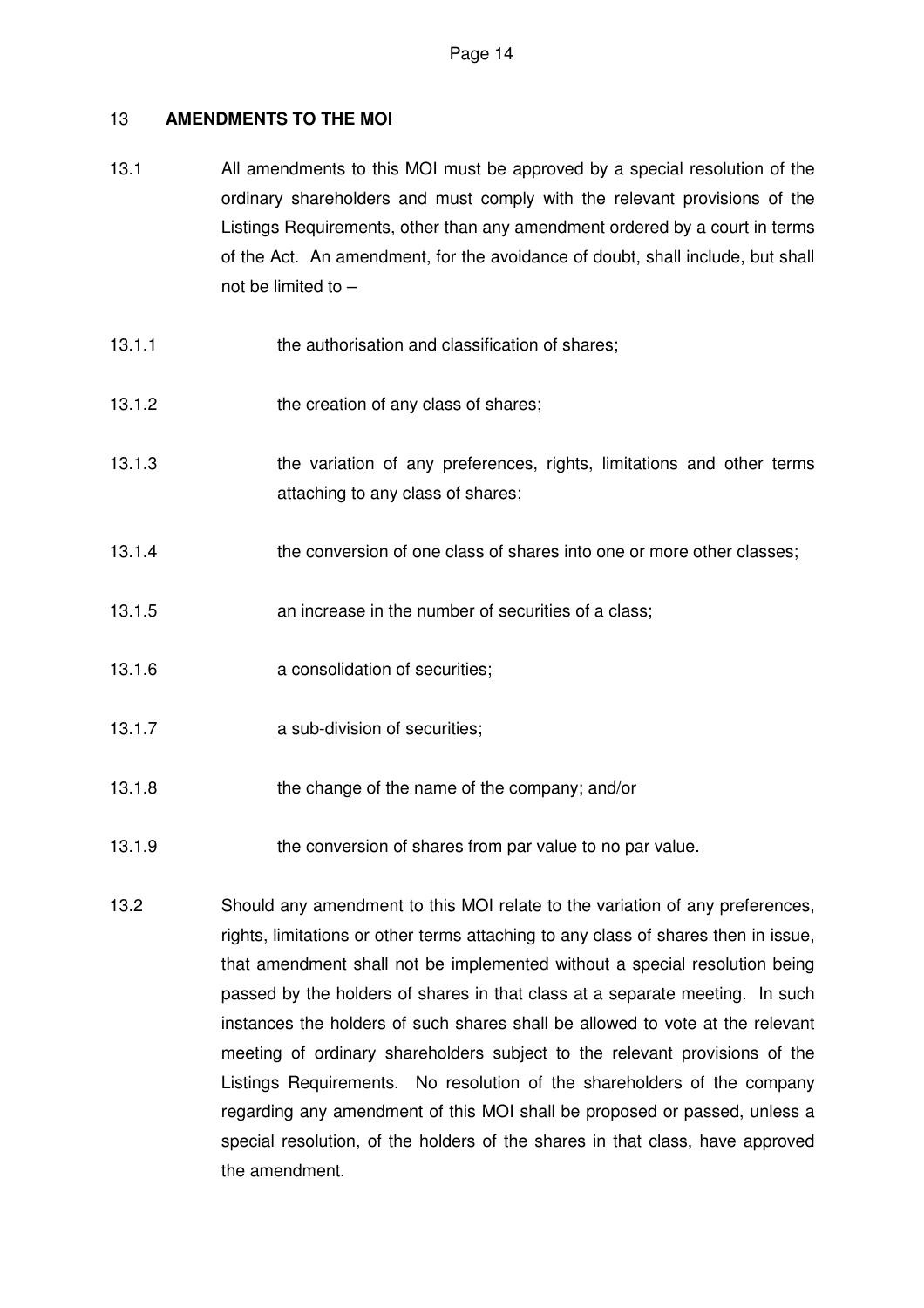- 13.3 Notwithstanding anything to the contrary contained in this MOI, preferences, rights and limitations or other terms of any class of shares of the company may not be varied and no resolution may be proposed to shareholders for rights attaching to any shares to include such variation in response to any objectively ascertainable external fact or facts as provided for in sections 37(6) and 37(7).
- 13.4 No further securities ranking in priority to, or pari passu with, existing preference shares, of any class, shall be created without a special resolution being passed at a separate general meeting of such preference shareholders.
- 13.5 An amendment of this MOI will take effect from the later of the date -
- 13.5.1 on, and the time at which CIPC accepts the filing of the notice of amendment contemplated in section 16(7); and
- 13.5.2 if any set out in the said notice of amendment save in the case of an amendment that changes the name of the company, which will take effect from the date set out in the amended registration certificate issued by CIPC.

### 14 **CERTIFICATES**

- 14.1 The certificates of title to securities other than uncertificated securities of the company shall -
- 14.1.1 be issued under the authority of the directors (or of a committee authorised thereto by the directors) in such manner and form as the directors may from time to time prescribe, save that they must state on the face -
- 14.1.1.1 the name of the company;
- 14.1.1.2 the name of the person to whom the securities were issued;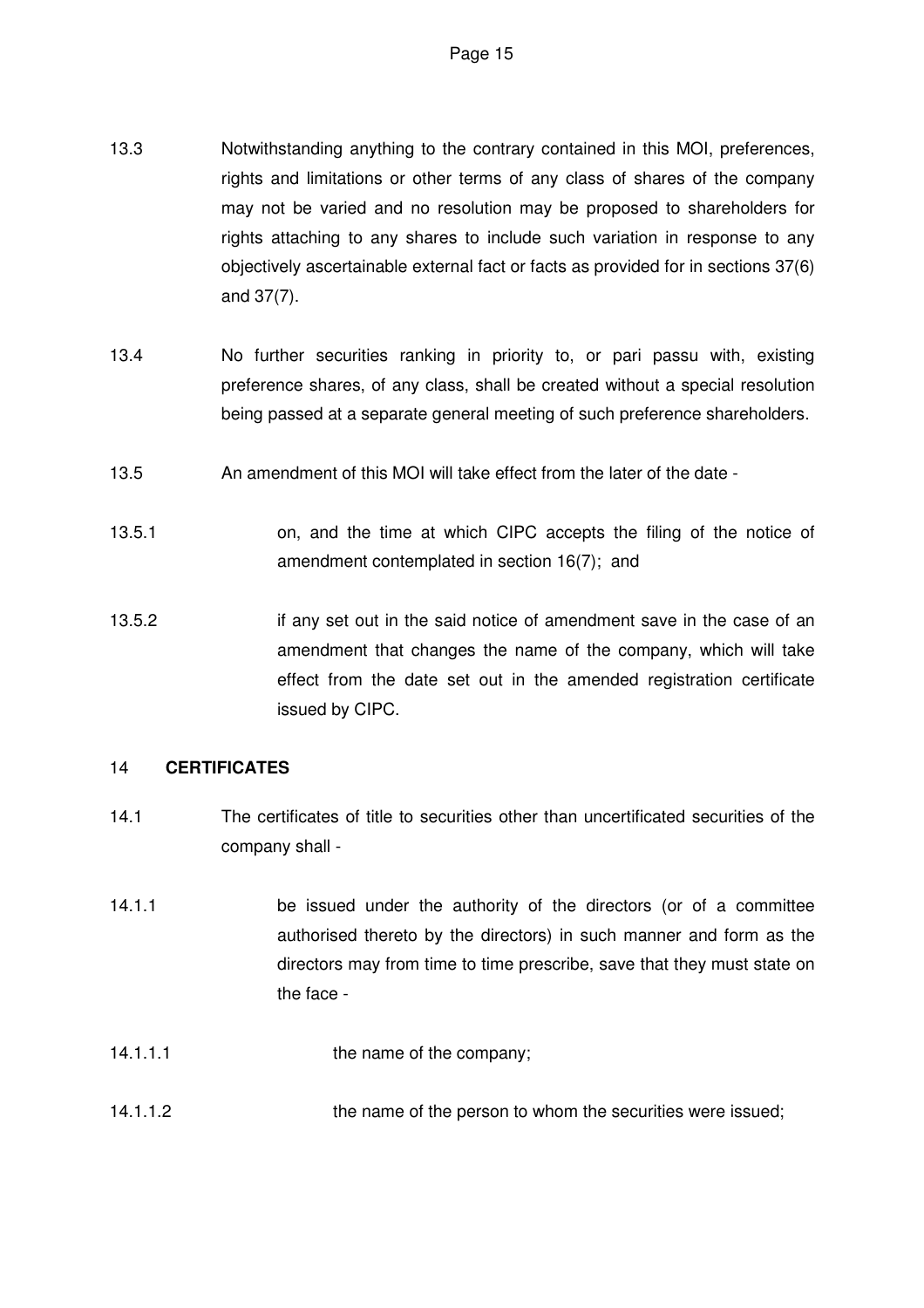- 14.1.1.3 the number and class of securities and the designation of the series, if any, evidenced by that certificate; and
- 14.1.1.4 any restriction on the transfer of the securities evidenced by that certificate;
- 14.1.2 bear the signatures of two persons, duly authorised thereto by the directors. Any such signature may be affixed to or placed on the certificate by autographic, mechanical or electronic means;
- 14.1.3 specify the securities held by any shareholder, and
- 14.1.4 be prima facie evidence of the title of the shareholder to such securities.
- 14.2 Unless all the securities of the company rank equally for all purposes, the securities, or each class of securities, must be distinguished by an appropriate numbering system.
- 14.3 Should all securities of the company rank equally for all purposes, and are therefore not distinguished by a numbering system –
- 14.3.1 each certificate issued in respect of those securities must be distinguished by a numbering system; and
- 14.3.2 should the security be transferred, the certificate must be endorsed with a reference number or similar device that will enable each preceding holder of the security in succession to be identified.
- 14.4 Should the company be a pre-existing company (as defined in the Act), the failure of any share certificate to satisfy the provisions of this clause 14 shall not be contravention of the Act and will not invalidate that certificate.
- 14.5 A certificate remains valid despite the subsequent departure from office of any person who signed it.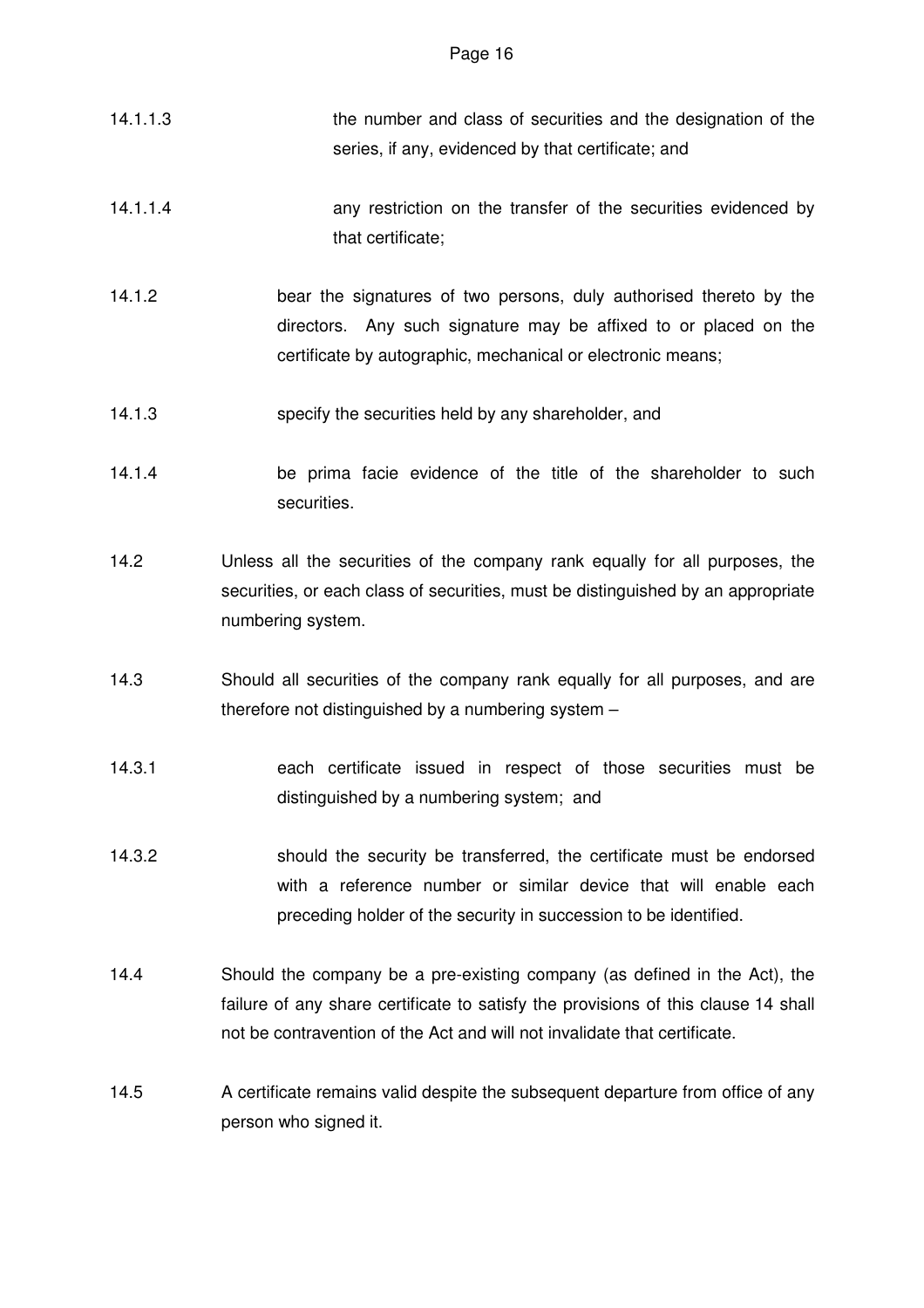- 14.6 Every person whose name is entered as a shareholder in the register of certificated securities shall, subject to the provisions of clause 17, be entitled to receive –
- 14.6.1 without request or payment, one certificate for all his securities of any one class; or
- 14.6.2 on request, and subject to the discretion of the secretary, several certificates, each for one or more of his securities of such class, against payment of such fee as the secretary may prescribe from time to time.
- 14.7 A shareholder who has transferred some of his securities, other than uncertificated securities, shall be entitled to receive a certificate for the balance of his securities.
- 14.8 Notwithstanding anything to the contrary contained in this MOI where securities are registered in the names of two or more persons, they shall be treated as one shareholder for the purposes of this clause.
- 14.9 Should a certificate be defaced, lost or destroyed, it may be replaced –
- 14.9.1 by the company; and
- 14.9.2 in case of defacement, on delivery of the old certificate to the company,

against payment of such amount and on such conditions as the directors may determine from time to time.

- 14.10 The directors may, as they deem fit, determine such terms (if any) as to evidence, indemnity and payment of the out-of-pocket expenses of the company incurred in investigating such evidence and, in the case of loss or destruction, of advertising same.
- 14.11 The certificates for securities registered in the names of two or more persons shall be delivered to the person first named in the register of certificated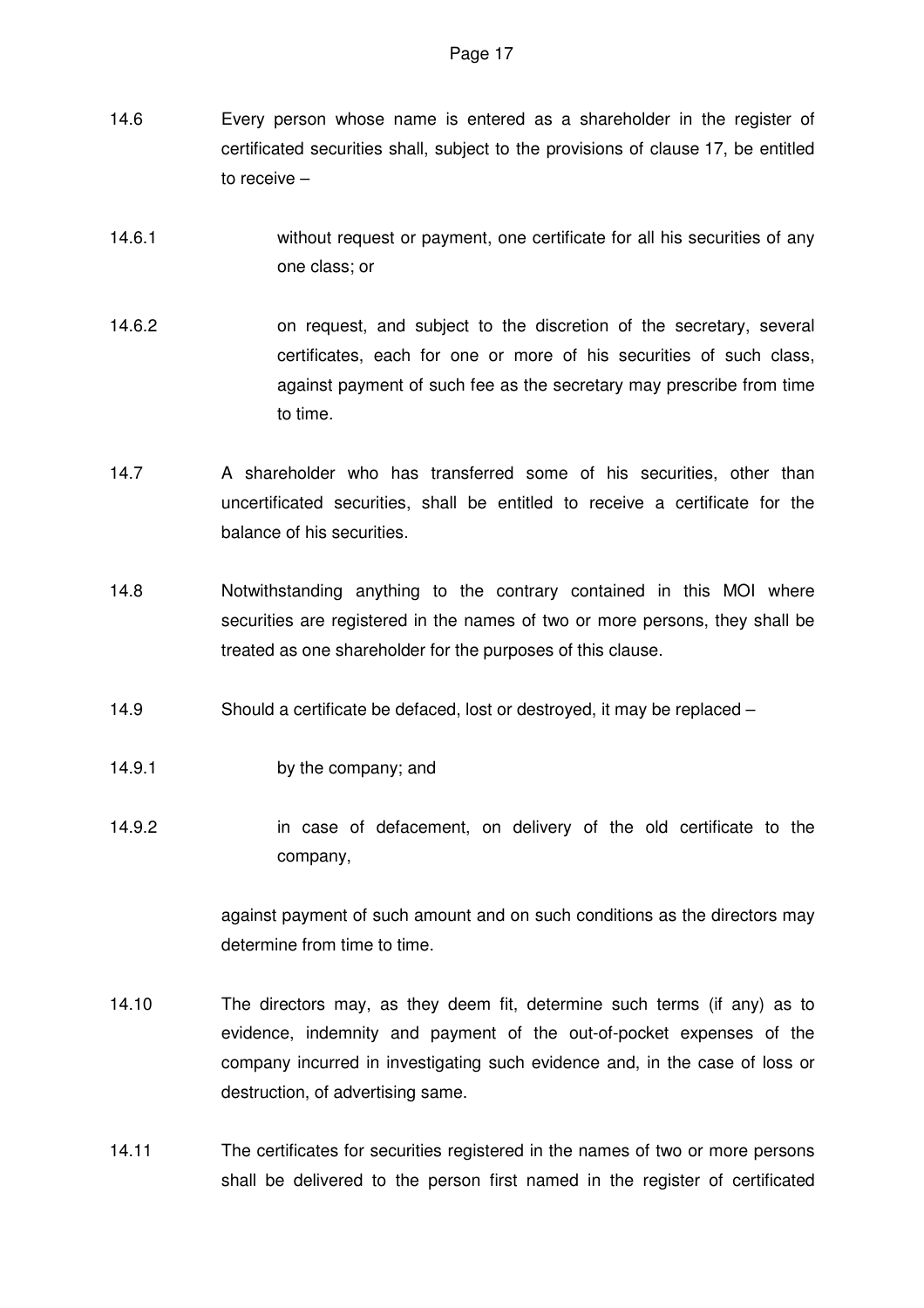securities in respect thereof, or to his authorised agent, and such delivery shall be a sufficient delivery to all joint holders of such securities.

14.12 In the case of the legal incapacity of any one or more of the joint holders of any certificated securities, the first named in the register of certificated securities who is not subject to any legal incapacity shall be the only person recognised by the company as being entitled to such certificate, or any new certificate which may be issued in place thereof.

#### 15 **DEMATERIALISATION**

- 15.1 The company shall be entitled to allow the dematerialisation of any of its securities. Once such dematerialisation has been allowed –
- 15.1.1 any new securities that are issued may be issued in uncertificated form if so requested by the subscriber of those securities; or
- 15.1.2 shareholders of the company shall be allowed to dematerialise securities already issued into uncertificated securities in such a form as may be prescribed by the directors from time to time.
- 15.2 Uncertificated securities that are dematerialised as contemplated in clause 15.1.2 shall have the rights which attached to such securities prior to their dematerialisation.

### 16 **SECURITIES REGISTER**

- 16.1 The company shall keep a securities register and procure that the participants keep an uncertificated securities register at the place(s) and in the manner specified in the Act.
- 16.2 The company shall, where applicable, keep an index of the names of the shareholders in the manner specified in the Act.
- 16.3 The company in general meeting may place reasonable restrictions on the inspection of the securities register.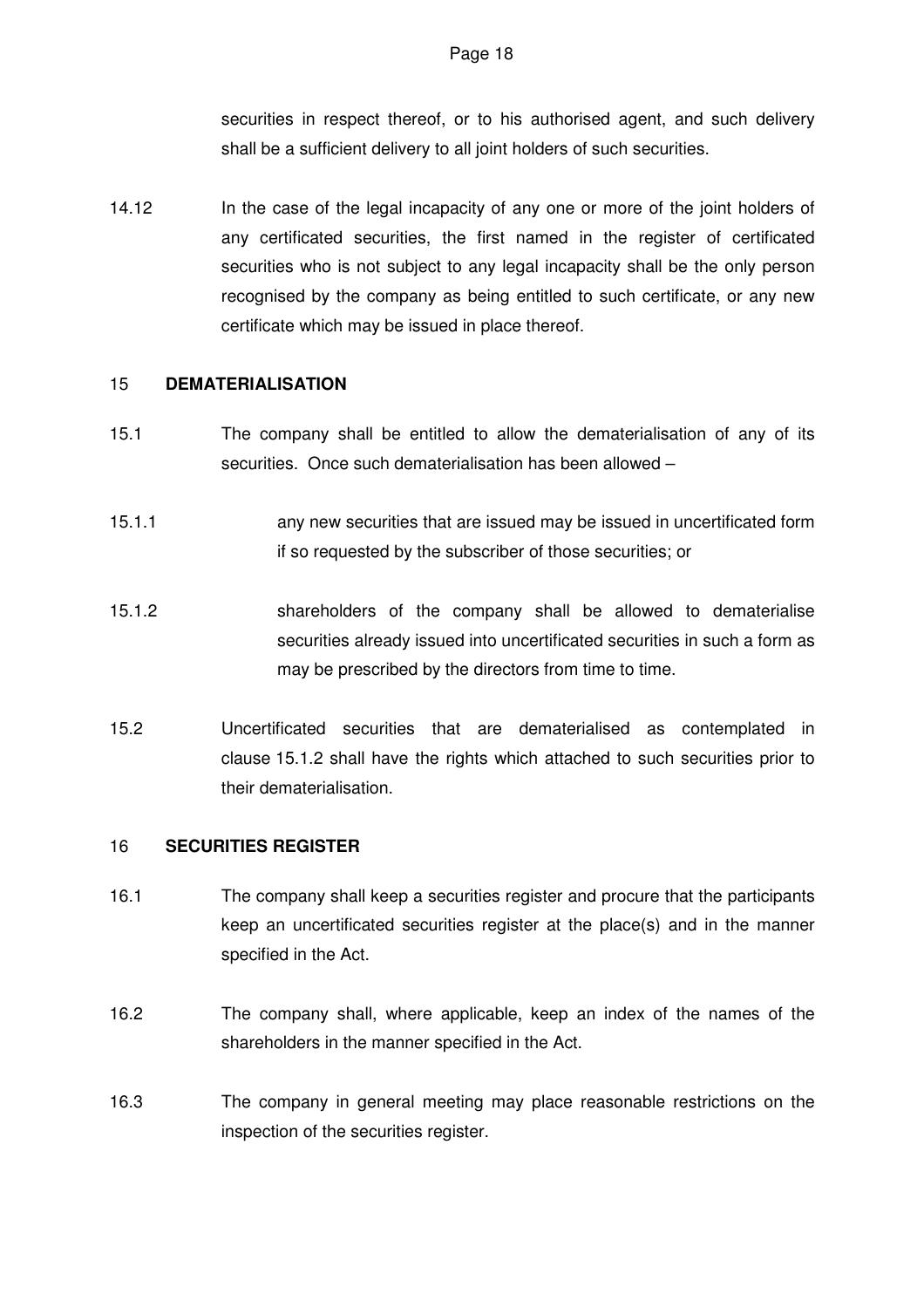- 16.4 As soon as practicable after issuing any securities the company must enter or cause to be entered in the securities register, in respect of every class of securities it has issued –
- 16.4.1 the total number of uncertificated securities;
- 16.4.2 with respect to certificated securities –
- 16.4.2.1 the names and addresses of the persons to whom the certificated securities were issued;
- 16.4.2.2 the number of certificated securities issued to each of them;
- 16.4.2.3 in the case of securities contemplated in section 43, the number of those securities issued and outstanding, and the names and addresses of the registered owners of the securities and any holders of beneficial interests therein; and
- 16.4.2.4 any other prescribed information.
- 16.5 Should the company have issued uncertificated securities, or should any issued securities have ceased to be certificated securities as contemplated in clause 15, a record must be administered and maintained by a participant or CSD in the prescribed form, in the uncertificated securities register, which –
- 16.5.1 forms part of the securities register; and
- 16.5.2 must contain, with respect to all uncertificated securities contemplated in this clause 16, any details referred to in clause 16.4.2, read with the changes required by the context or as determined by the rules of the CSD.
- 16.6 The securities register or uncertificated securities register maintained in accordance with the Act shall be sufficient proof of the facts recorded in it, in the absence of evidence to the contrary.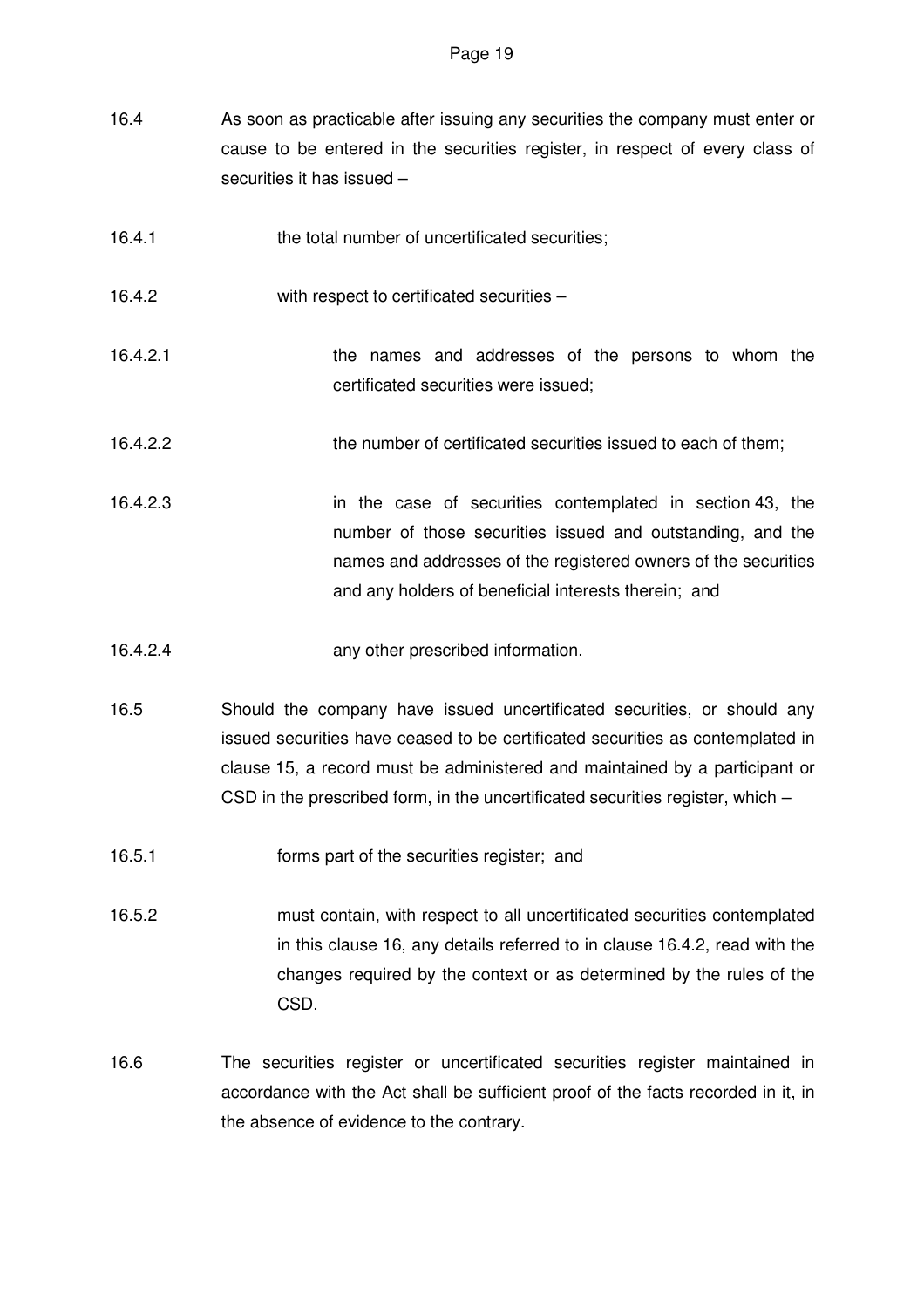# 17 **TRANSFER OF SECURITIES**

- 17.1 The provisions of this clause 17 shall in respect of uncertificated securities, be subject to the provisions of clauses 19 and 20.
- 17.2 The directors may appoint a committee (to be designated registrars, transfer agents or by such other title as the directors may think fit), whether in the RSA or elsewhere, consisting of two or more natural persons or of a corporate body to whom the directors may delegate all or any of their powers, authorities and discretions with regard to the –
- 17.2.1 registration of transfers of securities and the keeping of registers and other records required by the Act to be kept;
- 17.2.2 issue of certificates in respect of securities.
- 17.3 The directors may appoint a person as secretary of such committee or authorise such committee to appoint a person to be its secretary.
- 17.4 Subject to –
- 17.4.1 **any law relating to stamp duty, estate duty or other taxes;**
- 17.4.2 any other statutory restrictions on transfer;
- 17.4.3 the provisions of this MOI; and
- 17.4.4 such restrictions as may be applicable (whether by virtue of the preferences, rights, limitations or other terms associated with the securities in question) but in no way derogating from the provisions of clause 12.8 regarding securities being freely transferable,

any shareholder may transfer all or any of his securities.

17.5 Every instrument of transfer must be in writing in any usual or common form or in such other form as the directors may approve. The instrument of transfer of any certificated securities shall be signed by both the transferor and the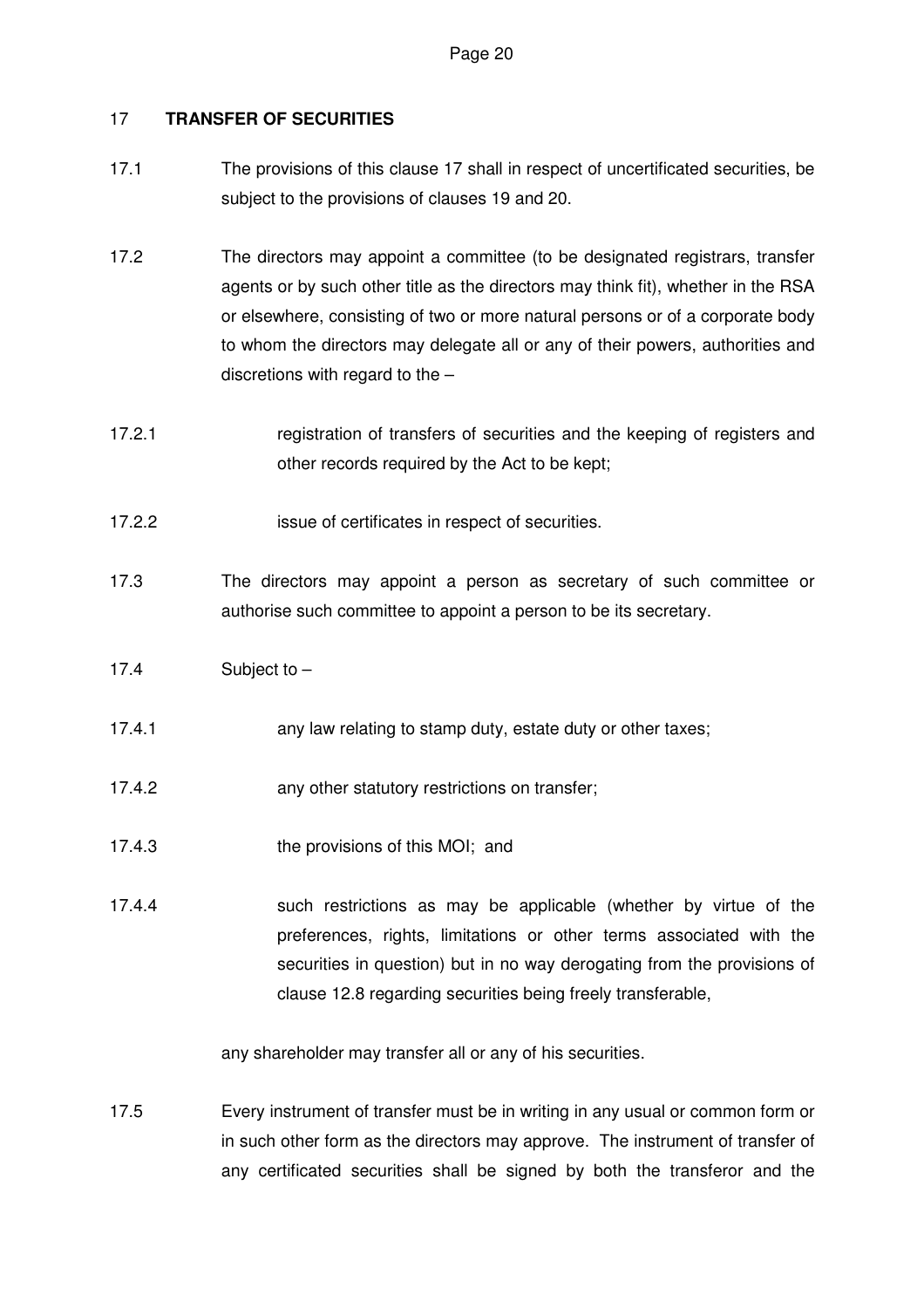transferee and the transferor shall be deemed to remain the holder of such certificated securities until the name of the transferee is entered in the securities register. The directors may, however, in their discretion in such cases as they deem fit, dispense with requiring the signature of the transferee on the instrument of transfer.

- 17.6 Every instrument of transfer shall be delivered to the principal place of business of the company, accompanied by –
- 17.6.1 the certificate issued in respect of the certificated securities to be transferred; and/or
- 17.6.2 such other evidence as the company may require to prove the title of the transferor, or his or her right to transfer the certificated securities.
- 17.7 All instruments of transfer, when registered, shall either be retained by the company or disposed of in such manner as the directors shall from time to time decide.
- 17.8 Any instrument of transfer which the directors may decline to register shall (unless the directors resolve otherwise) be returned on demand to the person who lodged it.
- 17.9 The directors may decline to register any transfer where the –
- 17.9.1 instrument of transfer has not been duly stamped and lodged with the company;
- 17.9.2 provisions of any law affecting transfer have not been complied with; and/or
- 17.9.3 instrument of transfer is not in respect of only one class of securities.
- 17.10 Should the directors refuse to register a transfer, a notice of the refusal shall, within thirty days after the date on which the instrument of transfer was lodged, be sent to the transferee and transferor.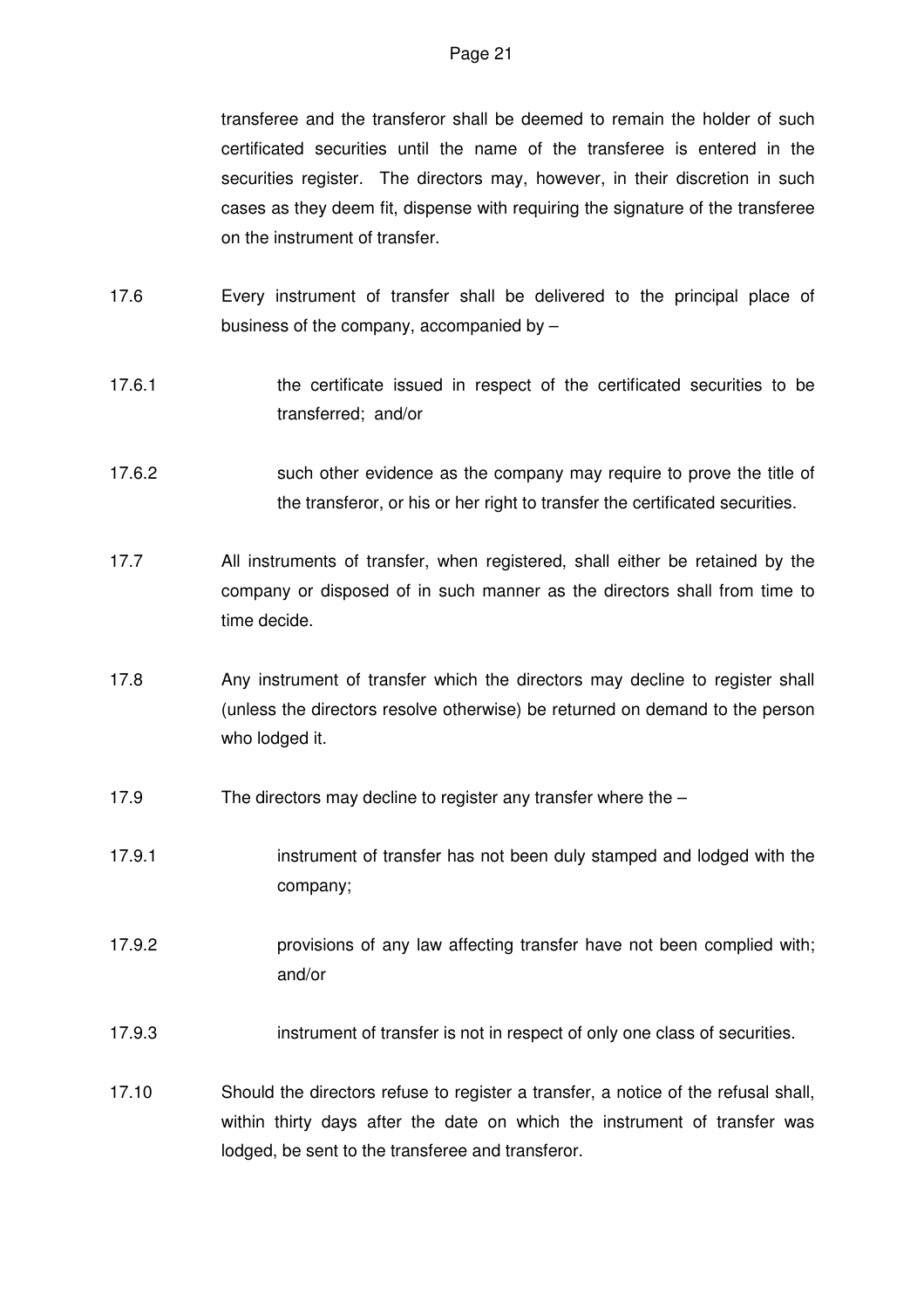- 17.11 All powers of attorney or other authorities granted by shareholders for the purpose of transferring or accepting the transfer of securities, which may be lodged, produced or exhibited with or to the company at the place where the register of transfers relating to such securities is kept, shall, as between the company and the grantor of such powers or other authorities, be taken and deemed to continue and remain in full force and effect, and the company may allow the same to be acted upon until such time as express notice in writing of the revocation of the same shall have been given and lodged at the place aforesaid. Even after the giving and lodging of such notice, the company shall be entitled to give effect to any instrument signed under the power of attorney or other authority and certified by any officer of the company as being valid before such notice was given and so lodged.
- 17.12 The company shall not be bound to allow an agent to act for a shareholder or intending transferee of securities unless the original or a certified copy of such agent's authority is produced and filed with the company.
- 17.13 Nothing contained in this MOI shall preclude the company from recognising a renunciation of the allotment of any security by the allottee in favour of some other person.
- 17.14 All securities transfer tax and other legal costs payable in respect of any transfer of securities pursuant to this MOI will be paid by the company to the extent that the company is liable therefor in law, but shall, to that extent, be recoverable from the person acquiring such securities.

### 18 **TRANSMISSION OF SECURITIES**

- 18.1 Subject to any law relating to securities transfer tax, stamp duty, estate duty or other taxes, the executor or administrator of a deceased shareholder (not being one of several joint holders) shall be the only person recognised by the company as having any right to a security registered in the name of such deceased shareholder.
- 18.2 In the case of the death of any one or more of the joint holders of any security, the survivor or survivors, or if the joint holders died simultaneously, the executor of any holder registered in the security register, shall be the only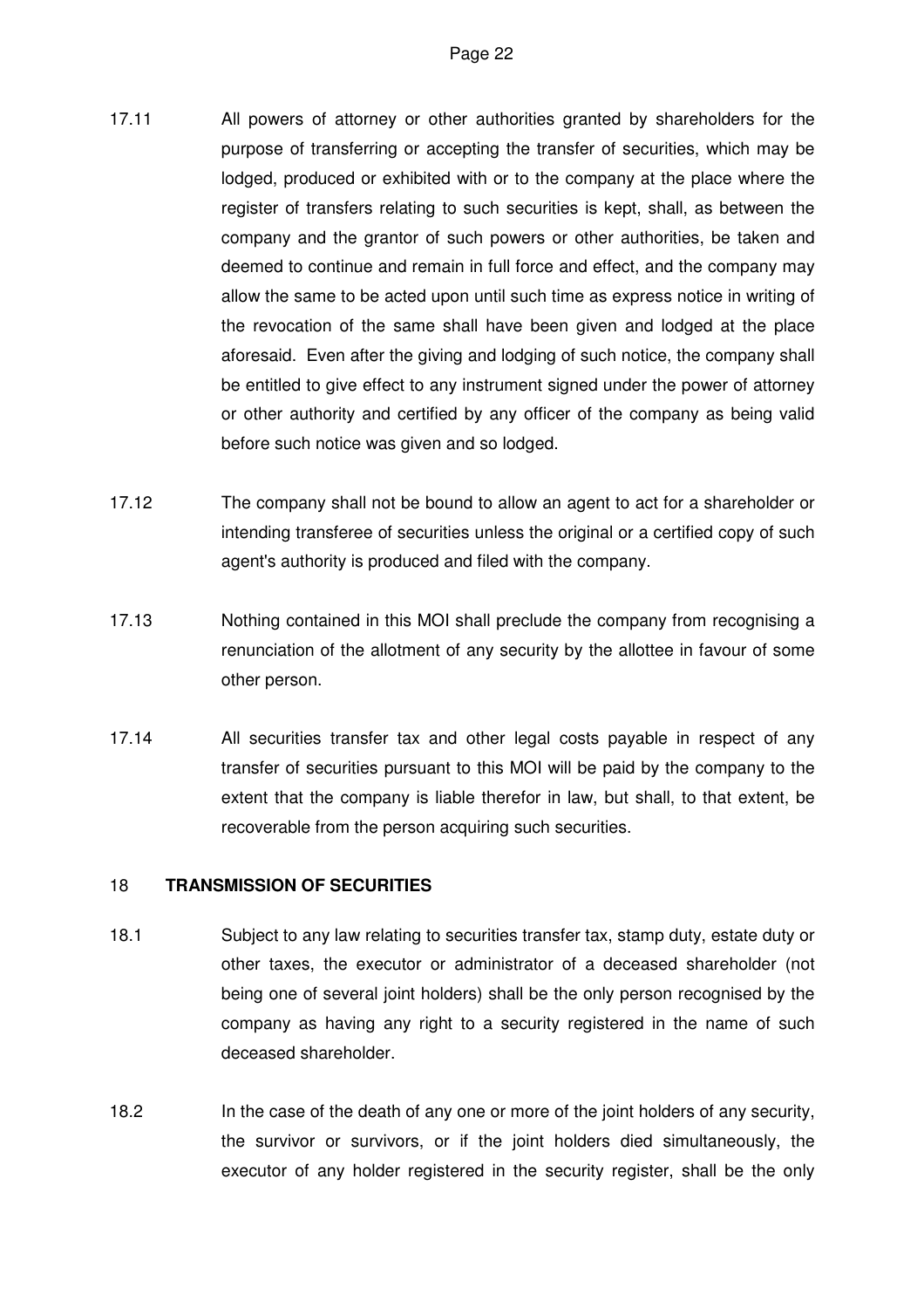person or persons recognised by the company as having any title to or interest in such security.

- 18.3 Any person becoming entitled to a security in consequence of the legal incapacity of a shareholder, or by any lawful means otherwise than by transfer in accordance with this MOI –
- 18.3.1 may, on production of such evidence of his right, with the consent of the directors (which they shall not be obliged to give) either be registered himself as a shareholder in respect of such securities or elect to have some person nominated by him registered as the transferee thereof;
- 18.3.2 shall be entitled to the same dividends and other advantages to which he would be entitled if he were the registered shareholder of the security, except that he shall not be entitled in respect thereof to exercise any right conferred by virtue of his holdings of any security in relation to meetings of the company until he has been registered as a shareholder in respect of the security.
- 18.4 Should the person so becoming entitled elect to –
- 18.4.1 be registered as a shareholder himself, he shall notify the company accordingly in writing;
- 18.4.2 have his nominee registered as a shareholder, he shall testify his election by executing a transfer form of such security, if applicable, in favour of his nominee.
- 18.5 All the limitations, restrictions and provisions of this MOI relating to the right to transfer and the registration of securities, shall be applicable to any such notice of transfer or registration under this MOI as if the legal incapacity or other means had not occurred and the notice or transfer was a transfer validly executed.
- 18.6 A person who submits proof of his appointment as the executor, administrator, trustee, curator or guardian in respect of the estate of a deceased shareholder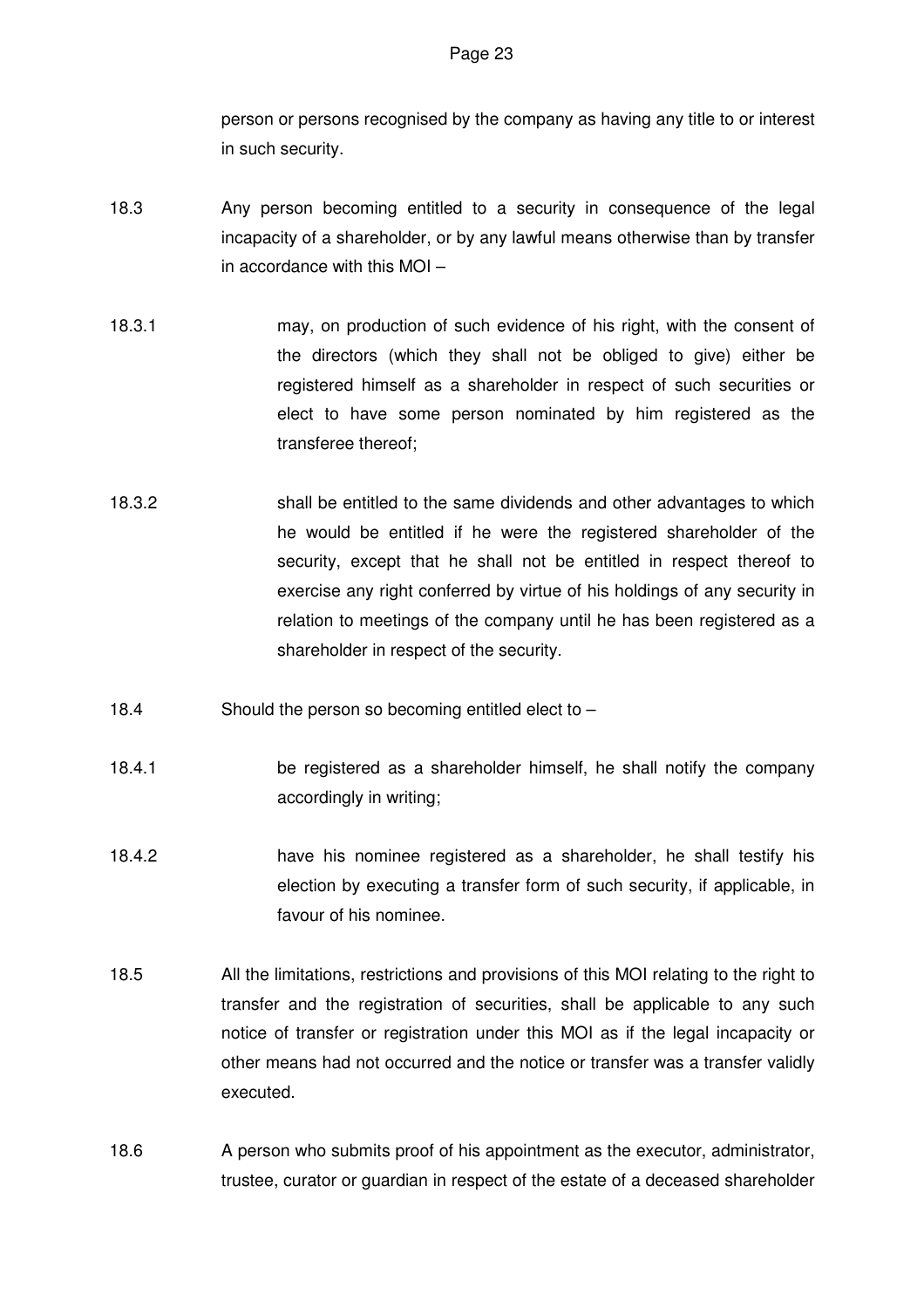or the estate of a shareholder whose estate has been sequestrated, or who is otherwise suffering any legal incapacity, shall be entered in the securities register nomine officii, and shall thereafter for all purposes be deemed to be a shareholder of the company.

18.7 A failure by an executor, administrator, trustee, curator or guardian in respect of the estate of a deceased shareholder, or the estate of a shareholder whose estate has been sequestrated, or who is suffering any legal incapacity, shall not amount to a forfeiture of the shareholder's securities, where the executor, administrator, trustee, curator or guardian, as the case may be, fails to register the shareholder's securities in his own name or the name of the heir(s) or legatees of the shareholder, when called upon to do so by the directors.

### 19 **UNCERTIFICATED SECURITIES REGISTER**

- 19.1 The company shall enter into the securities register the total number of securities of each class held in uncertificated form.
- 19.2 An uncertificated securities register of names shall be administered and maintained by the participant or CSD. The uncertificated securities register shall contain the details required in terms of the Act, provided that the uncertificated securities register shall not contain the name of any person on whose behalf the participant or CSD holds the uncertificated securities as nominee.
- 19.3 Shareholders shall be entitled to inspect the uncertificated securities register in accordance with section 52. The company shall, within five business days of the date of a request for inspection, produce an uncertificated securities register reflecting at least the details prescribed by sections 50(3)(b) of the Act as at the close of business on the day the request for inspection was made.

#### 20 **TRANSFER OF UNCERTIFICATED SECURITIES**

20.1 Ownership in uncertificated securities shall be transferred upon the debiting and crediting, respectively, of both the account in the uncertificated securities register from which the transfer is effected and the account in the uncertificated securities register to which the transfer is made. Only a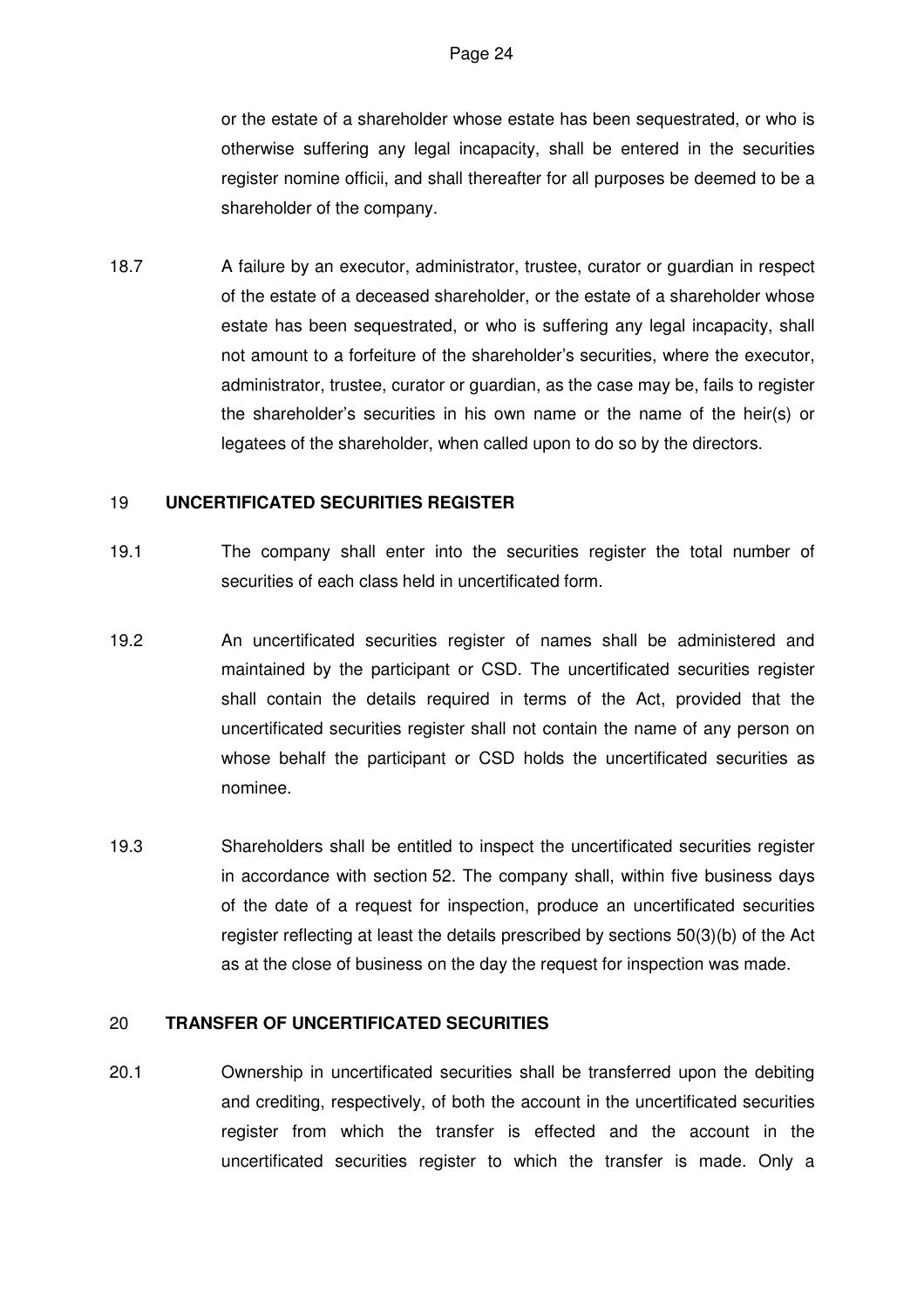participant or CSD shall be entitled to effect such a transfer and it shall only be entitled to do so –

- 20.1.1 on receipt of –
- 20.1.1.1 an instruction to transfer that has been sent and properly authenticated in terms of the rules of the CSD; or
- 20.1.1.2 an order of court; and
- 20.1.2 in accordance with section 53 and the rules of the CSD.
- 20.2 Upon entry of the name of a person into the uncertificated securities register, that person shall become a shareholder of the company and shall be recognised as such in respect of the uncertificated security registered in his name.
- 20.3 Transfer of ownership in accordance with clauses 20.1 and 20.2 shall occur notwithstanding any fraud, illegality or insolvency which may affect the uncertificated securities in respect of which the transfer was effected or which may have resulted in the transfer being effected, provided that a transferee who was party to or had knowledge of such fraud or illegality or knowledge of the insolvency, as the case may be, may not rely on the provisions of this clause 20.3.
- 20.4 The company shall not be entitled to issue certificates evidencing or purporting to evidence title to uncertificated securities.

### 21 **WITHDRAWAL OF UNCERTIFICATED SECURITIES**

- 21.1 Should a shareholder wish to withdraw all or part of his uncertificated securities held by the participant or CSD and to obtain a certificate in respect of those uncertificated securities he must notify the participant or CSD thereof in accordance with the rules of the CSD.
- 21.2 The participant or CSD shall within five business days of receipt of the notification referred to in clause 21.1, notify the company to provide a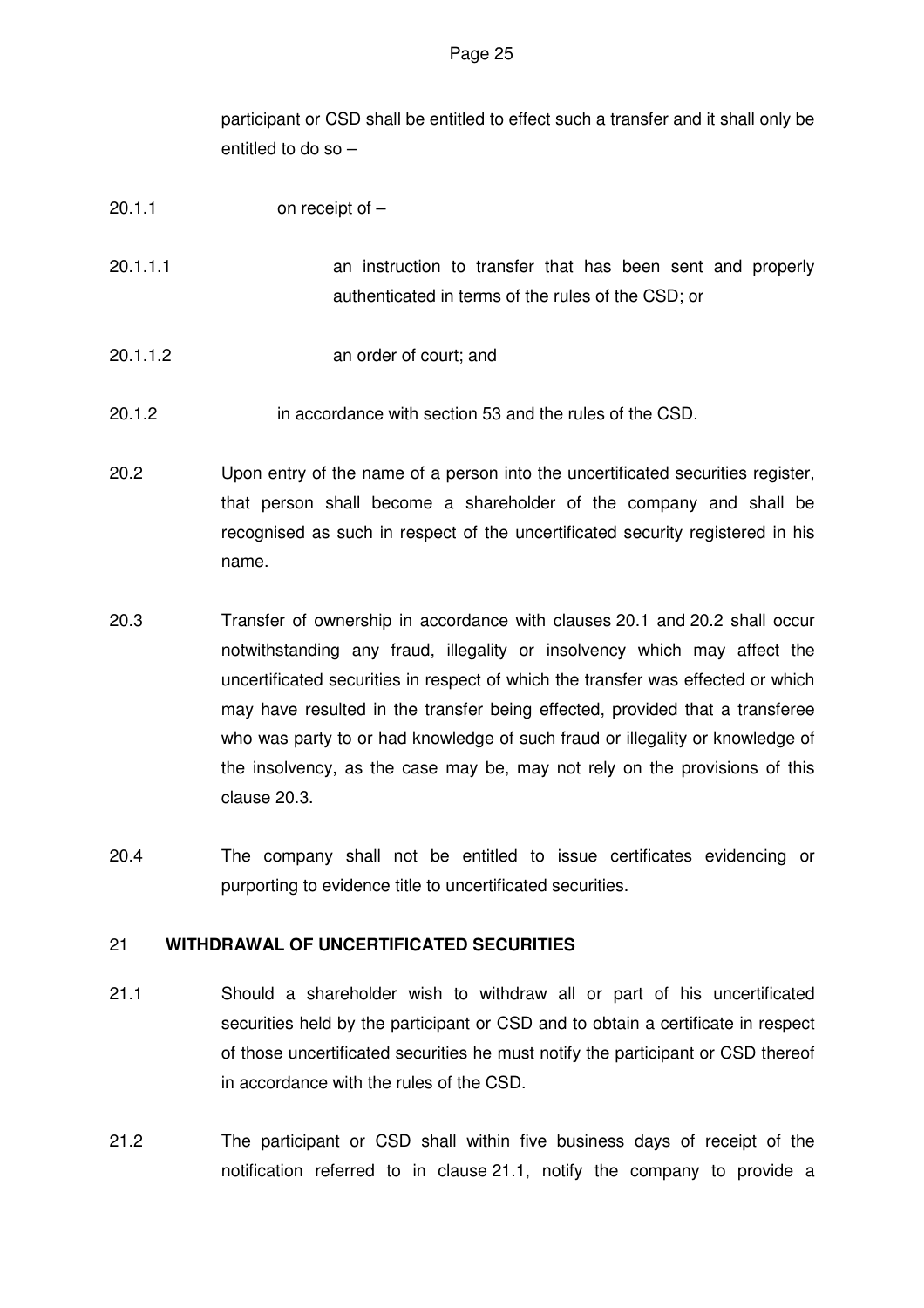certificate and shall remove the uncertificated securities so withdrawn from the uncertificated securities register.

- 21.3 The company shall immediately upon receipt of the notification from the participant or CSD enter the necessary details of the shareholder and his shareholding into the register of certificated securities and indicate in the securities register that the uncertificated securities so withdrawn are no longer held in uncertificated form.
- 21.4 The company shall within ten business days, or twenty business days in the case of a shareholder who is not resident within the RSA, of receipt of a notice referred to in clause 21.2, prepare and deliver to the relevant shareholder a certificate in respect of such securities, and notify the CSD that those securities are no longer held in uncertificated form.
- 21.5 The company may charge a holder of its securities a reasonable fee to cover the actual costs of issuing a certificate, as contemplated in this clause 21.

#### 22 **LIENS**

Securities shall not be subject to any lien in favour of the company and shall be freely transferable.

### 23 **DEBT INSTRUMENTS**

The directors may authorise the company to issue secured or unsecured debt instruments as contemplated in section 43(2) but no special privileges associated with any such debt instruments as contemplated in section 43(3) may be granted, and the authority of the directors in such regard is limited by this MOI.

#### 24 **CAPITALISATION SHARES**

24.1 Save to the extent authorised by the shareholders by means of ordinary resolution, and unless such transaction has been approved by the JSE (and the provisions of the Listings Requirements have been complied with), the board shall not have the power or authority in terms of section 47, to -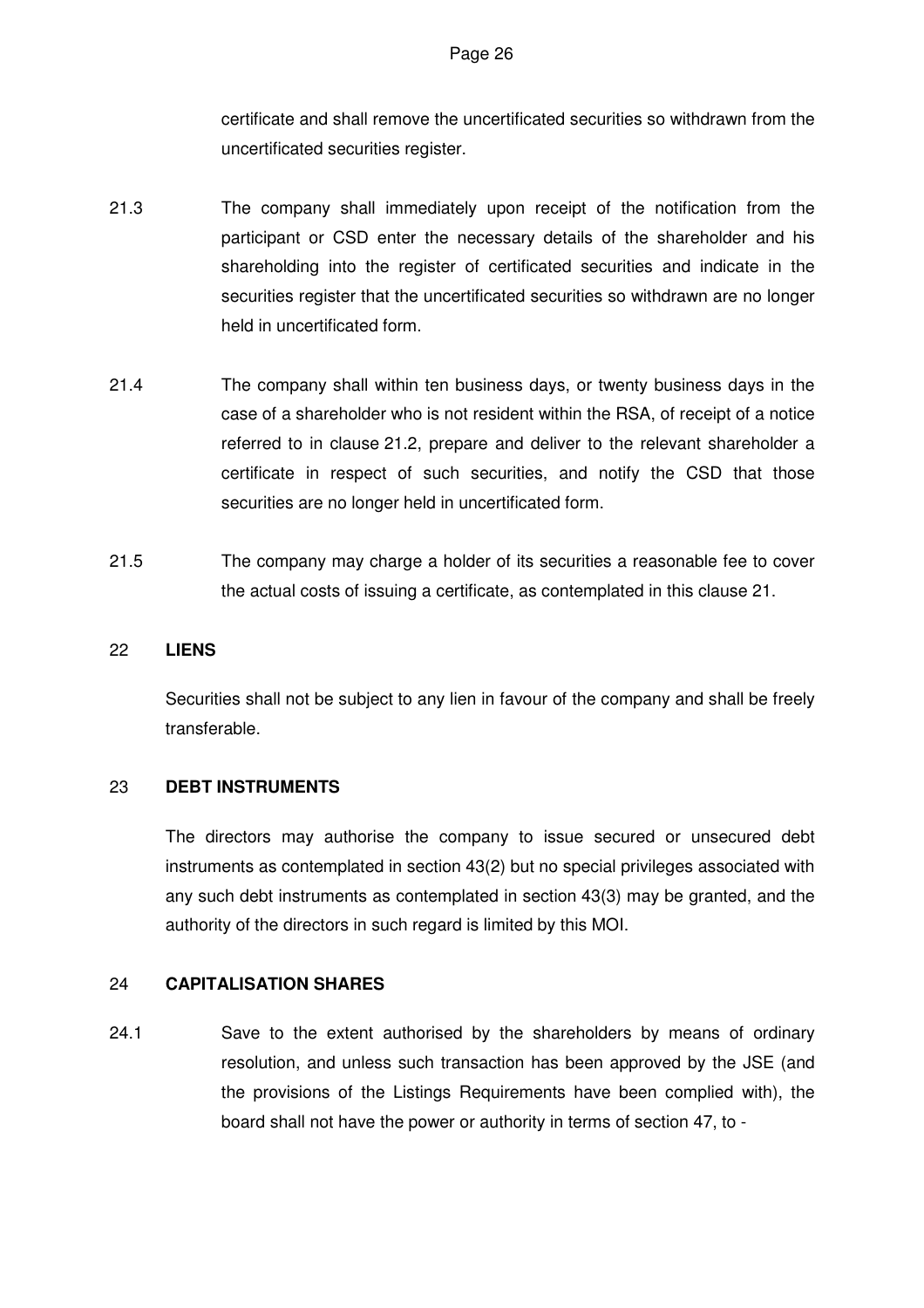- 24.1.1 approve the issuing of any authorised shares as capitalisation shares; or
- 24.1.2 issue shares of one class as capitalisation shares in respect of shares of another class; or
- 24.1.3 resolve to permit shareholders to elect to receive a cash payment in lieu of a share.
- 24.2 The board may not resolve to offer a cash payment in lieu of awarding a capitalisation share, as contemplated in clause 24.1.3, unless the board -
- 24.2.1 has considered the solvency and liquidity test as required by section 46, on the assumption that every such shareholder would elect to receive cash; and
- 24.2.2 is satisfied that the company would satisfy the solvency and liquidity test immediately upon the completion of the distribution.

### 25 **BENEFICIAL INTEREST IN SECURITIES AND DISCLOSURE**

- 25.1 The company's issued securities may be held by, and registered in the name of, one person for the beneficial interest of another person as contemplated in section 56(1).
- 25.2 Should any securities issued by the company be registered in the name of a person who is not the holder of the beneficial interest in all of the securities issued by the company held by that person, that registered holder of those securities shall disclose to the company the identity of -
- 25.2.1 the person on whose behalf those securities are held; and
- 25.2.2 each person with a beneficial interest in the securities so held, the number and class of securities held for each such person with a beneficial interest, and the extent of each such beneficial interest.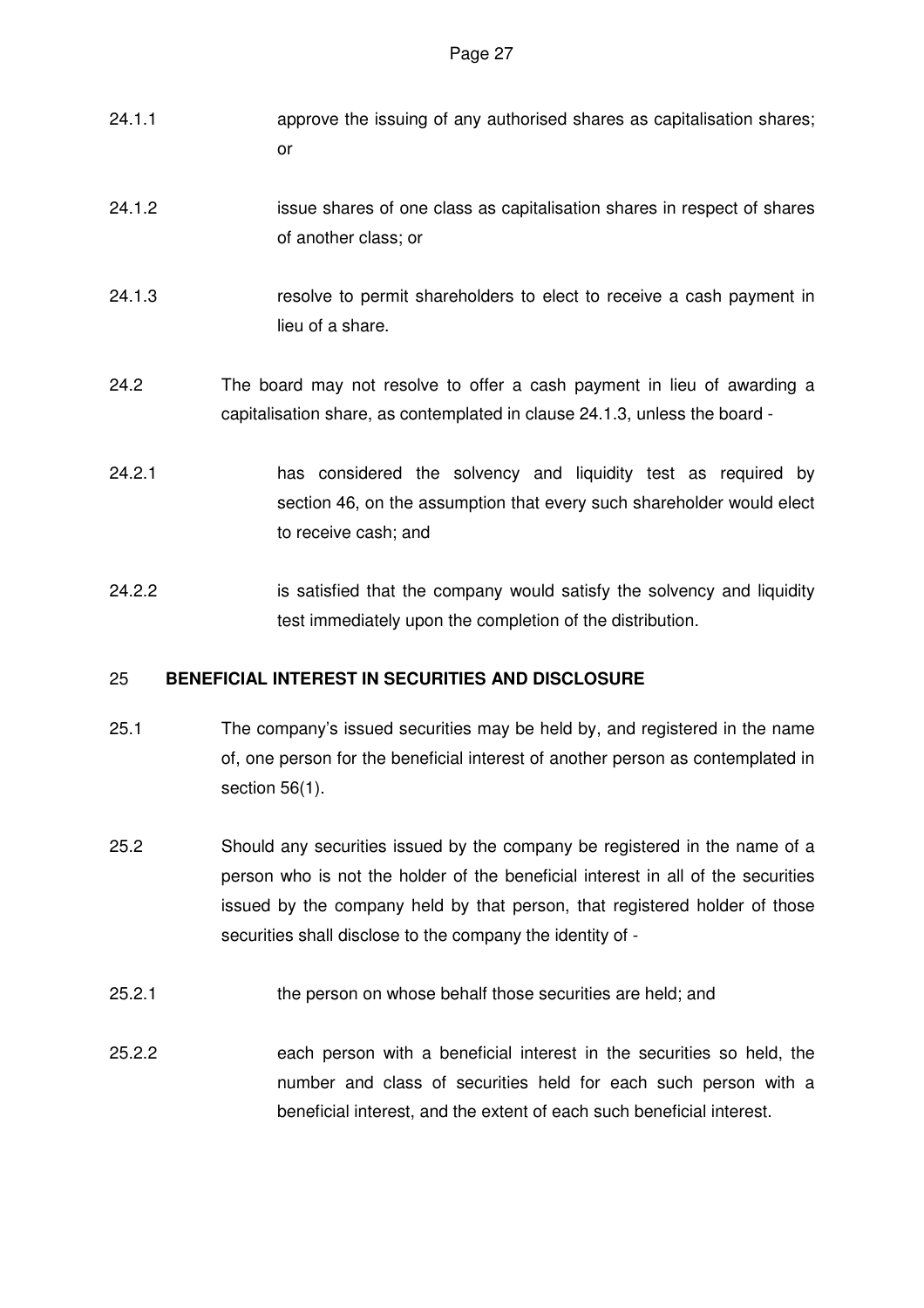- 25.3 Should the company know or have reasonable cause to believe that any of its securities are held by one person for the beneficial interest of another, then the company shall be entitled, by notice in writing, to require either of those persons to –
- 25.3.1 confirm or deny that fact;
- 25.3.2 provide the company with particulars of the extent of the beneficial interest held during the three years preceding the date of the notice; and
- 25.3.3 disclose the identity of each person with a beneficial interest in the securities held by that person.
- 25.4 The information required in terms of clause 25.3 shall be furnished within ten business days from the date of receipt of such notice.
- 25.5 The company shall establish and maintain a register of the disclosures made in terms of this clause 25 and shall publish in its annual financial statements a list of the persons who hold beneficial interests equal to or in excess of 5% of the total number of securities of that class issued by the company together with the extent of those beneficial interests.
- 25.6 The register envisaged in clause 25.5 shall be open for inspection mutatis mutandis as if it were a register contemplated in section 50.

#### 26 **FINANCIAL ASSISTANCE**

26.1 The board may authorise the company to provide financial assistance by way of loan, guarantee, the provision of security or otherwise to any person for the purpose of, or in connection with, the subscription of any option, or any securities, issued or to be issued by the company or a related or inter-related company or for the purchase of any such securities, as contemplated in section 44, and the authority of the board in this regard is not limited or restricted by this MOI.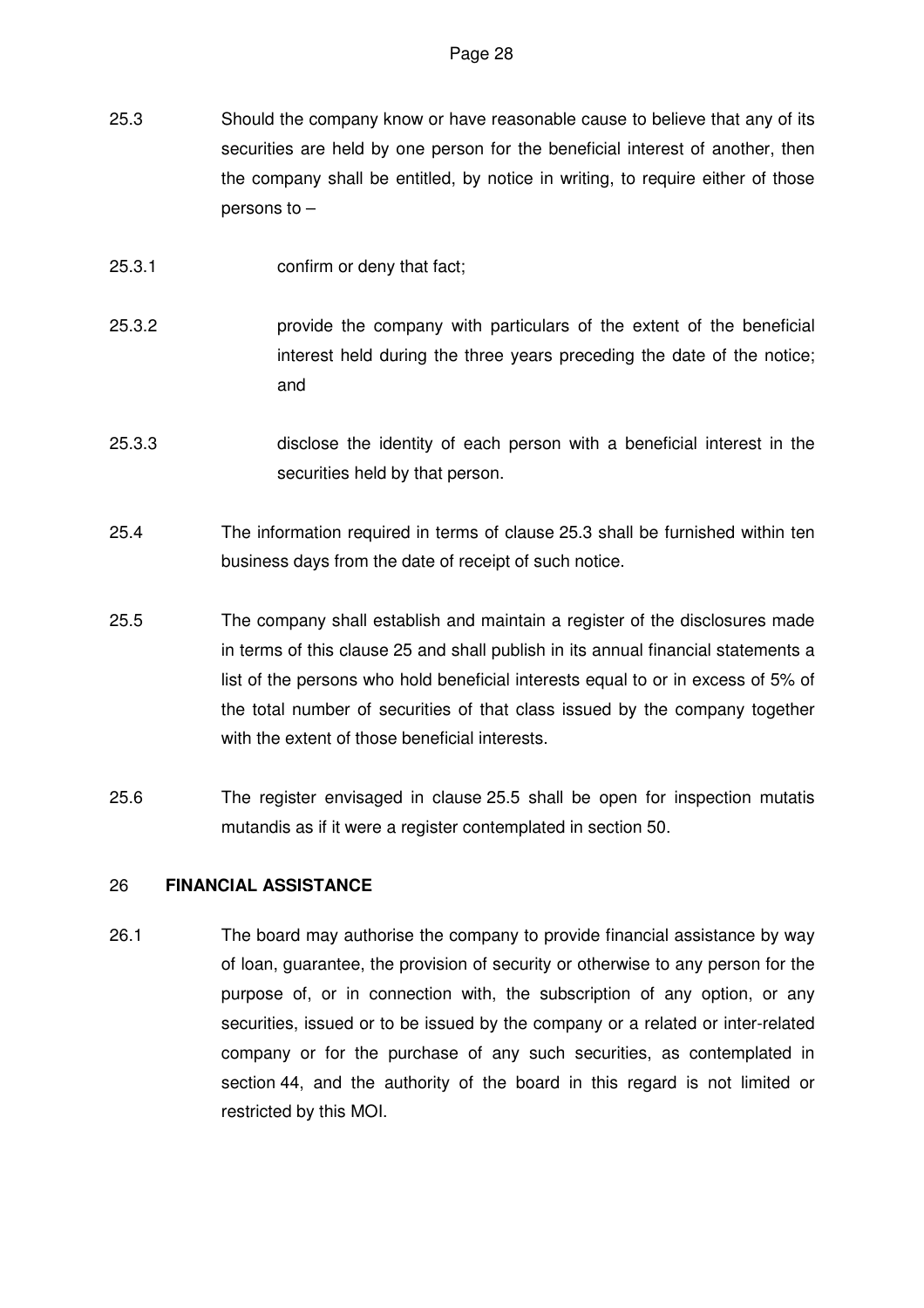26.2 The board may, as contemplated in and subject to the requirements of section 45, authorise the company to provide direct or indirect financial assistance to a director prescribed officer or other person referred to in section 45(2) and the power of the board in this regard is not limited or restricted by this MOI.

#### 27 **ACQUISITION BY THE COMPANY OF ITS OWN SHARES**

- 27.1 Subject to the Listings Requirements, the provisions of section 48 and the further provisions of this clause 27, the board -
- 27.1.1 may determine that the company acquire a number of its own shares; and/or
- 27.1.2 of any subsidiary of the company may determine that such subsidiary acquire shares of the company but -
- 27.1.2.1 not more than 10% in aggregate, of the number of issued shares of any class may be held by or for the benefit of all of the subsidiaries of the company taken together; and
- 27.1.2.2 no voting rights attached to those shares may be exercised while the shares are held by that subsidiary and it remains a subsidiary of the company.
- 27.2 Any decision by the company to acquire its own shares must satisfy the Listings Requirements and the requirements of the Act and, accordingly the company may not acquire its own shares unless -
- 27.2.1 for as long as it is required in terms of the Listings Requirements, the acquisition has been approved by a special resolution of the shareholders, whether in respect of a particular repurchase or generally approved by shareholders and unless such acquisition otherwise complies with the applicable provisions of the Listings Requirements;
- 27.2.2 the acquisition –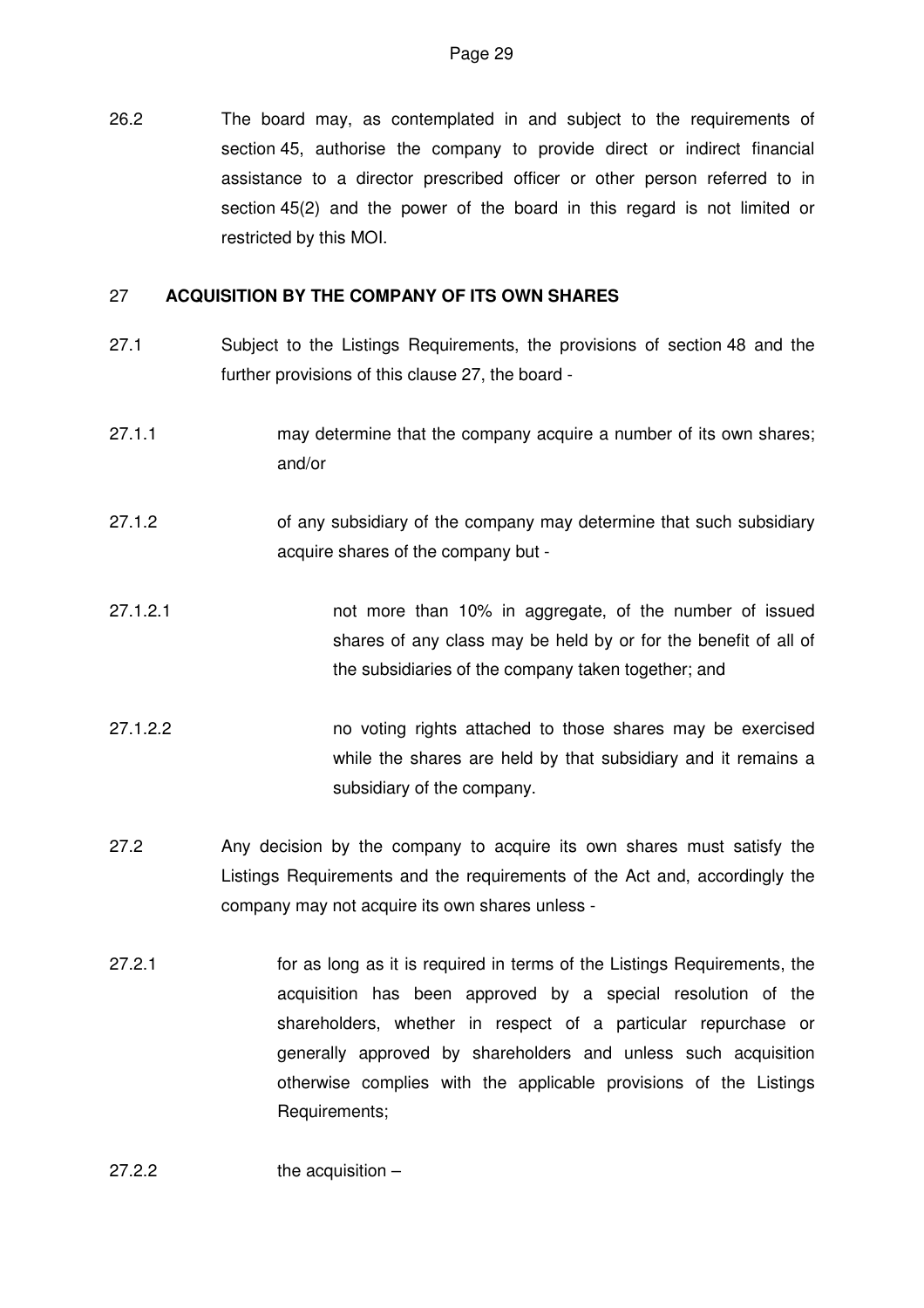- 27.2.2.1 is pursuant to an existing legal obligation of the company, or a court order; or
- 27.2.2.2 the board by resolution, has authorised the acquisition;
- 27.2.3 it reasonably appears that the company will satisfy the solvency and liquidity test immediately after completing the proposed acquisition; and
- 27.2.4 the board, by resolution, has acknowledged that it has applied the solvency and liquidity test and reasonably concluded that the company will satisfy the solvency and liquidity test immediately after completing the proposed acquisition.
- 27.3 A decision of the board referred to in clause 27.1 -
- 27.3.1 must be approved by a special resolution of the shareholders if any shares are to be acquired by the company from a director or prescribed officer of the company or a person related to a director or prescribed officer of the company; and
- 27.3.2 is subject to the requirements of sections 114 and 115 if considered alone, or together with other transactions in an integrated series of transactions, it involves the acquisition by the company of more than 5% of the issued shares of any particular class of the company's shares.
- 27.4 Notwithstanding any other provision of this MOI, the company may not acquire its own shares, and no subsidiary of the company may acquire shares of the company if, as a result of that acquisition, there would no longer be any shares of the company in issue other than -
- 27.4.1 shares held by one or more subsidiaries of the company; or
- 27.4.2 convertible or redeemable shares.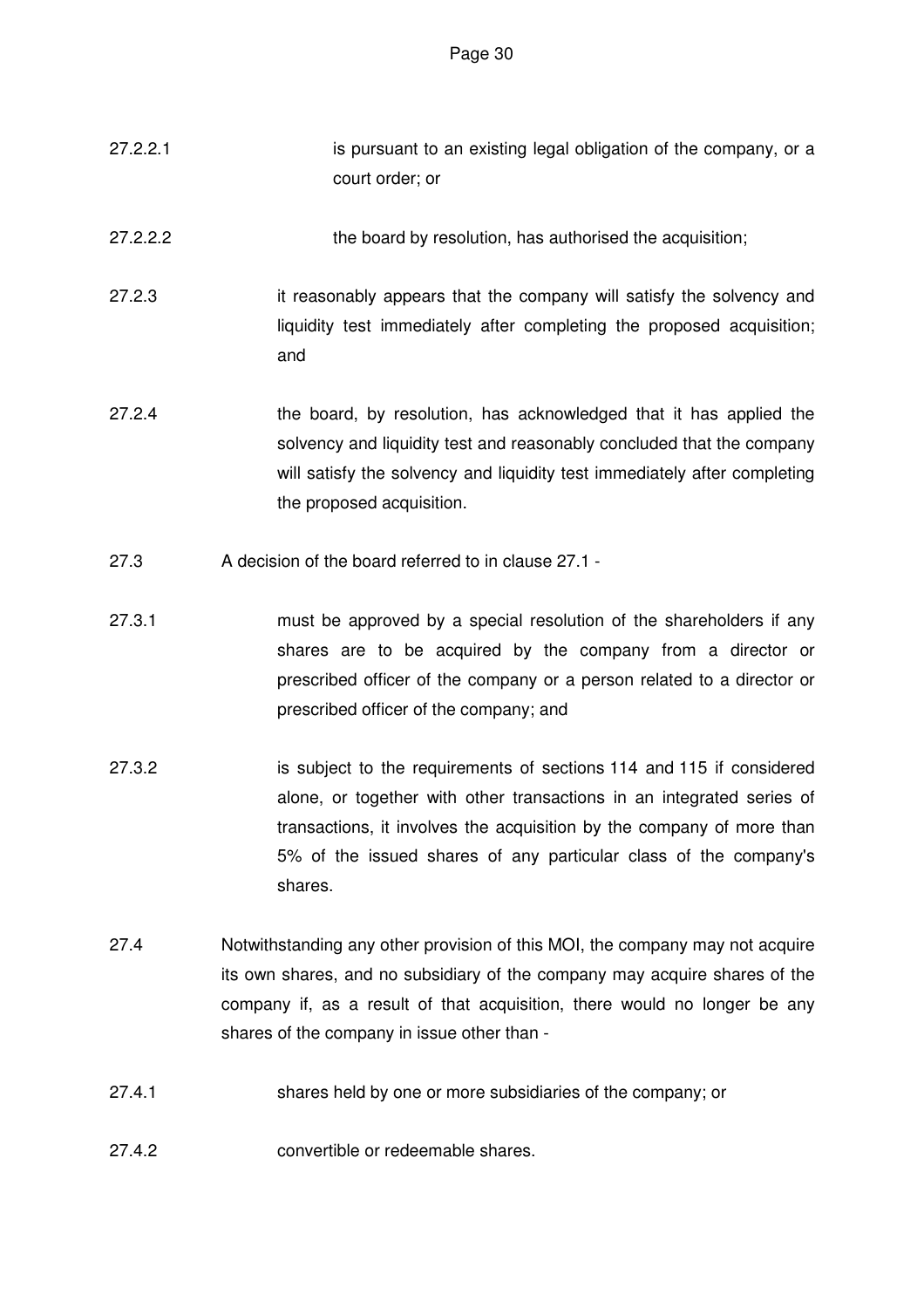#### 28 **RECORD DATE**

- 28.1 Should the directors determine the record date for a shareholders' meeting or other event or action, the record date shall be as set out in the Listings Requirements.
- 28.2 The record date shall be published to the shareholders in a manner that satisfies the Listings Requirements and/or any other prescribed requirements.

#### 29 **SHAREHOLDERS' MEETINGS**

- 29.1 The company shall from time to time hold annual general meetings as provided in the Act.
- 29.2 Save as otherwise provided herein, the company is not required to hold any other shareholders' meetings other than those specifically required by the Act and the Listings Requirements.
- 29.3 The board or any person authorised by the board, is entitled to call a shareholders' meeting at any time.
- 29.4 Subject to the provisions of section 60, the company shall hold a shareholders' meeting -
- 29.4.1 at any time that the board is required by the Act, the Listings Requirements or the MOI to refer a matter to shareholders for decision;
- 29.4.2 when required in terms of clause 29.5 or by any other provision of this MOI.
- 29.5 The board or any other person authorised in terms of this MOI shall call a shareholders meeting if one or more written and signed demands by shareholders calling for such a meeting are delivered to the company, and -
- 29.5.1 each such demand describes the specific purpose for which the meeting is proposed; and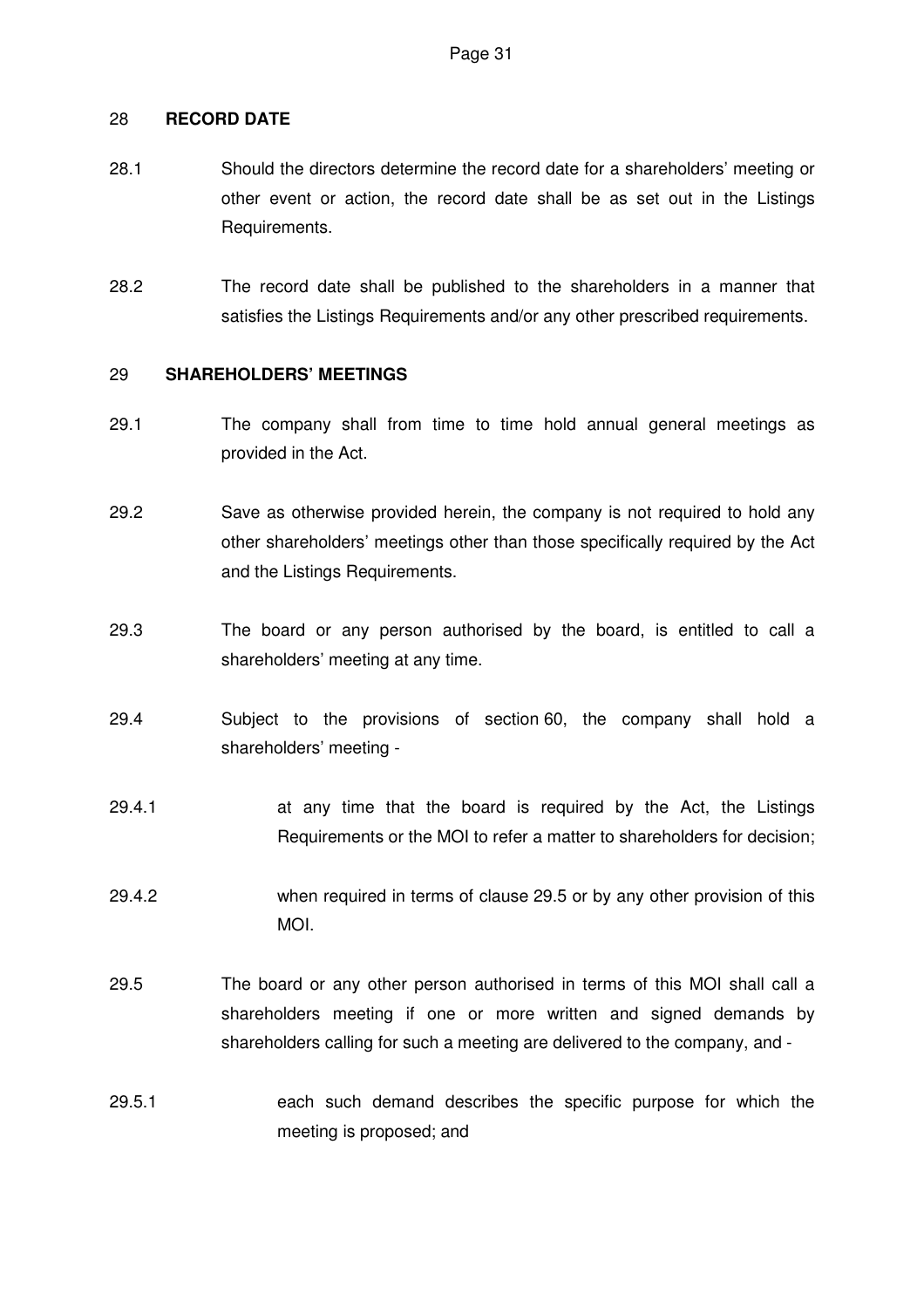- 29.5.2 in aggregate, demands for substantially the same purpose are made and signed by the shareholders, as of the earliest time specified in any of those demands, of at least 10% of the voting rights entitled to be exercised in relation to the matter proposed to be considered at the meeting.
- 29.6 The company shall convene an annual general meeting once in each calendar year, but no more than fifteen months after the date of the previous annual general meeting.
- 29.7 Each annual general meeting convened in terms of clause 29.6 shall, at the minimum, provide for the following business to be transacted -
- 29.7.1 the presentation of the directors' report, audited financial statements for the immediately preceding financial year of the company and an audit committee report;
- 29.7.2 the election of directors, to the extent required by the Act or this MOI;
- 29.7.3 the appointment of an auditor for the following financial year and an audit committee; and
- 29.7.4 any matters raised by shareholders, with or without advance notice to the company.
- 29.8 Subject to the provisions of the Listings Requirements, any shareholders' meeting shall be capable of being held by electronic communication in accordance with the further provisions of this MOI.
- 29.9 Subject to clause 29.9A below, all shareholder meetings convened in terms of the Listings Requirements shall be held in person and shall not be capable of being held by means of a written resolution as contemplated in section 60.
	- 29.9A Subject to the provisions of this MOI and the Act, the following resolutions may be proposed as written resolutions in accordance with section 60 of the Act –
	- 29.9A.1 a change of name of the company;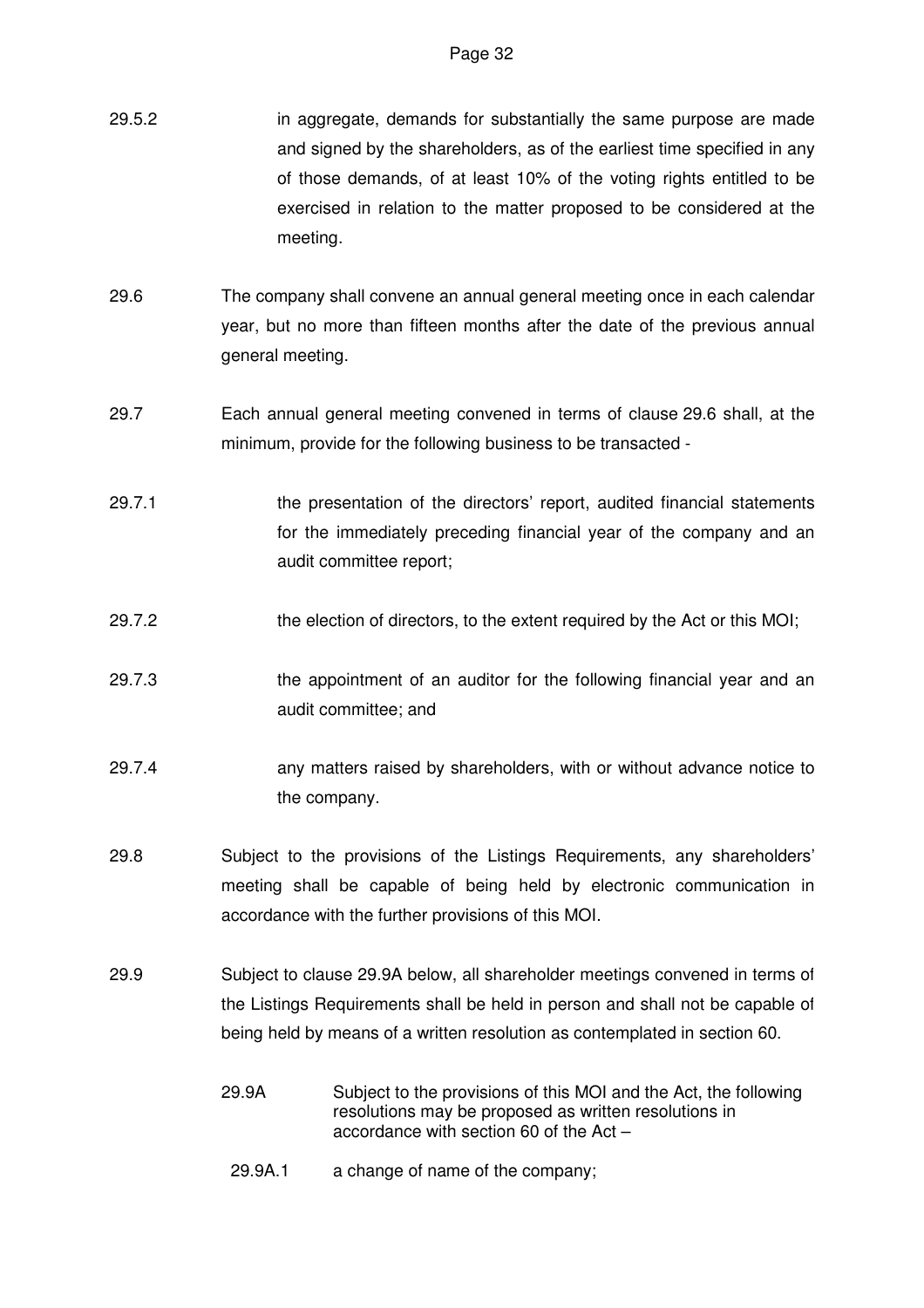- 29.9A.2 an odd lot offer;
- 29.9A.3 an increase in the authorised share capital of the company;
- 29.9A.4 an approval of any amendment to this MOI.
- 29.10 The board may determine the location of any shareholders meeting, and the company may hold any such meeting in the RSA or in any foreign country and the authority of the board and the company in this regard is not limited or restricted by this MOI.
- 29.11 Every shareholder's meeting shall be reasonably accessible within the RSA for electronic participation by shareholders, irrespective of whether the meeting is held in the RSA or elsewhere.
- 29.12 All meetings (whether called for the passing of special or ordinary resolutions) shall be called on not less than fifteen business days' notice. The aforementioned notice period shall not be applicable in the event that the company adheres to the provisions of section 62(2A) of the Act.
- 29.13 Subject to the provisions of the Listings Requirements, the company may conduct a shareholders' meeting entirely by electronic communication or provide for participation in a meeting by electronic communication, as set out in section 63, and the power of the company to do so is not limited or restricted by this MOI.
- 29.14 Any shareholders' meeting may be conducted entirely by electronic communication, or one or more shareholders, or proxies for shareholders, may participate by electronic communication in all or part of any shareholders' meeting that is being held in person, so long as the electronic communication employed ordinarily enables all persons participating in that meeting to communicate concurrently with each other and without an intermediary and to participate reasonably effectively in the meeting.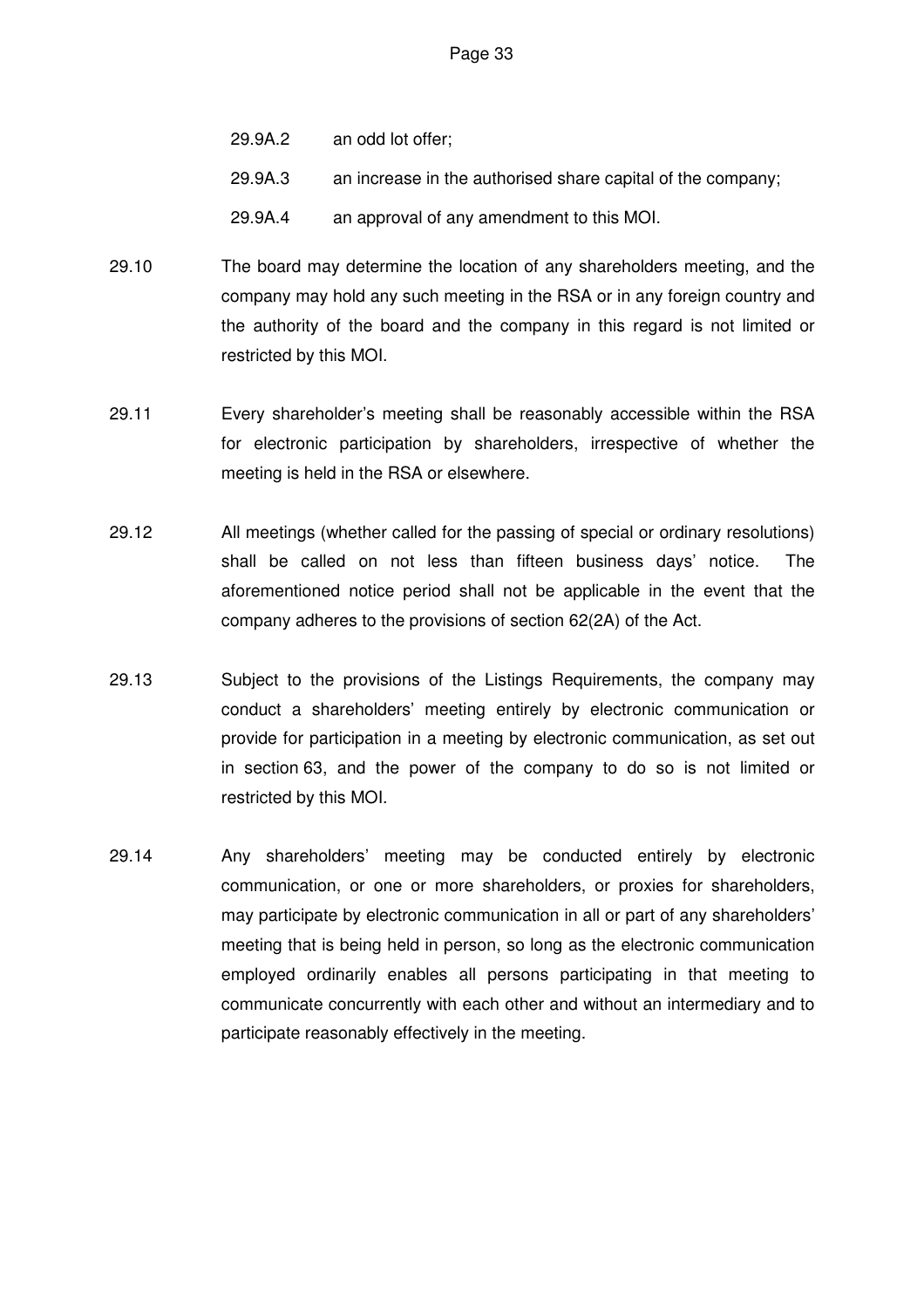- 29.15 Should the company provide for participation in a meeting by electronic communication, as contemplated in clause 29.14 -
- 29.15.1 the notice of that meeting must inform shareholders of the availability of that form of participation, and provide any necessary information to enable shareholders or their proxies to access the available medium or means of electronic communication; and
- 29.15.2 access to the medium or means of electronic communication is at the expense of the shareholder or proxy, except to the extent that the company determines otherwise.
- 29.16 Notices of meetings of the company shall be delivered to the JSE at the same time as notices are sent to the shareholders. In according with the Listings Requirements any such notice must also be announced through SENS.

# 30 **PROCEEDINGS AT SHAREHOLDERS' MEETINGS**

- 30.1 Subject to the provisions of clause 30.2, a -
- 30.1.1 shareholders' meeting may not begin until sufficient persons are present at the meeting to exercise, in aggregate, at least 25% of the voting rights that are entitled to be exercised in respect of at least one matter to be decided at the meeting; and
- 30.1.2 matter to be decided at a shareholders' meeting may not begin to be considered unless sufficient persons are present at the meeting to exercise, in aggregate, at least 25% of all of the voting rights that are entitled to be exercised on that matter at the time the matter is called on the agenda.
- 30.2 A quorum for a shareholders' meeting to begin or for a matter to be debated, shall be at least three shareholders entitled to attend and vote at such meeting.
- 30.3 If within one hour after the appointed time for a shareholders' meeting to begin, the requirements of -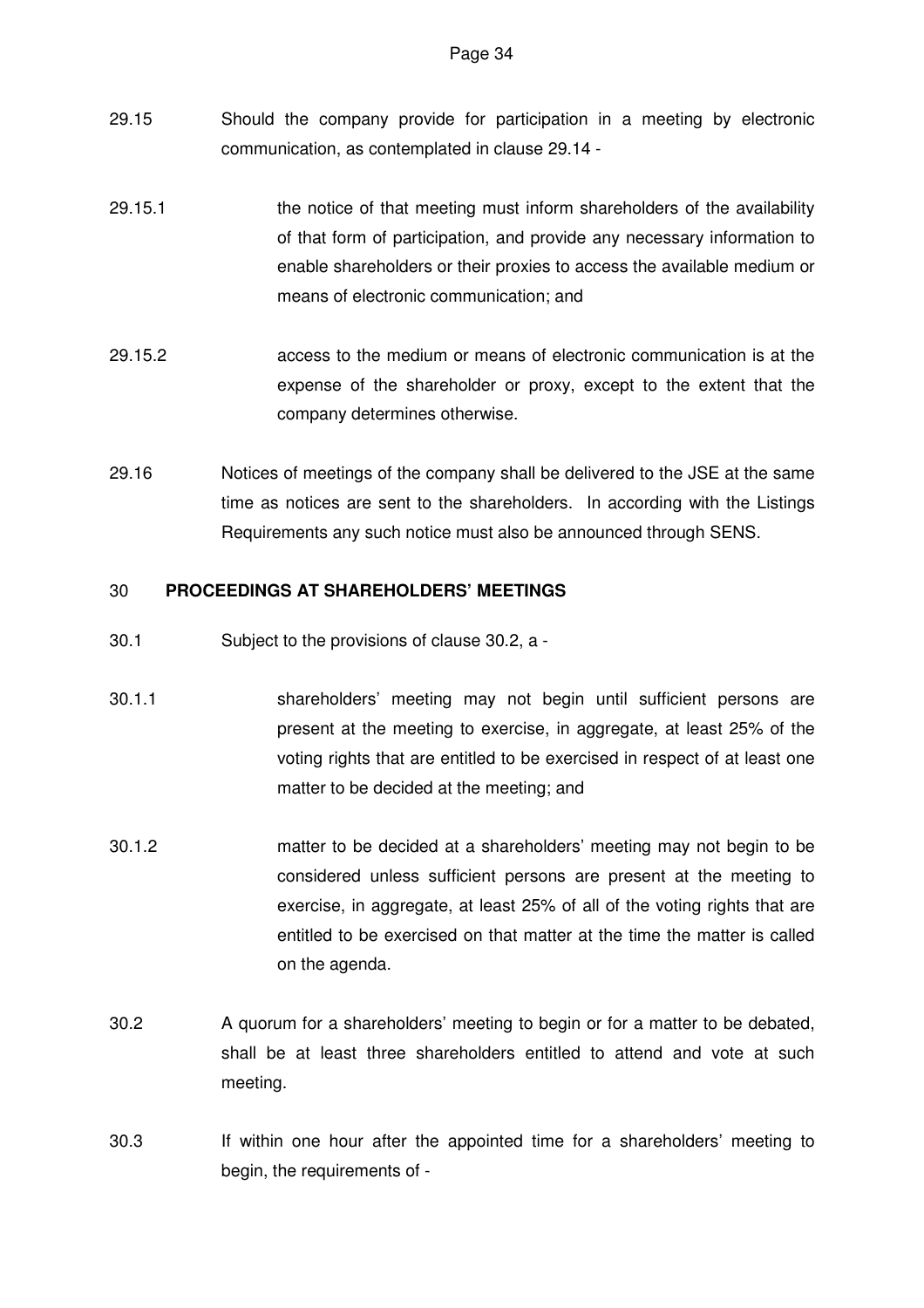| 30.3.1   | clause 30.1.1, for that meeting to begin have not been satisfied, the<br>meeting shall be postponed without motion, vote or further notice, for<br>one week;                                                   |
|----------|----------------------------------------------------------------------------------------------------------------------------------------------------------------------------------------------------------------|
| 30.3.2   | clause 30.1.2, for consideration of a particular matter to begin have not<br>been satisfied and if there is -                                                                                                  |
| 30.3.2.1 | other business on the agenda of the meeting, consideration of<br>that matter may be postponed to a later time in the meeting<br>without motion or vote; or                                                     |
| 30.3.2.2 | no other business on the agenda of the meeting, the meeting<br>shall be adjourned for one week, without motion or vote.                                                                                        |
| 30.4     | The person intended to preside at a meeting that cannot begin due to the<br>provisions of clause 30.1.1, may extend the one hour limit allowed in<br>clause 30.3 for a reasonable period on the grounds that - |

- 30.4.1 exceptional circumstances affecting weather, transportation or electronic communication have generally impeded or are generally impeding the ability of shareholders to be present at the meeting; or
- 30.4.2 one or more particular shareholders, having been delayed, have communicated an intention to attend the meeting, and those shareholders, together with others in attendance, would satisfy the requirements of clause 30.1.
- 30.5 The company is not required to give further notice of a meeting that is postponed or adjourned in terms of clause 30.3, unless the location for the meeting is different from -
- 30.5.1 the location of the postponed or adjourned meeting; or
- 30.5.2 a location announced at the time of adjournment, in the case of an adjourned meeting.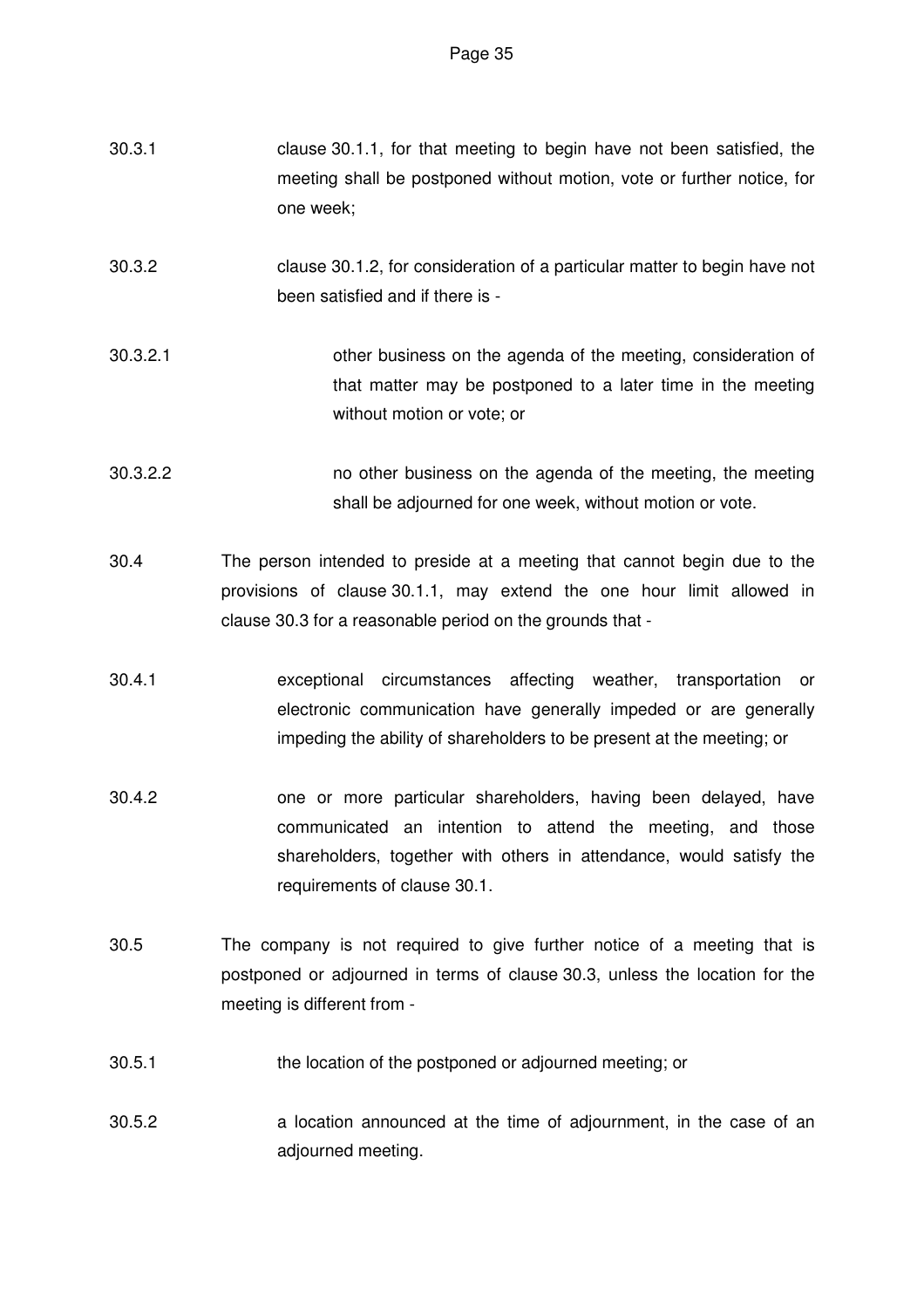- 30.6 If at the time appointed in terms of this clause 30 for a postponed meeting to begin, or for an adjourned meeting to resume, the requirements of clause 30.1 have not been satisfied, the shareholders present in person or by proxy will be deemed to constitute a quorum.
- 30.7 After a quorum has been established for a meeting, or for a matter to be considered at a meeting, all the shareholders forming part of the quorum must be present at the meeting for the matter to be considered at the meeting.
- 30.8 A meeting may not be adjourned beyond the earlier of the date that is -
- 30.8.1 120 business days after the record date determined in accordance with clause 28; or
- 30.8.2 sixty business days after the date on which the adjournment occurred.
- 30.9 The chairperson (if any) of the board of directors, or, in his/her absence, the deputy chairperson (if any), shall preside as chairperson at every general meeting of the company.
- 30.10 Should –
- 30.10.1 there be no such chairperson or deputy chairperson; or

30.10.2 at any meeting neither the chairperson nor the deputy chairperson be present within ten minutes after the time appointed for the meeting, or neither of them be willing to act as chairperson,

> the directors present shall choose one of their number to act as such, but if only one director is present, he shall preside as chairperson if he/she is willing so to act.

30.11 In the absence of a chairperson in terms of clauses 30.9 or 30.10, the shareholders present shall elect one of their number to act as chairperson.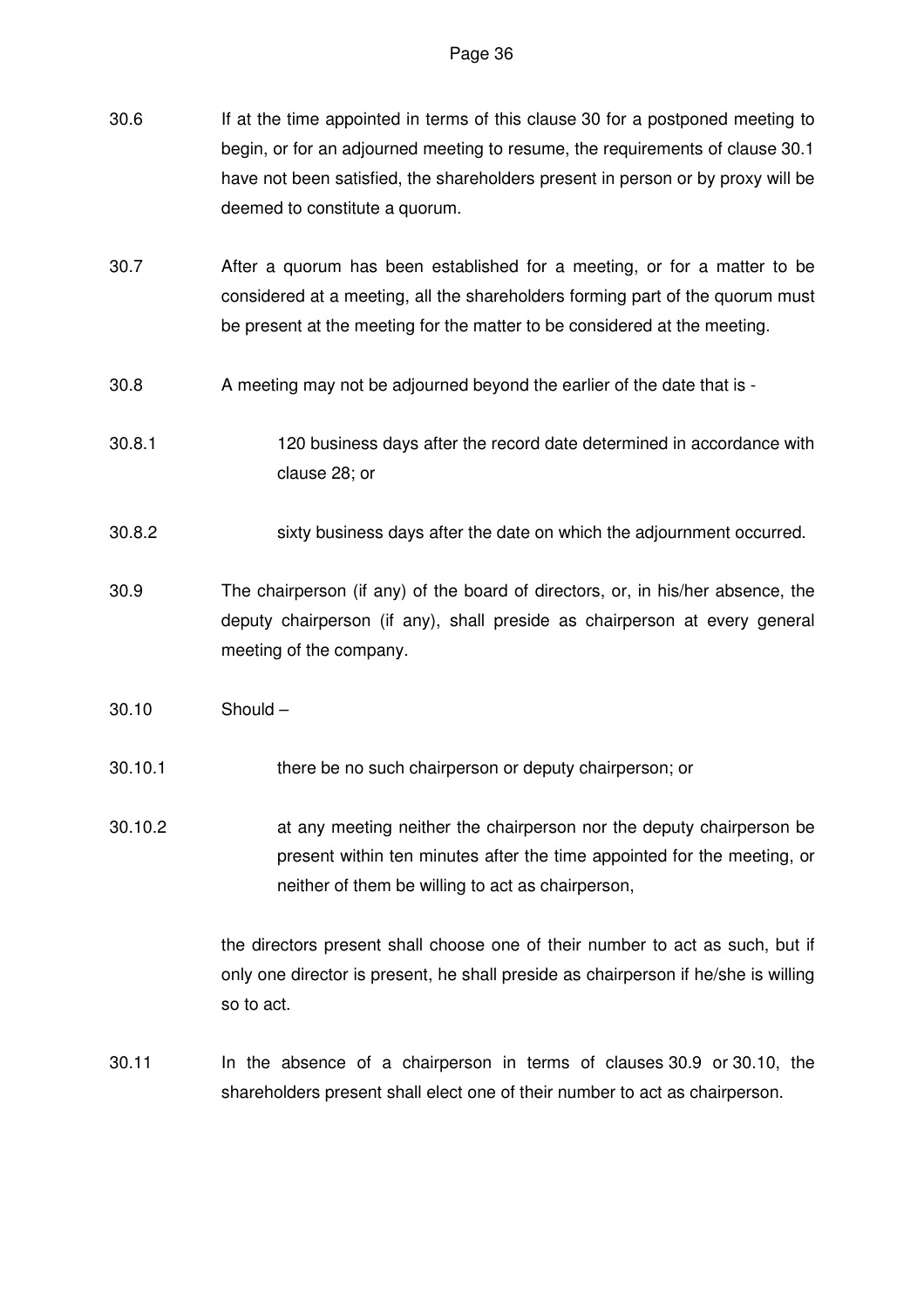- 30.12 At a general meeting a resolution put to the vote of the meeting shall be decided on a show of hands unless a poll is demanded before or immediately after the declaration of the result of the show of hands by –
- 30.12.1 the chairperson of the meeting; or
- 30.12.2 not less than five shareholders having the right to vote at the meeting; or
- 30.12.3 a shareholder or shareholders representing not less than one tenth of the total voting rights of all the shareholders having the right to vote at the meeting; or
- 30.12.4 a shareholder or shareholders entitled to vote at the meeting and holding in the aggregate not less than at least one tenth of the issued share capital of the company.
- 30.13 Unless a poll is demanded and the demand is not withdrawn, a declaration by the chairperson of the meeting that a resolution has –
- 30.13.1 been passed unanimously on a show of hands or by a particular majority; or

30.13.2 not been passed by a particular majority, or rejected,

and an entry to that effect in the minute book shall be conclusive evidence of that fact.

- 30.14 The result of a poll shall be deemed to be the resolution of the meeting at which the poll was held.
- 30.15 In the case of an equality of votes, whether on a show of hands or on a poll, the chairperson of the meeting shall not have a second or casting vote.
- 30.16 A poll demanded in respect of any matter shall be taken at such time and place and in such manner as the chairperson of the meeting directs (but not later than thirty days after the poll was demanded).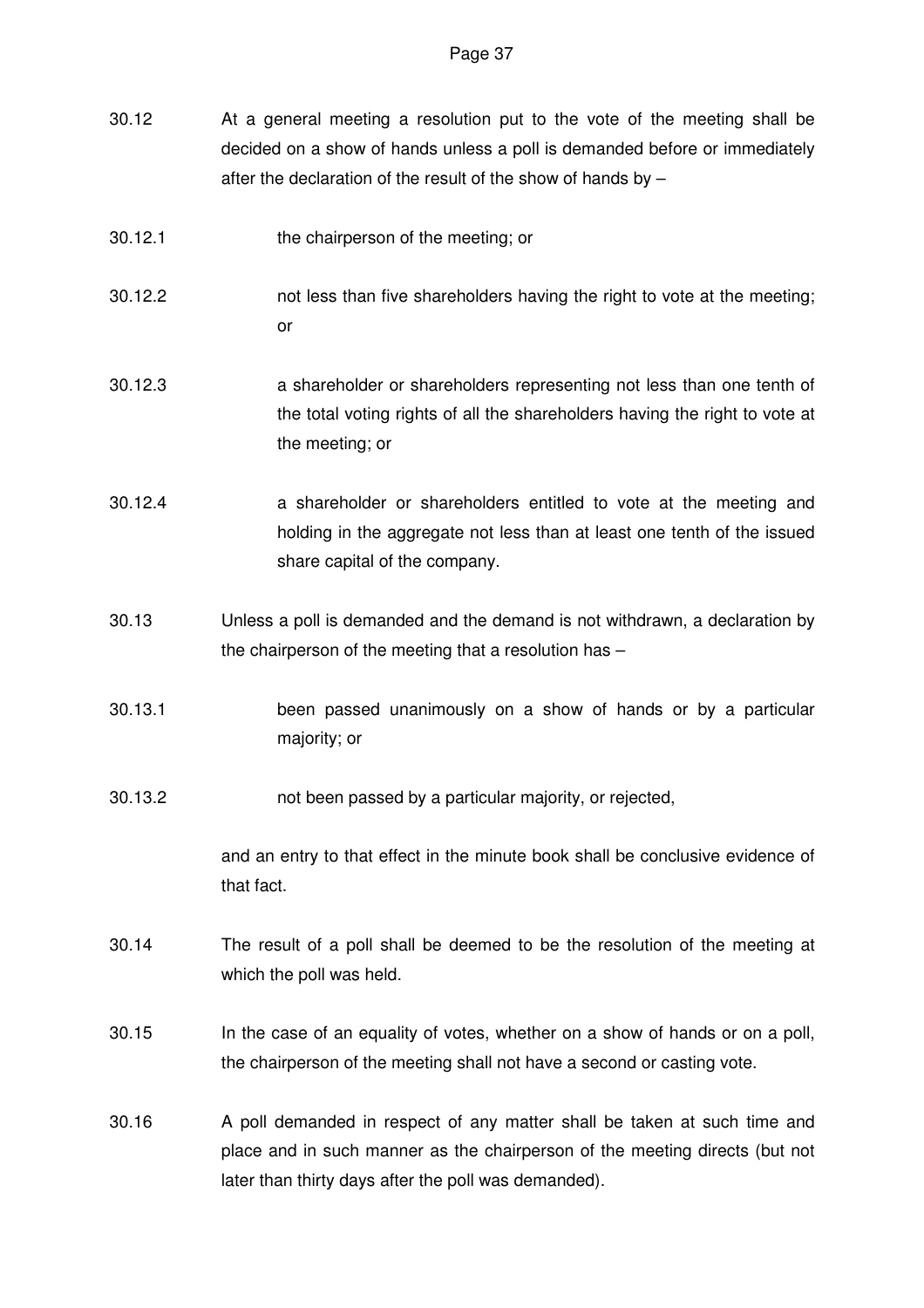- 30.17 Until such time as the poll is held, the meeting may proceed with any business, other than that upon which a poll was demanded.
- 30.18 The chairperson of a meeting may –
- 30.18.1 appoint any firm or persons to act as scrutineers for the purpose of checking the powers of attorney received and for counting the votes at the meeting; and
- 30.18.2 act on a certificate given by any such scrutineer without requiring production at the meeting of the forms of proxy or himself counting the votes.
- 30.19 Should any votes have been counted which ought not to have been counted or should any votes not be counted which ought to have been counted, the error shall not invalidate the resolution unless –
- 30.19.1 it is brought to the attention of the chairperson at the meeting; and
- 30.19.2 in the opinion of the chairperson of the meeting, it is of sufficient magnitude to invalidate the resolution.
- 30.20 Any objection to the admissibility of any vote (whether on a show of hands or on a poll) shall be raised at the meeting or adjourned meeting at which the –
- 30.20.1 vote objected to was recorded; or
- 30.20.2 result of the poll was announced,

and every vote not then disallowed shall be valid for all purposes. Any objection made timeously shall be referred to the chairperson of the meeting, whose decision shall be final and conclusive.

- 30.21 Even if he/she is not a shareholder –
- 30.21.1 any director; or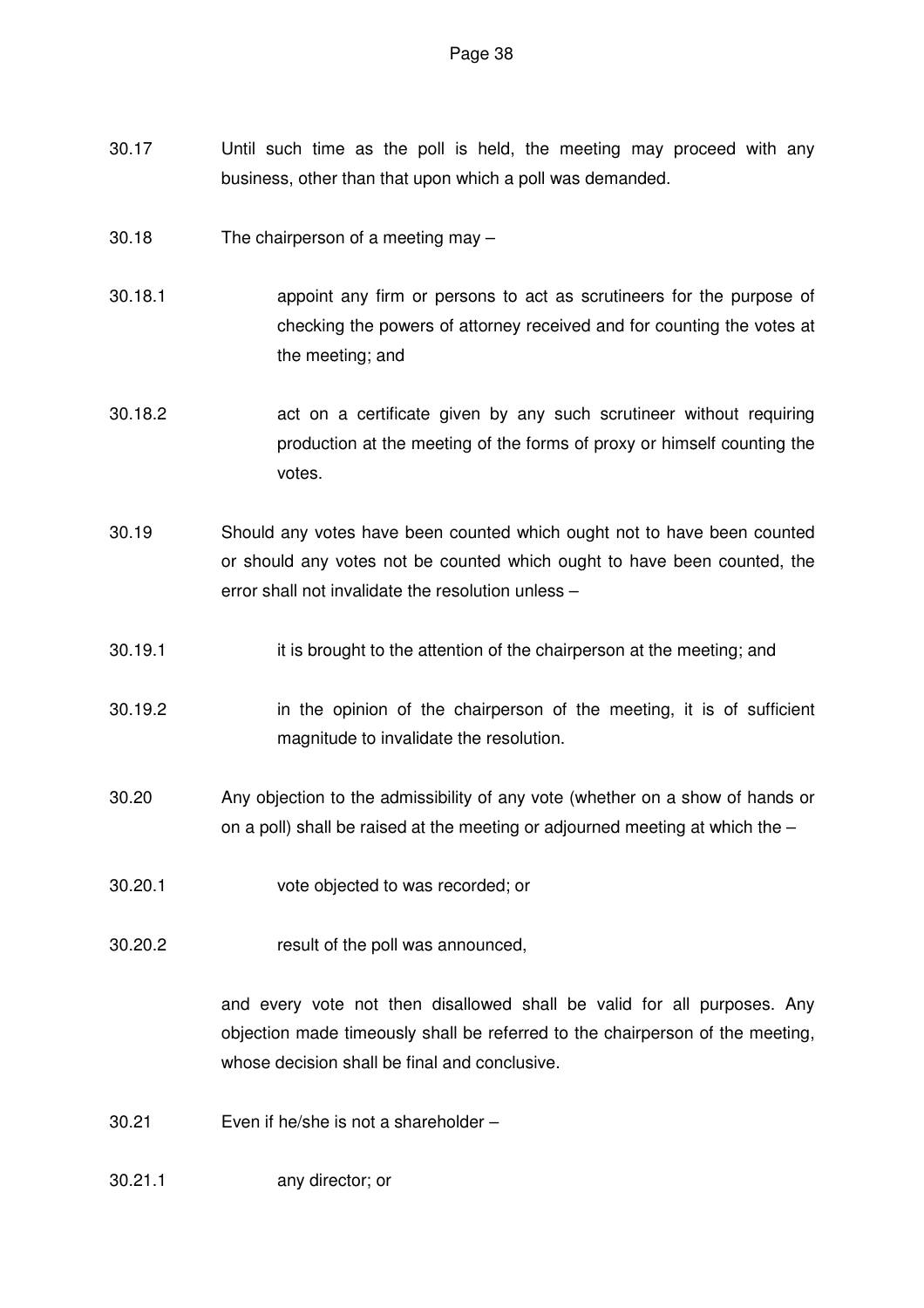30.21.2 the company's attorney (or where the company's attorneys are a firm or company, any partner or director thereof),

> may attend and speak at any general meeting, but may not vote unless he is a shareholder or the proxy or representative of a shareholder.

30.22 Subject to the unalterable provisions of the Act and the applicable provisions of the Listings Requirements, the accidental omission to give notice of any meeting to any particular shareholder or shareholders shall not invalidate any resolution passed at any such meeting.

### 31 **VOTES OF MEMBERS**

- 31.1 Subject to any special rights or restrictions as to voting attached to any securities by or in accordance with this MOI, at a meeting of the company –
- 31.1.1 every person present and entitled to exercise voting rights shall be entitled to one vote on a show of hands, irrespective of the number of voting rights that person would otherwise be entitled to exercise;
- 31.1.2 on a poll any person who is present at the meeting, whether as a shareholder or as a proxy, have the number of votes determined in accordance with the voting rights associated with the securities held by that person; and
- 31.1.3 the holder of securities other than ordinary shares shall not be entitled to vote on any resolution at a meeting of ordinary shareholders, except as prescribed in clause 31.14.
- 31.2 Any body corporate holding shares conferring the right to vote may, by resolution of its directors or other governing body, appoint a person to act as its representative at any general meeting of the company or at any meeting of holders of any class of shares of the company.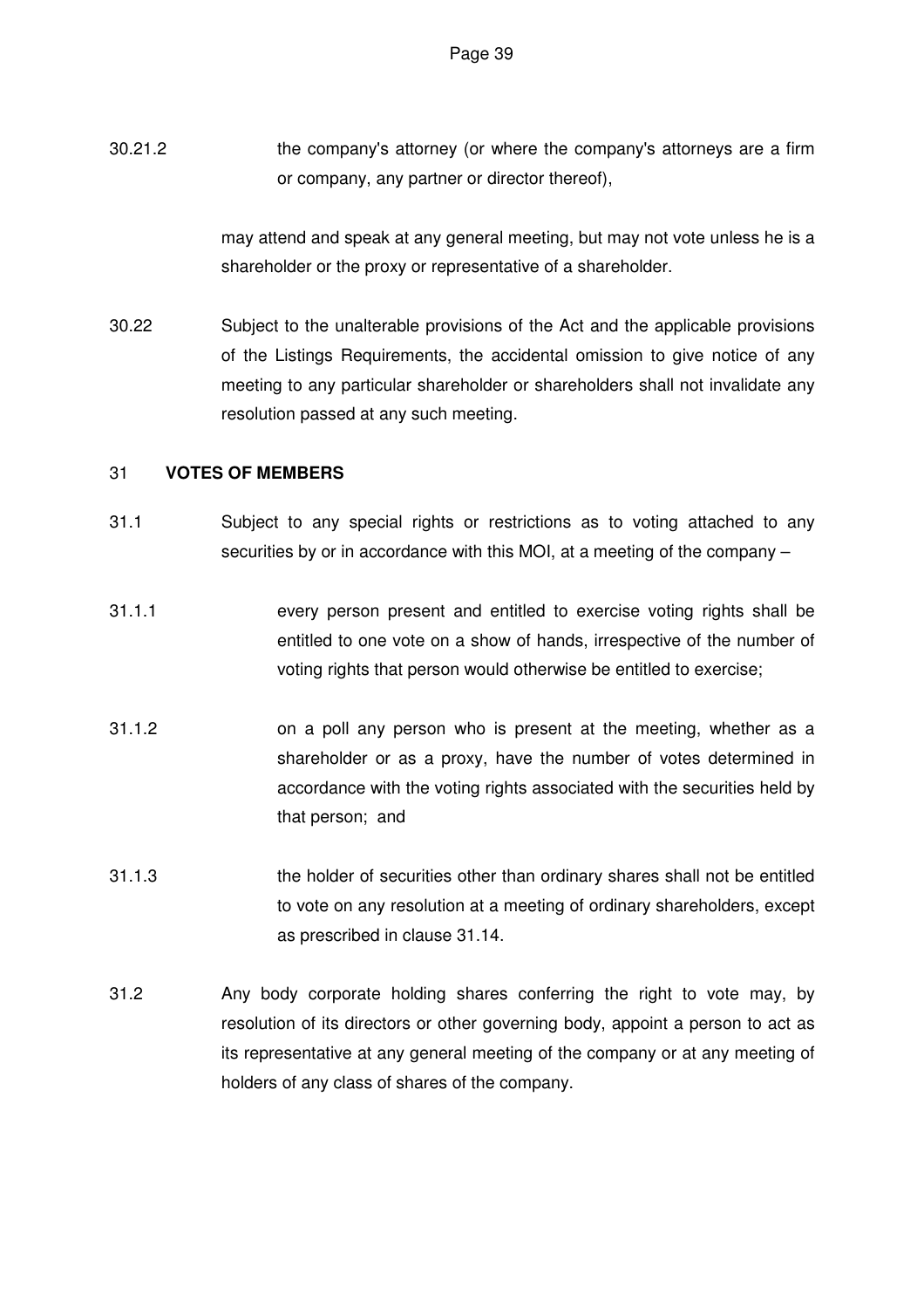- 31.3 Such representative shall be entitled to exercise the same rights on behalf of the body corporate which he represents as that body corporate could exercise if it were a natural person.
- 31.4 The directors may, but shall not be obliged, to require proof to their satisfaction of the appointment or authority of such representative.
- 31.5 A person who is entitled to more than one vote need not cast all his votes, or cast them in the same manner.
- 31.6 Where two or more persons are registered as joint holders of a share, any one of them, whether in person or by proxy, may vote as if he is the sole holder thereof.
- 31.7 Should more than one of such joint holders be present at a meeting in person or by proxy, only that holder who is present whose name appears first in the securities register in respect of the share, may vote.
- 31.8 Should any shareholder abstain from voting in respect of any resolution, such shareholder will, for the purposes of determining the number of votes exercised in respect of that resolution, be deemed not to have exercised a vote in respect thereof.
- 31.9 Where several persons are entitled to a share by transmission, they shall be deemed to be joint holders of the share.
- 31.10 The parent or guardian of a minor, and the curator bonis of a lunatic shareholder, and also any person entitled under clause 18 to transfer of any shares, may vote at any meeting in respect thereof in the same manner as if he were the registered shareholder of those shares, provided that at least forty eight hours before the time of holding the meeting at which he proposes to vote, he shall satisfy the directors that he is such parent, guardian or curator or that he is entitled under clause 18 to transfer of those shares, or that the directors have previously admitted his right to vote in respect of those shares.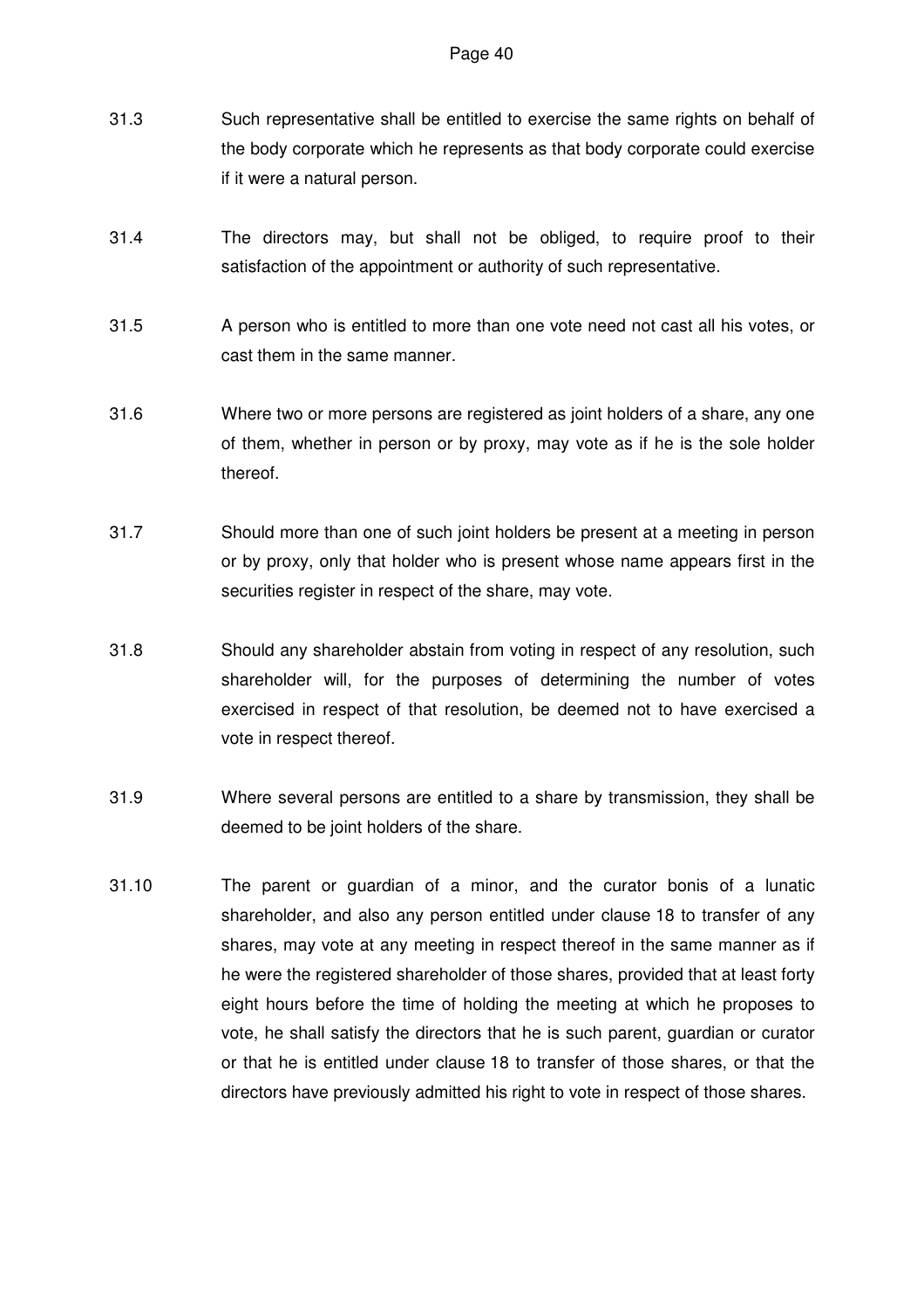- 31.11 Co-executors of a deceased shareholder in whose name shares stand in the securities register shall, for the purposes of this clause, be deemed to be joint holders of those shares.
- 31.12 The holders of securities, other than ordinary shares and any special shares created for the purposes of black economic empowerment in terms of the Broad-Based Black Economic Empowerment Act, Act 53 of 2003 ("BEE Act") and the Codes of Good Practice issued under section 9(1) of the BEE Act, shall not be entitled to vote on any resolution taken by the company, save as permitted in terms of clause 31.15.
- 31.13 The holders of preference shares shall have the right to vote at any general or annual general meeting of the company -
- 31.13.1 during any special period (as defined in clause 31.14) during which any dividend, any part of any dividend on such preference shares or any redemption payment thereon remains in arrears and unpaid; and/or
- 31.13.2 in regard to any resolution proposed for the winding up of the company or for the reduction of the company's capital.
- 31.14 For the purpose of clause 31.13.1, "special period" means the period commencing on a day determined by the board, not being more than six months after the due date of the dividend or redemption payment in question or, where no due date is specified, after the end of the financial year of the company in respect of which such dividend accrued or such other redemption payment became due.
- 31.15 The votes of preference shareholders in terms of clause 31.13 shall not carry any special rights or privileges and such shareholders shall be entitled to one vote for each share that they hold, provided that their total voting right at a general or annual meeting may not exceed 24,99% of the total voting rights of all shareholders at such meeting.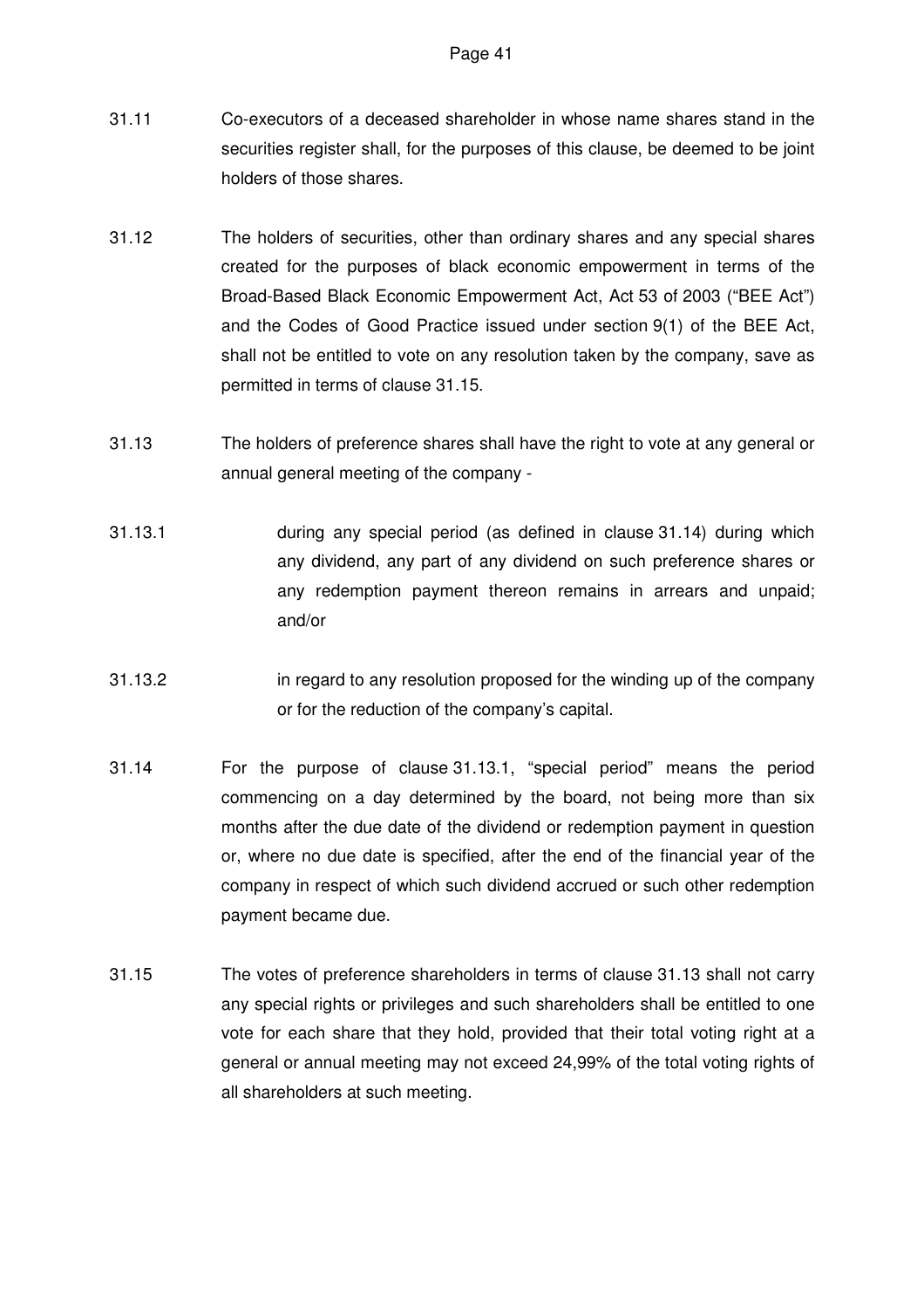# 32 **SHAREHOLDERS ACTING OTHER THAN AT A MEETING**

- 32.1 A resolution referred to in clause 29.9A that could be voted on at a shareholders' meeting may instead be -
- 32.1.1 submitted for consideration to the shareholders entitled to exercise the voting rights in relation to the resolution; and
- 32.1.2 voted on in writing by shareholders entitled to exercise the voting rights in relation to the resolution within a period of twenty business days after the resolution was submitted to them.
- 32.2 A resolution contemplated in clause 32.1 -
- 32.2.1 will have been adopted if it is supported by persons entitled to exercise sufficient voting rights for it to have been adopted as an ordinary or special resolution, as the case may be, at a properly constituted shareholders' meeting; and
- 32.2.2 if adopted, will have the same effect as if it had been approved by voting at a meeting.
- 32.3 Within ten business days after adopting a resolution in accordance with the procedures provided in this clause 32, the company shall deliver a statement describing the results of the vote, consent process, or election to every shareholder who was entitled to vote on or consent to the resolution.
- 32.4 The provisions of this clause 32 shall only apply in respect of the resolutions referred to in clause 29.9A and shall not apply to any shareholders' meeting that is called for in terms of the Listings Requirements or the passing of any resolution in terms of clause 35.4 or to any annual general meeting of the company.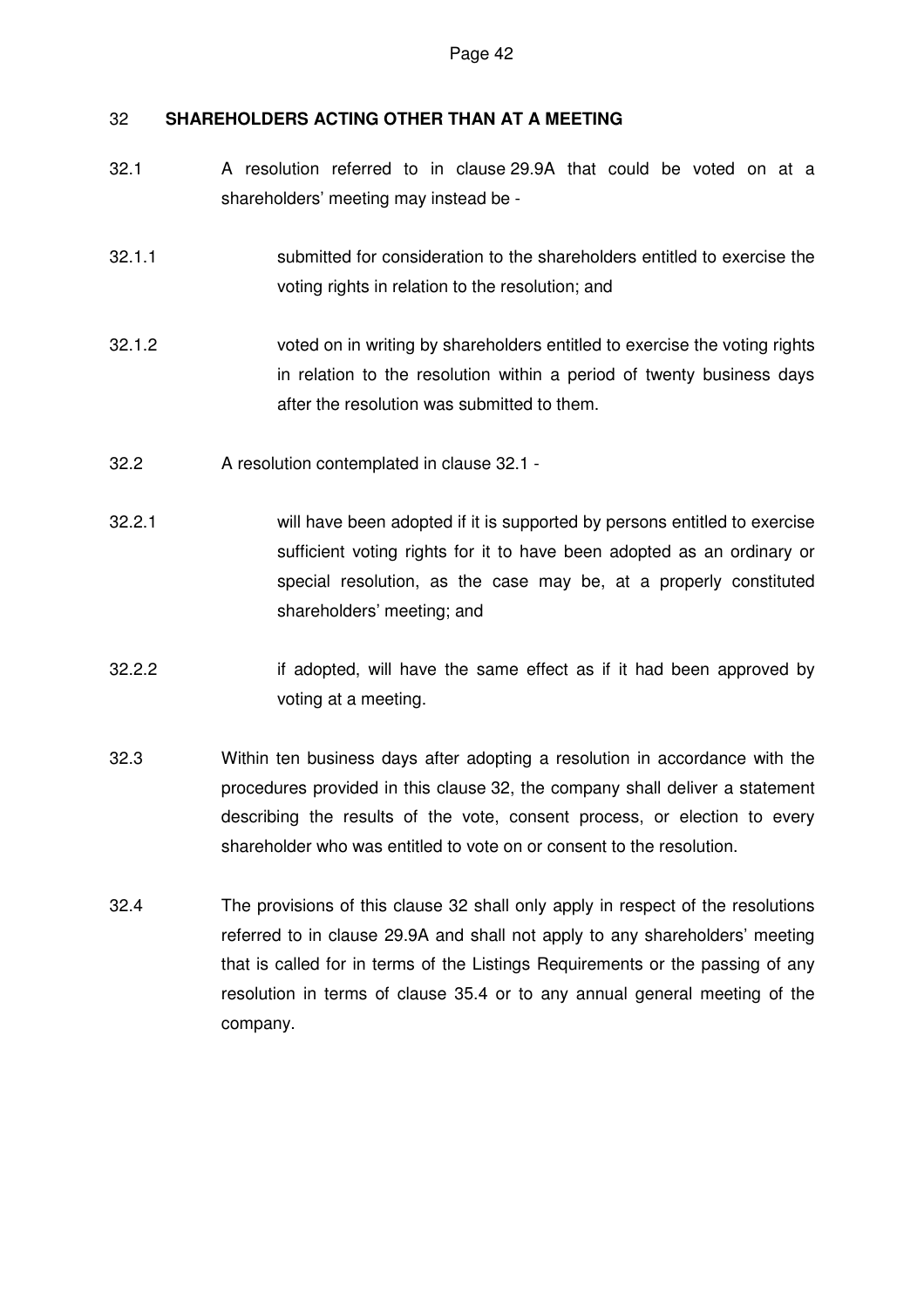## 33 **PROXIES AND REPRESENTATIVES**

- 33.1 Any shareholder may appoint any natural person (or two or more natural persons concurrently), including a natural person who is not a shareholder, as a proxy to –
- 33.1.1 participate in, and speak and vote at, a meeting of shareholders on behalf of that shareholder; or
- 33.1.2 give or withhold written consent on behalf of that shareholder to a decision contemplated in section 60,

provided that a shareholder may appoint more than one proxy to exercise voting rights attached to different securities held by such shareholder.

- 33.2 A proxy appointment –
- 33.2.1 must be in writing, dated and signed by the shareholder; and
- 33.2.2 remains valid for –
- 33.2.2.1 one year after the date on which it was signed; or
- 33.2.2.2 any longer or shorter period expressly set out in the appointment,

unless it is revoked in a manner contemplated in the Act or expires earlier as contemplated in the Act.

33.3 The holder of a power of attorney or other written authority from a shareholder may, if so authorised thereby, represent such shareholder at any meeting of the company and such holder shall deliver the power of attorney or other written authority (if any), or a copy thereof, to the company, mutatis mutandis, as contemplated in clause 33.4 in order to be able to exercise any rights of the shareholders at a meeting of shareholders of the company.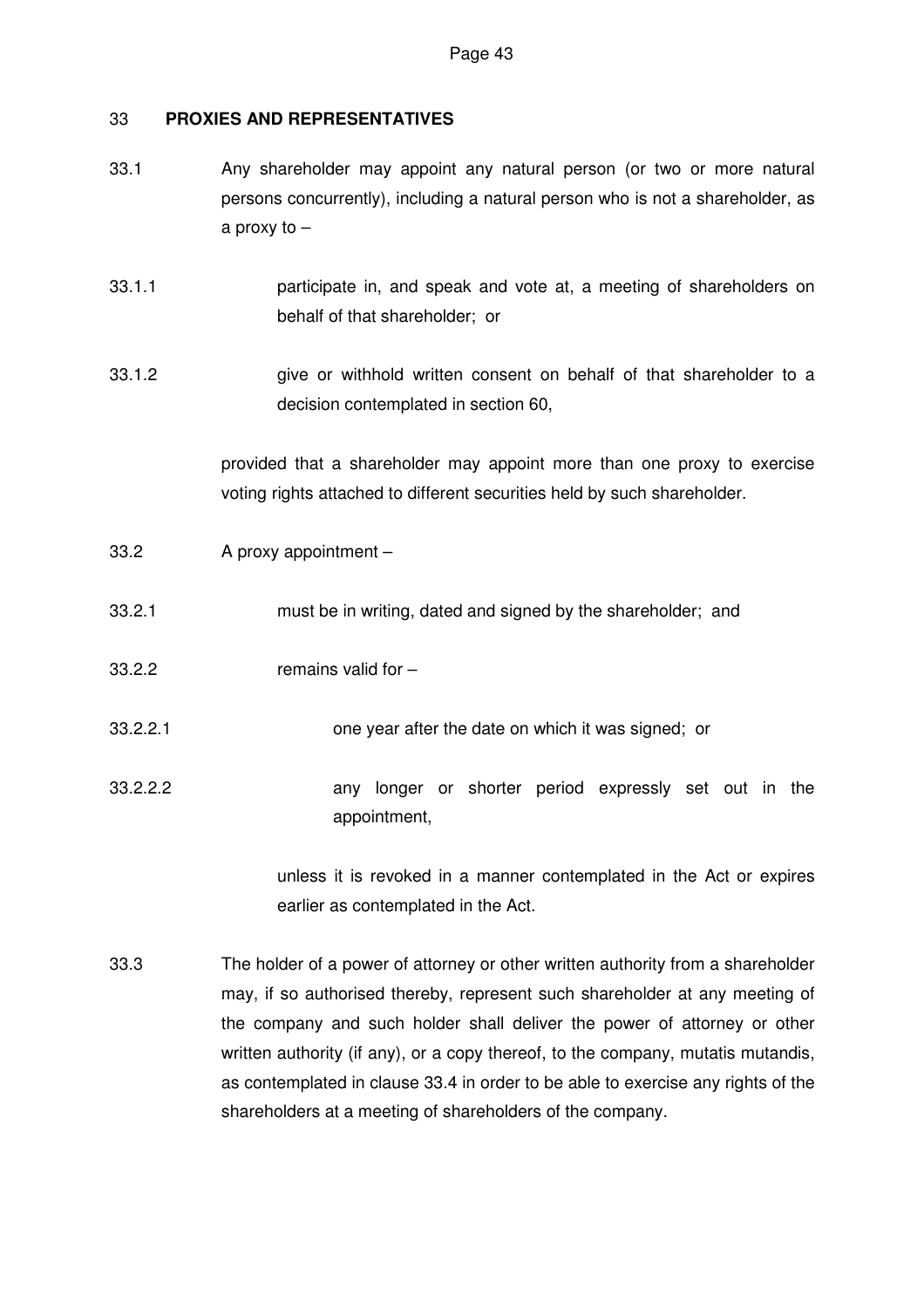- 33.4 All of the remaining provisions of the Act relating to the appointment and revocation of proxies and the rights of proxies generally shall apply and, in particular –
- 33.4.1 a proxy may delegate the proxy's powers to another person as set out in section 58(3)(b);
- 33.4.2 a shareholder or his proxy must deliver to the company a copy of the instrument appointing a proxy not later than forty eight hours, excluding Saturdays, Sundays and public holidays in the RSA, before the commencement of the meeting at which the proxy intends to exercise the rights of such shareholder; and
- 33.4.3 unless the instrument appointing a proxy provides otherwise, a proxy may decide, without direction from the shareholder, whether to exercise or abstain from exercising any voting right of the shareholder, as set out in section 58(7),

and none of such rights or powers are limited, restricted or varied by this MOI.

33.5 Every instrument of proxy shall, as far as circumstances permit, be substantially in the following form, or in such other form as the directors may approve from time to time  $-$ 

| "I/We                                                |                        |         | being a shareholder in Super Group Limited do hereby appoint<br>or failing him/her                                                                                          |
|------------------------------------------------------|------------------------|---------|-----------------------------------------------------------------------------------------------------------------------------------------------------------------------------|
| company to be held at                                |                        |         | or failing him/her, the chairperson of the meeting as my/our proxy<br>to vote or abstain from voting on my/our behalf at the meeting of the<br>on<br>and at any adjournment |
|                                                      | thereof as follows $-$ |         |                                                                                                                                                                             |
|                                                      | In favour of           | Against | Abstain                                                                                                                                                                     |
| Special Resolution 1<br><b>Ordinary Resolution 1</b> |                        |         |                                                                                                                                                                             |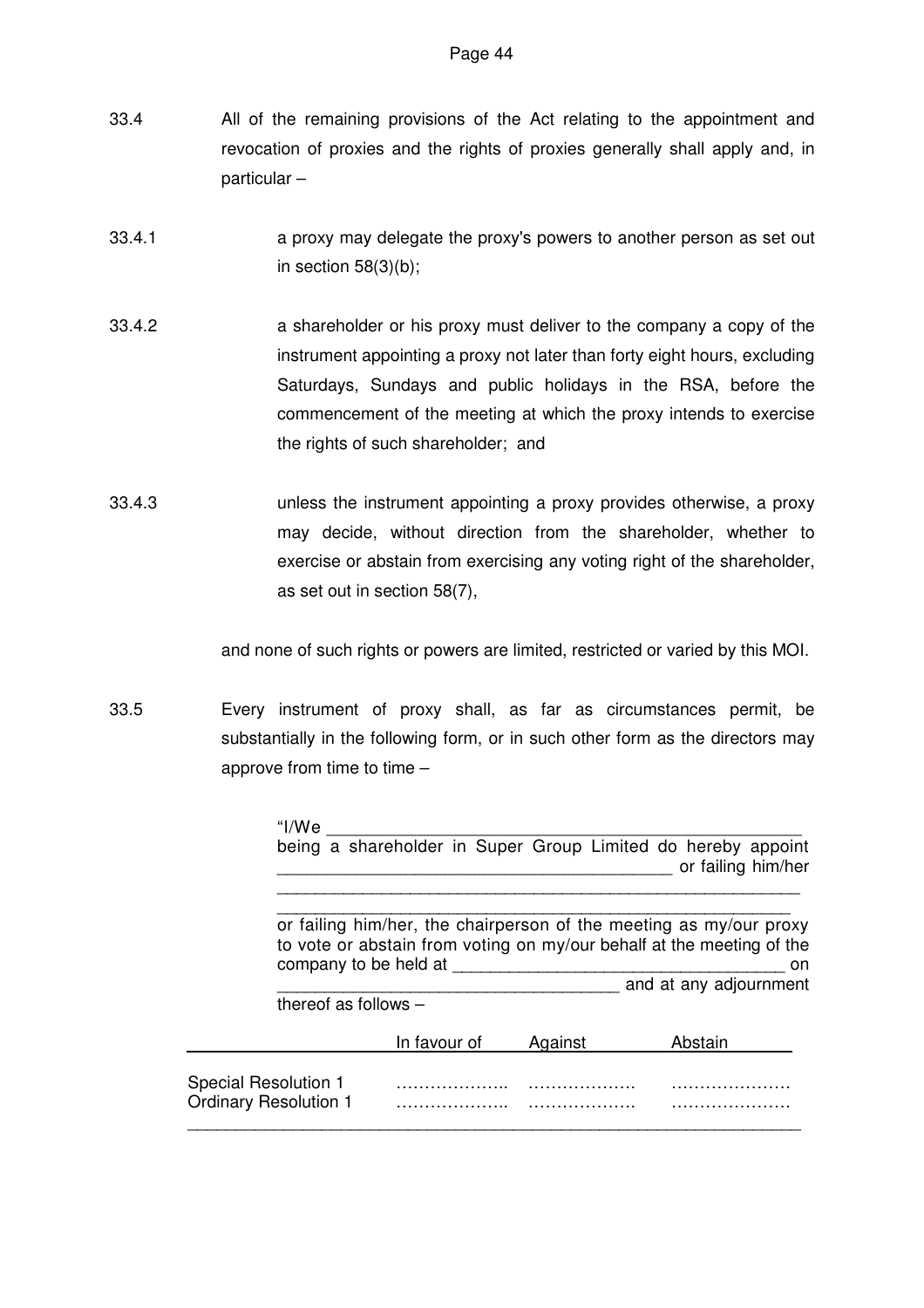(Indicate instruction to proxy by way of a cross in space provided above). Except as instructed above or if no instructions are inserted above, my/our proxy may vote as he/she thinks fit.

SIGNED this day of the vear of 20

#### \_\_\_\_\_\_\_\_\_\_\_\_\_\_\_\_\_\_\_\_\_\_\_\_\_\_\_\_\_\_\_\_\_ SIGNATURE OF SHAREHOLDER

(Note - A shareholder entitled to attend, speak and vote is entitled to appoint a proxy to attend, speak and vote in his/her stead, and such proxy need not be a shareholder of the company)."

## 34 **RESOLUTIONS**

- 34.1 Every resolution of shareholders is either an ordinary resolution or a special resolution.
- 34.2 For an ordinary resolution to be approved by shareholders, it must be supported by more than 50% of the voting rights exercised on the resolution.
- 34.3 For a special resolution to be approved by shareholders, it must be supported by at least 75% of the voting rights exercised on the resolution.
- 34.4 The following matters shall require a special resolution of shareholders -
- 34.4.1 matters set out in section 65(11) and any other matter required by the Act to be resolved by means of a special resolution;
- 34.4.2 the proposed change of the name of the company;
- 34.4.3 any other matter required by the Listings Requirements to be resolved by means of a special resolution.

# 35 **COMPOSITION AND POWERS OF THE BOARD OF DIRECTORS**

- 35.1 The board shall consist of not less than four directors. The shareholders shall be entitled, by ordinary resolution, to determine such maximum number of directors as they from time to time shall consider appropriate.
- 35.2 A director shall not be required to hold any qualifying shares.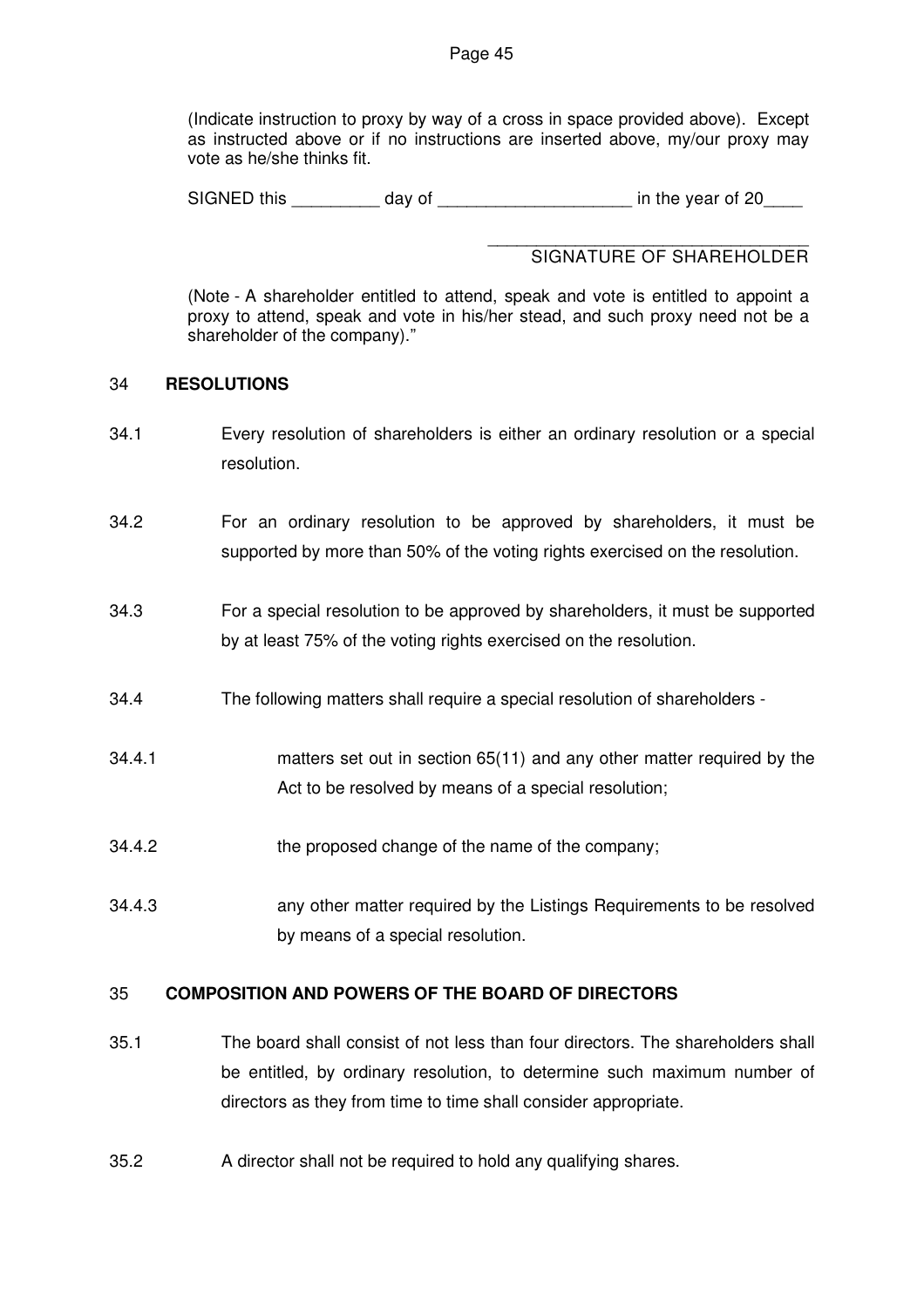- 35.3 No director shall be appointed for life or for an indefinite period.
- 35.4 All directors shall be elected by an ordinary resolution of the shareholders at a general or annual general meeting, provided that any shareholder will have the right to nominate directors and no appointment of a director in accordance with a resolution passed in terms of section 60 shall be competent.
- 35.5 In any election of directors -
- 35.5.1 the election is to be conducted as a series of votes, each of which is on the candidacy of a single individual to fill a single vacancy, with the series of votes continuing until all vacancies on the board at that time have been filled; and
- 35.5.2 in each vote to fill a vacancy -
- 35.5.2.1 each voting right entitled to be exercised may be exercised once; and
- 35.5.2.2 the vacancy is filled only if a majority of the voting rights exercised support the candidate.
- 35.6 The board may appoint a person who satisfies the requirements for election as a director to fill any vacancy and serve as a director on a temporary basis until the vacancy has been filled by election in terms of clause 35.5 at the next annual general meeting, and during that period any person so appointed has all of the powers, functions and duties, and is subject to all of the liabilities, of any other director.
- 35.7 The company shall only have elected directors and there shall be no appointed or ex officio directors as contemplated in section 66(4).
- 35.8 Apart from satisfying the qualification and eligibility requirements set out in section 69, a person need not satisfy any eligibility requirements or qualifications to become or remain a director or a prescribed officer of the company.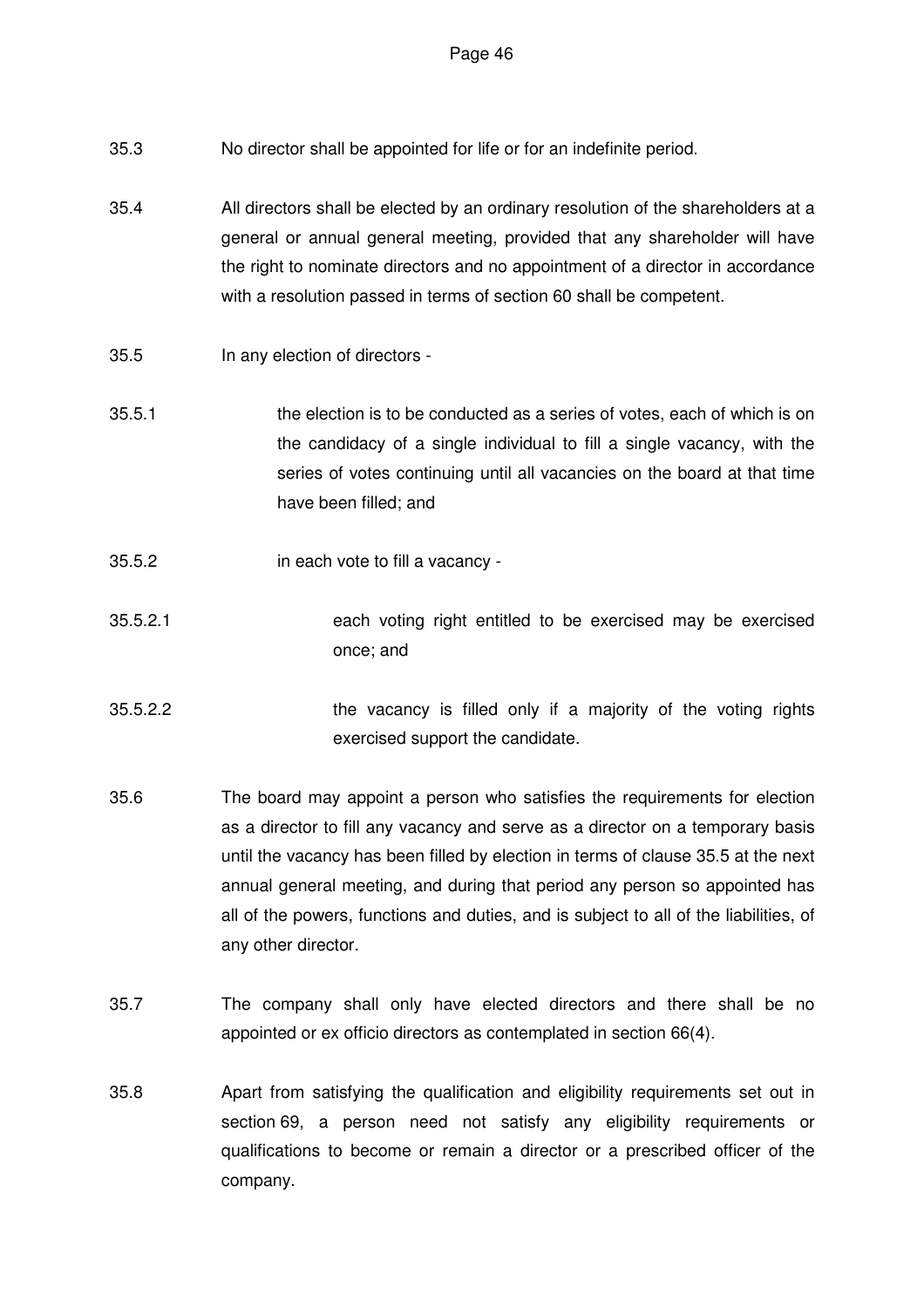- 35.9 All acts performed by the directors or by a committee of directors or by any person acting as a director or a member of a committee shall, notwithstanding that it shall afterwards be discovered that there was some defect in the appointment of the directors or persons acting as aforesaid, or that any of them were disqualified from or had vacated office, be as valid as if every such person had been duly appointed and was qualified and had continued to be a director or member of such committee.
- 35.10 The proposal of any resolution to shareholders to permit or ratify an act of the directors that is inconsistent with any limitation or restriction imposed by this MOI, or the authority of the directors to perform such an act on behalf of the company, is prohibited.
- 35.11 Save as otherwise expressly provided by the MOI, all cheques, promissory notes, bills of exchange and other negotiable or transferable instruments and all documents to be executed by the company, shall be signed, drawn, accepted, endorsed or executed as the case may be in such manner as the directors shall from time to time determine.
- 35.12 The directors shall not have the authority to make, amend or repeal any rules relating to the governance of the company as contemplated in section 15(3).
- 35.13 Without prejudice to any contrary provisions in this MOI, a director shall vacate his office in the circumstances envisaged in section 70(1) of the Act or  $if -$
- 35.13.1 his estate is sequestrated or he surrenders his estate or enters into a general compromise with his creditors; or
- 35.13.2 he is found to be or becomes of unsound mind; or
- 35.13.3 a majority of his co-directors sign and deposit at the office a written notice wherein he is requested to vacate his office, which shall become operative on deposit at the office (but without prejudice to any claim for damages); or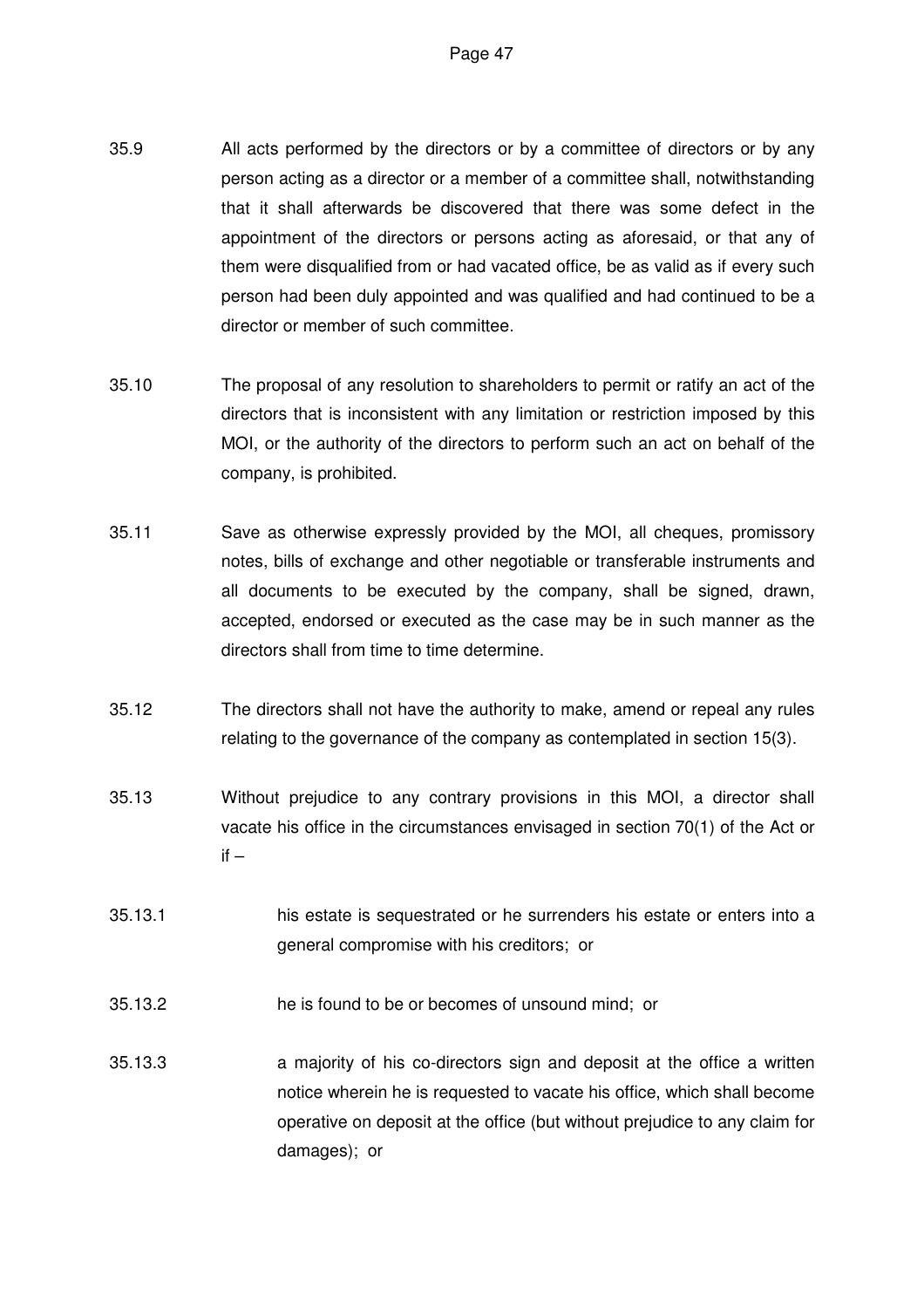- 35.13.4 he is removed by a resolution of the company of which proper notice has been given in terms of the Act (but without prejudice to any claim for damages); or
- 35.13.5 he is, pursuant to the provisions of the Act or any order made thereunder, prohibited from acting as a director; or
- 35.13.6 he gives one months (or with the consent of the board, a lesser period) notice in writing of his intention to resign; or
- 35.13.7 he dies or resigns his office by notice in writing to the company; or
- 35.13.8 he is absent from meetings of the directors for six consecutive months without leave of the directors while not engaged in the business of the company and -
- 35.13.8.1 he is not represented at any such meetings during such six consecutive months by an alternate director; and
- 35.13.8.2 the directors resolve that his office be, by reason of such absence, vacated,

provided that the directors shall have power to grant to any director leave of absence for a definite or indefinite period.

- 35.14 A director may hold any other office or place of profit under the company (except that of auditor) or any subsidiary of the company in conjunction with his office of director, for such period and on such terms as to remuneration (in addition to the remuneration to which he may be entitled as a director) and otherwise as a disinterested quorum of the directors or a remuneration committee appointed by the board may determine.
- 35.15 A director of the company may be or become a director or other officer of, or otherwise interested in, any company promoted by the company or in which the company may be interested as shareholder or otherwise, provided that the appointment and remuneration in respect of such office must be determined by a disinterested quorum of directors.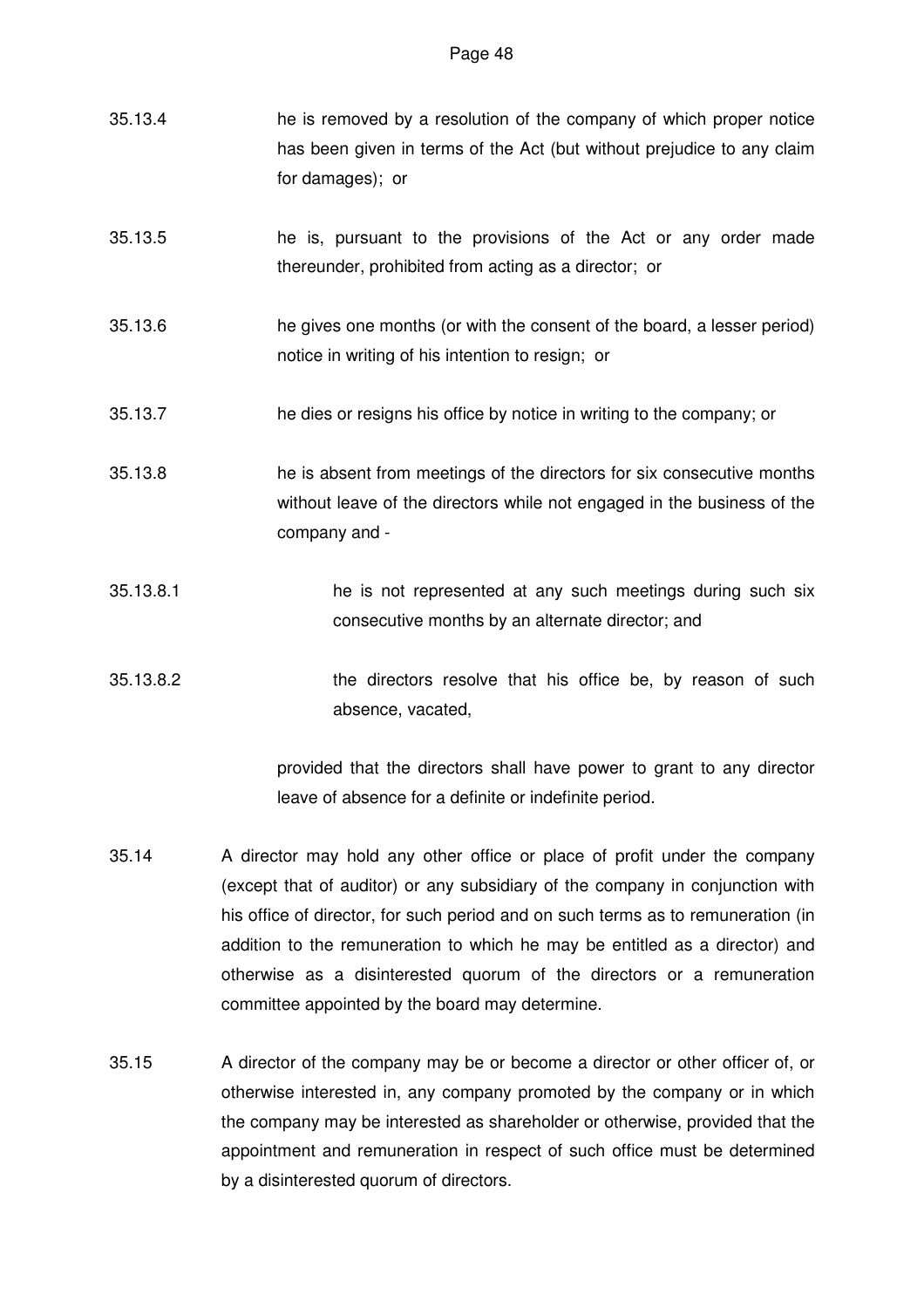- 35.16 Any director may act personally or through his firm in a professional capacity for the company (otherwise than as auditor) and he or his firm shall be entitled to remuneration for professional services rendered as if he were not a director.
- 35.17 A director who is in any way, whether directly or indirectly, interested in a contract or arrangement or proposed contract or arrangement with the company, shall declare the nature of his interest in accordance with the Act.
- 35.18 No director shall be disqualified by his office from contracting with the company with regard to –
- 35.18.1 his tenure of any other office or place of profit under the company or in any company promoted by the company or in which the company is interested;
- 35.18.2 professional services rendered or to be rendered by such director;
- 35.18.3 any sale or other transaction.

No such contract or arrangement entered into by or on behalf of the company in which any director is in any way interested is voidable solely by reason of such interest.

- 35.19 No director so contracting or being so interested shall be liable to account to the company for any profit realised by any such appointment, contract or arrangement by reason of his office as director or of the fiduciary relationship created thereby.
- 35.20 A director may not vote nor be counted in the quorum (and if he shall do so his vote shall not be counted) on any resolution for his own appointment to any other office or place of profit under the company or in respect of any contract or arrangement in which he is interested, provided that this prohibition shall not apply to –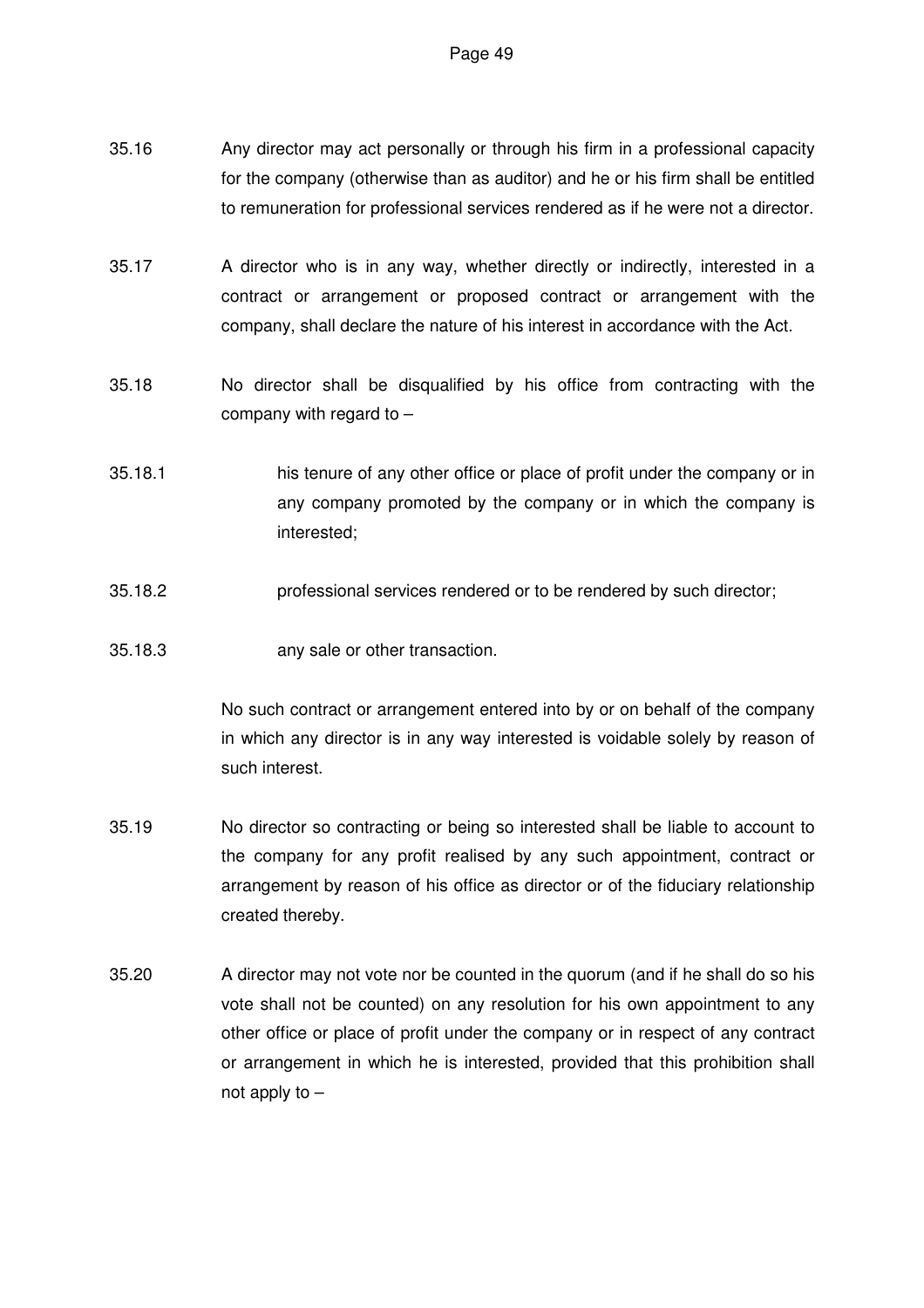- 35.20.1 any arrangement for giving to any director any security or indemnity in respect of money lent by him to or obligations undertaken by him for the benefit of the company; or
- 35.20.2 any arrangement for the giving by the company of any security to a third party in respect of a debt or obligation of the company which the director has himself guaranteed or secured; or
- 35.20.3 any contract by a director to subscribe for or underwrite shares or debentures of the company; or
- 35.20.4 any contract or arrangement with a public company in which he is interested by reason only of being a director, officer, creditor or shareholder of such legal person,

and these provisos may at any time be suspended or relaxed either generally, or in respect of any particular contract or arrangement, by the company in general meeting.

- 35.21 A contract which violates the terms of clause 35.20 can be ratified by the company in general meeting.
- 35.22 The terms of clause 35.20 shall not prevent a director from voting as a shareholder at a general meeting at which a resolution in which he has a personal interest is tabled.
- 35.23 The directors may exercise the voting powers conferred by the shares held or owned by the company in any other company in such manner in all respects as they think fit, including the exercise thereof in favour of any resolution appointing themselves or any of them to be directors or officers of such other company or for determining any payment of or remuneration to the directors or officers of such other company.
- 35.24 A director may vote in favour of a resolution referred to in clause 35.23 for the exercise of the voting rights in the manner described in clause 35.23 notwithstanding that he may be, or is about to become, a director or other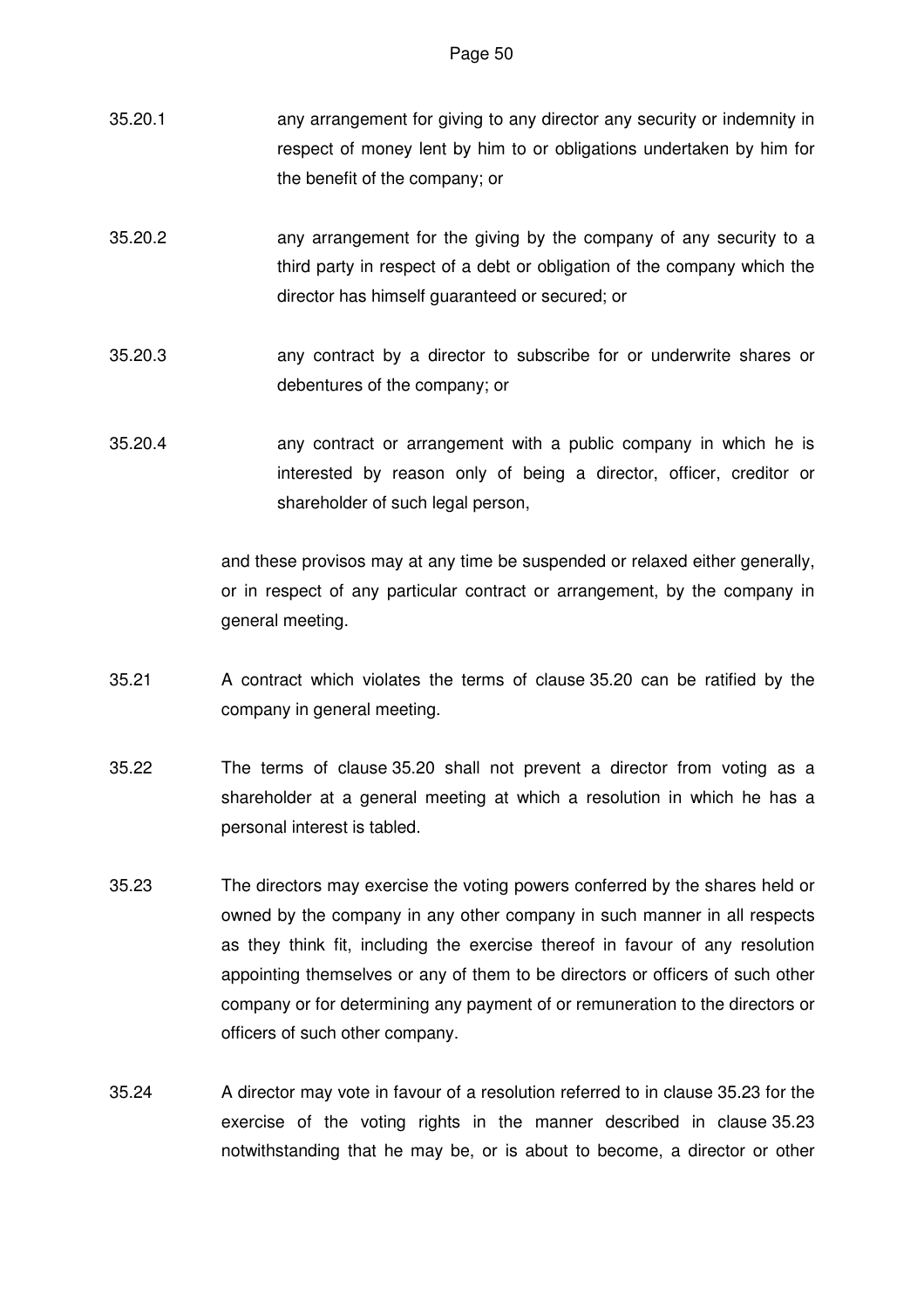officer of such other company and for that or any other reason may be interested in the exercise of such voting rights in the manner aforesaid.

## 36 **RETIREMENT OF DIRECTORS**

- 36.1 All the directors shall retire at the first annual general meeting and, subject to clause 39 hereof, at every annual general meeting thereafter one third of the non-executive directors, or if their number is not a multiple of three, then the number nearest to but not less that one third, shall retire from office, provided that such meeting shall not be conducted in terms of section 60 of the Act.
- 36.2 The non-executive directors to retire in every year shall be those who have been longest in office since their last election, but as between persons who were elected as non-executive director on the same day, those to retire shall, unless they otherwise agree among themselves, be determined by lot.
- 36.3 The length of time a director has been in office shall be computed from his/her last election, appointment or date upon which he/she was deemed re-elected.
- 36.4 A director retiring at a meeting shall retain office until the election of directors at that meeting has been completed.
- 36.5 Retiring directors may be re-elected provided that such directors are eligible. The board, through the nomination committee, shall recommend eligibility, taking into account past performance and contribution made by the retiring director.
- 36.6 No person, other than a director retiring at the meeting shall, unless recommended by the directors, be eligible for election to the office of a director at any general meeting, unless –
- 36.6.1 not more than twenty one, but at least seven clear days before the day appointed for the meeting, there shall have been delivered at the office of the company a notice in writing by a shareholder (who may also be the proposed director) duly qualified to be present and to vote at the meeting for which such notice is given;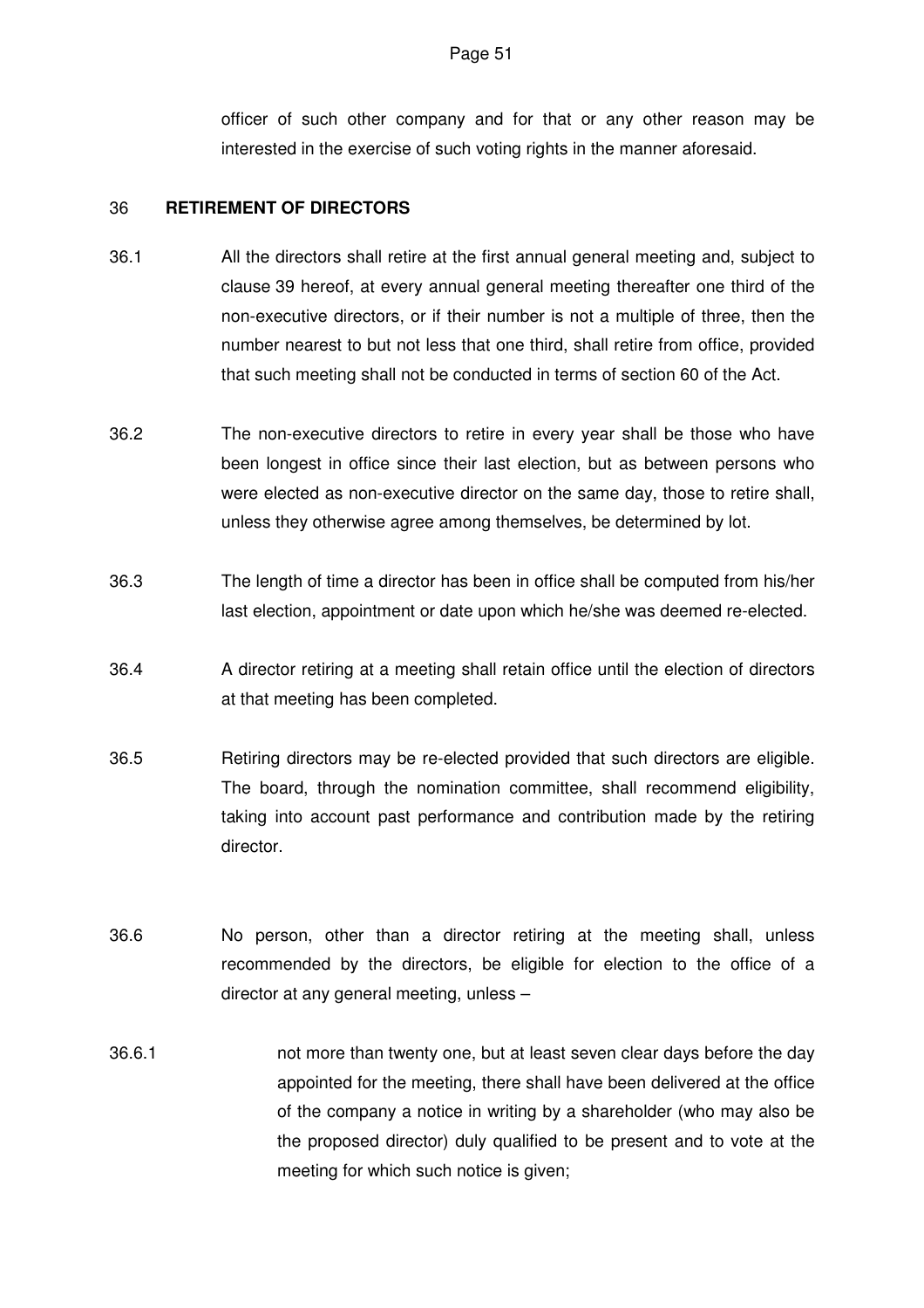- 36.6.2 such notice sets out the shareholder's intention to propose a specific person for election as director; and
- 36.6.3 notice in writing by the proposed person of his/her willingness to be elected is attached thereto (except where the proposer is the same person as the proposed).
- 36.7 The company may at the meeting at which a director retires, fill the vacated office by electing a person thereto and in default the retiring director, if willing to continue to act, shall be deemed to have been re-elected, unless –
- 36.7.1 it is expressly resolved at such meeting not to fill such vacated office; or
- 36.7.2 a resolution for the re-election of such director was put to the meeting and rejected.
- 36.8 Should the company in general meeting increase or reduce the number of directors, it may also determine in what rotation such increased or reduced number is to retire.

# 37 **PROCEEDINGS OF DIRECTORS AND COMMITTEES**

- 37.1 Save as may be provided otherwise in this MOI, the directors may meet for the despatch of business, adjourn, and otherwise regulate their meetings as they think fit.
- 37.2 Until otherwise determined by the directors, two directors shall constitute a quorum.
- 37.3 A director authorised by the board of directors of the company-
- 37.3.1 may call a meeting of the directors at any time; and
- 37.3.2 must call such a meeting if required to do so by at least -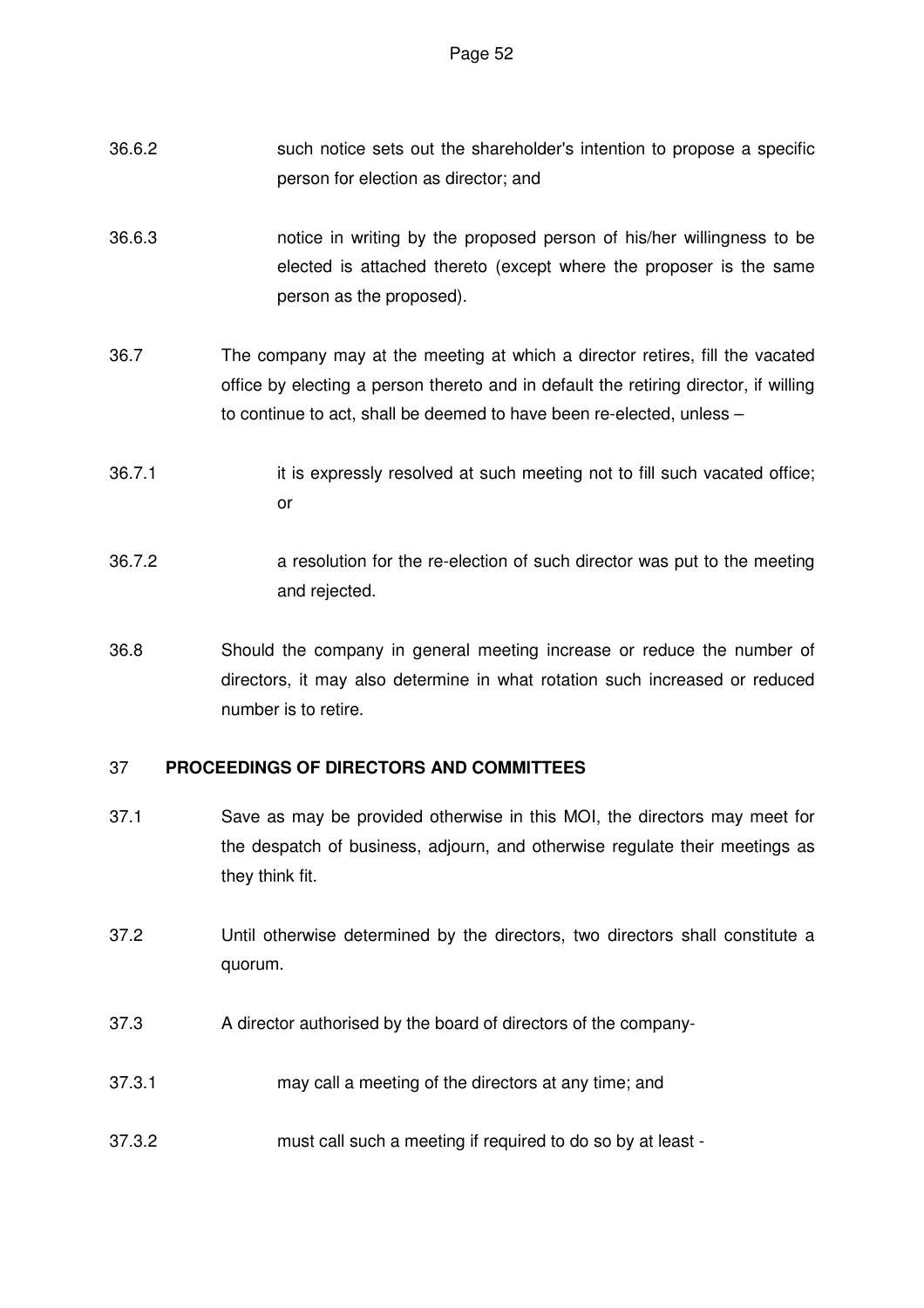- 37.3.2.1 25% of the directors, in the case of a board that has at least twelve members; or
- 37.3.2.2 two directors, in any other case.
- 37.4 The directors shall determine the number of days' notice to be given for directors' meetings, and the form of that notice.
- 37.5 A meeting of the directors may be conducted by electronic communication and/or one or more directors may participate in a meeting by electronic communication, so long as the electronic communication facility employed ordinarily enables all persons participating in that meeting to communicate concurrently with each other without an intermediary, and to participate effectively in the meeting.
- 37.6 The remaining directors must as soon as possible, and in any event, not later than three months from the date that the number of directors became less than the permissible minimum, fill the vacancies or call a general meeting for the purpose of filling the vacancies. Failure by the company to have the minimum number of directors during the aforesaid three month period does not limit or negate the authority of the board or the company. The directors in office may act notwithstanding any vacancy in their body, but after the expiry of the aforementioned three month period, if and for so long as their number is below the minimum number fixed in accordance with the MOI, they may act only for the purpose of filling up vacancies in their body or of summoning general meetings of the company, but not for any other purpose.
- 37.7 The directors may –
- 37.7.1 elect a chairperson and a deputy chairperson (to act in the absence of the chairperson) of their meetings;
- 37.7.2 determine the period for which they are to hold office.
- 37.8 The chairperson, or in his absence the deputy chairperson, shall be entitled to preside over all meetings of directors. Should no chairperson or deputy chairperson be elected, or if at any meeting the chairperson or deputy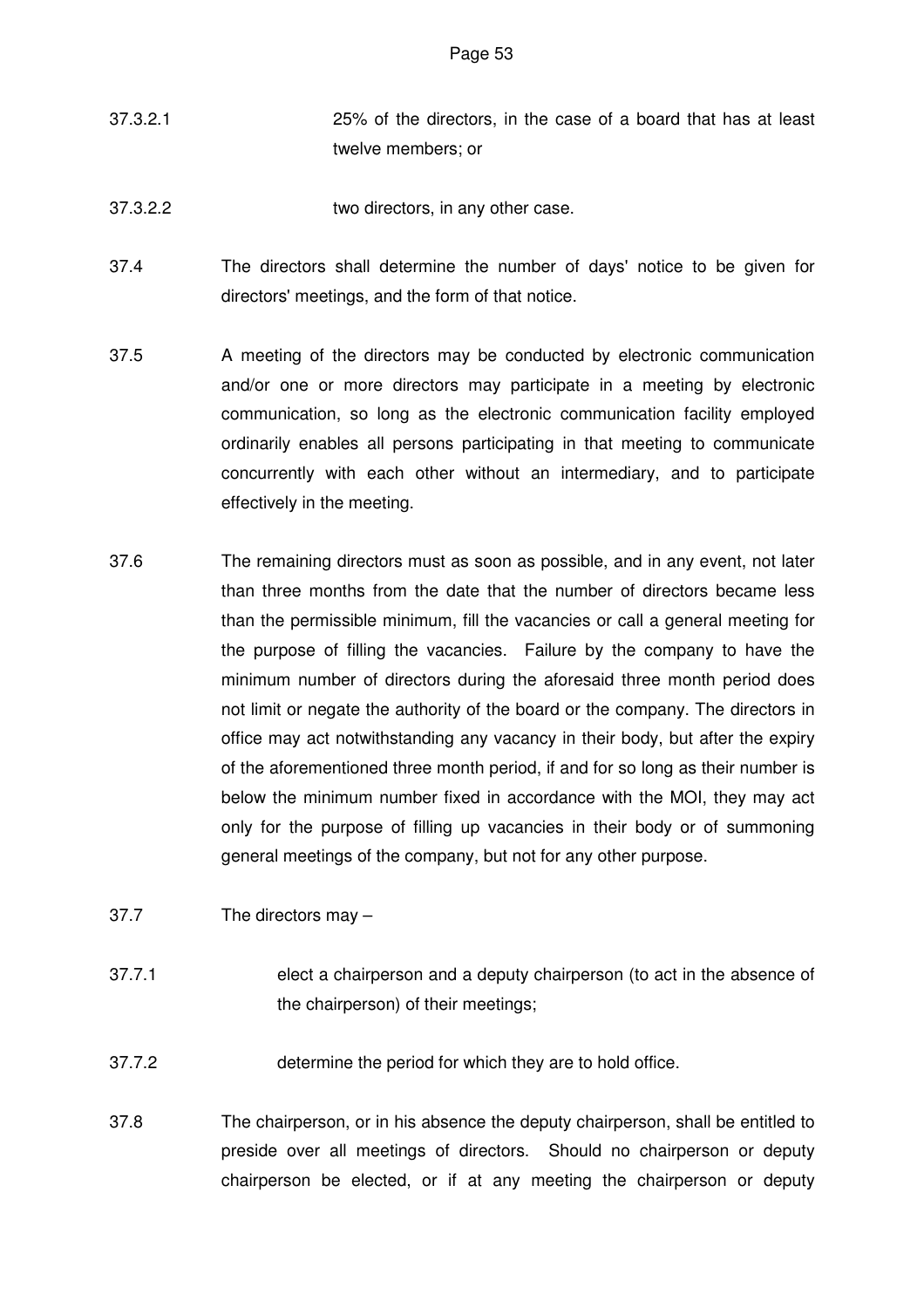chairperson is not present within five minutes after the time appointed for holding the meeting, the directors present shall choose one of their number to be chairperson at such meeting.

- 37.9 All issues arising at any meeting shall be decided by a majority of votes.
- 37.10 The chairperson shall not have a second or casting vote.
- 37.11 In the case of a quorum of two directors, the chairman shall not have a casting vote if only two directors are present at the meeting.
- 37.12 A meeting of the directors at which a quorum is present shall be entitled to exercise all or any of the powers, authorities and discretions conferred by or in terms of the MOI or which are vested in or are exercisable by the directors generally.
- 37.13 A resolution in writing signed, given in person, or by electronic communication  $bv -$
- 37.13.1 all the directors; or
- 37.13.2 a majority of directors,

which resolution is then inserted into the minute book and provided that each director has received notice of the matter to be decided, shall be as valid and effectual as a resolution passed at a meeting of the directors duly called and constituted.

- 37.14 Any resolutions contemplated in clause 37.13 –
- 37.14.1 may consist of one or more documents so signed;
- 37.14.2 shall have regard to the provisions of section 75 of the Act;
- 37.14.3 shall be delivered to the secretary without delay, and shall be recorded by him in the company's minute book.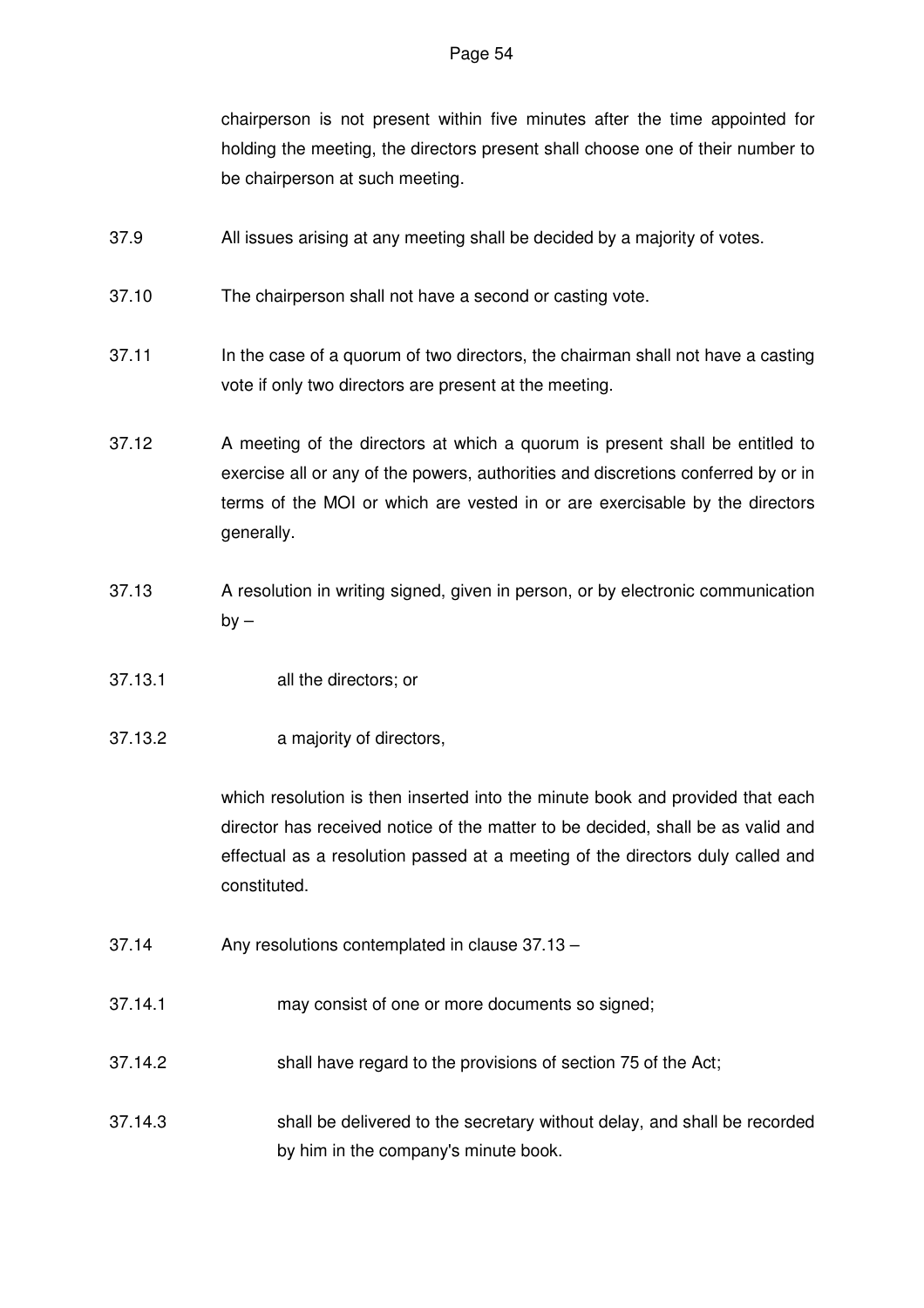Such resolution shall be deemed to have been passed on the day it was signed by the last director or alternate director who is entitled to sign it, unless a statement to the contrary is made in that resolution.

- 37.15 The meetings and proceedings of any committee consisting of two or more directors shall be governed by the provisions hereof in regard to meetings and proceedings of the directors so far as the same are applicable thereto and are not superseded by any regulations made by the directors.
- 37.16 Resolutions adopted by the board –
- 37.16.1 must be dated and sequentially numbered; and
- 37.16.2 are effective as of the date-of the resolution, unless any resolution states otherwise.
- 37.17 Any minutes of a meeting, or a resolution, signed by the chairperson of the meeting, or by the chairperson of the next meeting of the board, is evidence of the proceedings of that meeting, or the adoption of that resolution, as the case may be.
- 37.18 Minutes of all board meetings, resolutions and directors' declarations shall be kept in accordance with the provisions of section 24.

# 38 **DIRECTORS' REMUNERATION**

- 38.1 The company may pay remuneration to the directors for their services as directors in accordance with a special resolution approved by the shareholders within the previous two years, as set out in sections 66(8) and 66(9), and the power of the company in this regard is not limited or restricted by this MOI.
- 38.2 Any director who –
- 38.2.1 serves on any executive or other committee; or
- 38.2.2 devotes special attention to the business of the company; or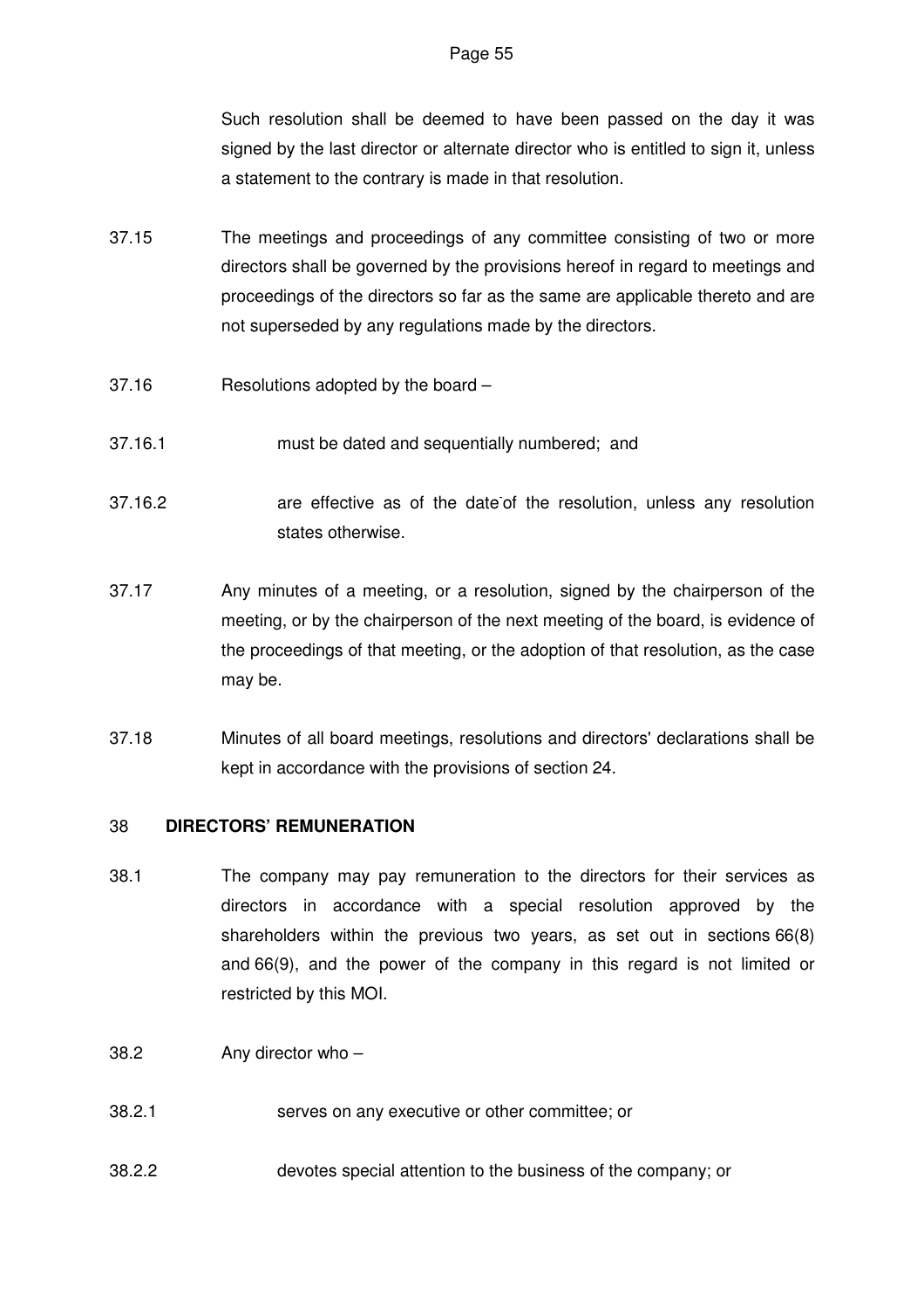- 38.2.3 goes or resides outside the RSA for the purpose of the company; or
- 38.2.4 otherwise performs or binds himself to perform services which, in the opinion of the directors, are outside the scope of the ordinary duties of a director,

may be paid such extra remuneration or allowance in addition to or in substitution of the remuneration to which he may be entitled as a director, as a disinterested quorum of the directors or a remuneration committee appointed by the board may from time to time determine.

- 38.3 A director may be employed in any other capacity in the company or as a director or employee of a company controlled by, or itself a major subsidiary of, the company and, in such event, his appointment and remuneration in respect of such other office must be determined by a disinterested quorum of director.
- 38.4 The directors shall also be paid all their travelling and other expenses properly and necessarily incurred by them in connection with –
- 38.4.1 the business of the company; and
- 38.4.2 attending meetings of the directors or of committees of the directors or of the company.

# 39 **EXECUTIVE DIRECTORS**

- 39.1 The directors may from time to time appoint –
- 39.1.1 managing and other executive directors (with or without specific designation) of the company;
- 39.1.2 any director to any other executive office with the company,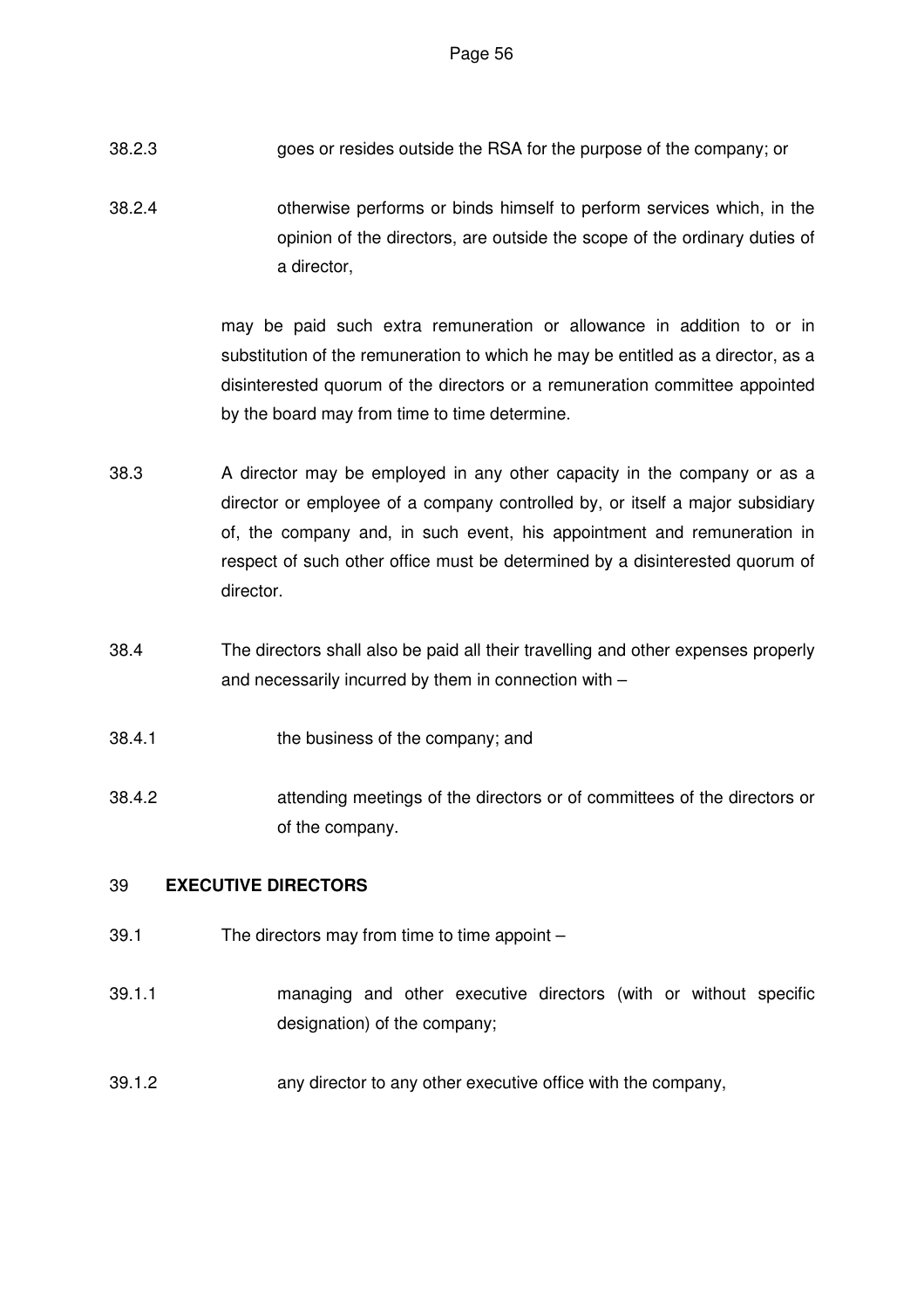as the directors shall think fit, for a period as the directors shall think fit, and may from time to time remove or dismiss such persons from office and appoint another or others in his or their place or places.

- 39.2 Any director appointed in terms of clause 39.1 –
- 39.2.1 shall not (subject to the provisions of the contract under which he is appointed) whilst he continues to hold that position or office, be subject to retirement;
- 39.2.2 shall not, during the currency of such appointment, be taken into account in determining the directors to retire by rotation; and
- 39.2.3 shall be subject to the same provisions as to removal as the other directors of the company, and if he ceases to hold office as a director, his appointment to such position or executive office shall ipso facto terminate, without prejudice to any claims for damages which may accrue to him as a result of such termination.
- 39.3 Should the provisions regarding the retirement of directors by rotation apply, then only a minority of the directors may be appointed on the basis that they shall not be subject to retirement by rotation.
- 39.4 The remuneration of a director appointed to any position or executive office in terms of clause 39.1 –
- 39.4.1 shall be determined by a disinterested quorum of the directors or a remuneration committee appointed by the directors;
- 39.4.2 shall be in addition to or in substitution of any ordinary remuneration as a director of the company, as the directors may determine;
- 39.4.3 may consist of a salary or a commission on profits or dividends or both, as the directors may direct.

# 39.5 The directors may –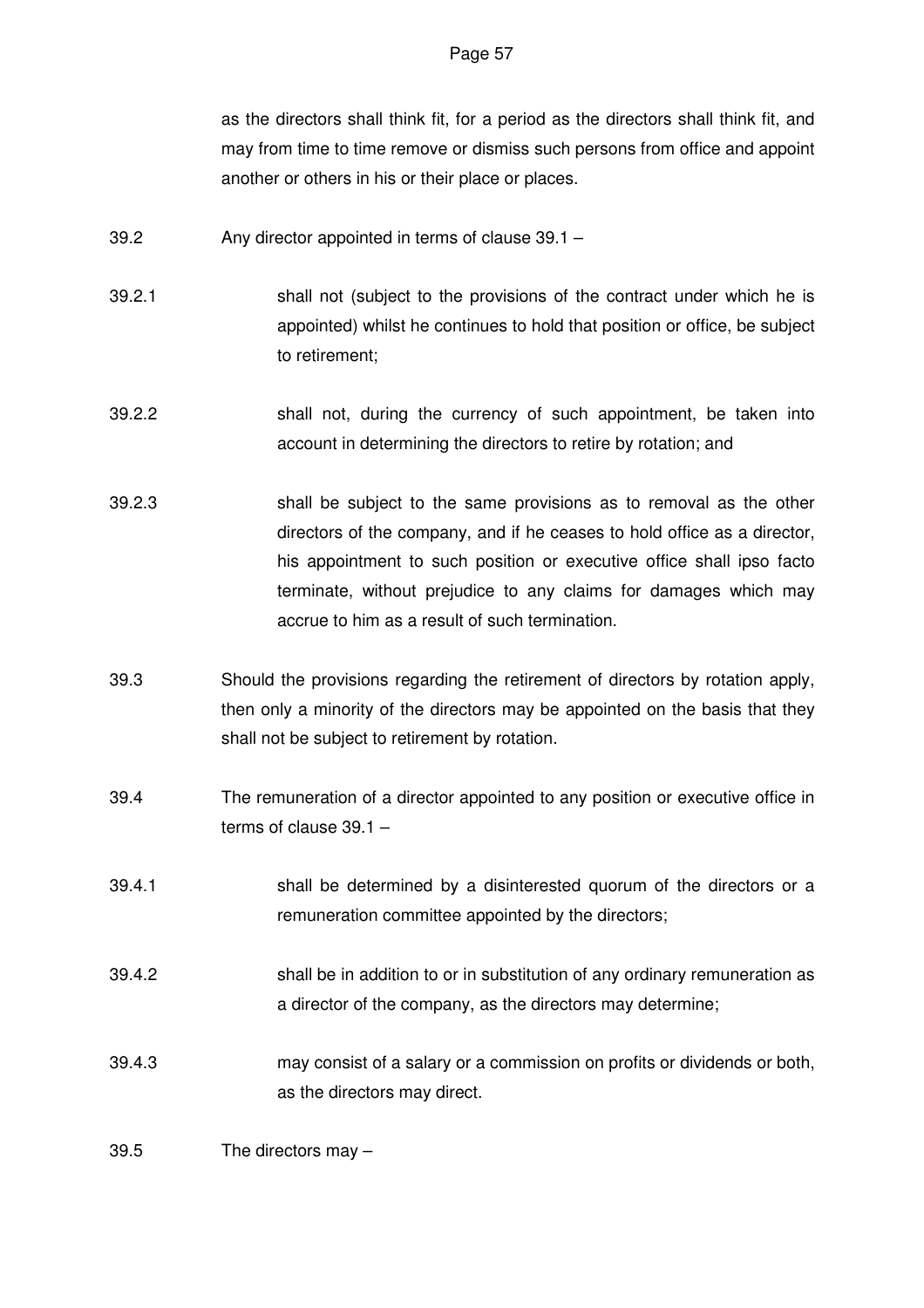| 39.5.1 | from time to time confer upon a director appointed to any position or  |
|--------|------------------------------------------------------------------------|
|        | executive office in terms of clause 39.1 any or all powers exercisable |
|        | under the MOI by the directors;                                        |

- 39.5.2 confer such powers for such time and to be exercised for such objects and purposes and upon such terms and conditions and with such restrictions, as they think expedient;
- 39.5.3 confer such powers with or to the exclusion of or in substitution for any powers of the directors;
- 39.5.4 from time to time revoke, withdraw or vary such powers.

# 40 **INDEMNITY**

- 40.1 To the extent such indemnity may be given in compliance with the Act, every director, manager, secretary, auditor and officer of the company shall be indemnified out of the funds of the company against –
- 40.1.1 all liabilities incurred by him in that capacity;
- 40.1.2 expenditure incurred by him in defending any proceedings, whether civil or criminal relating to the affairs of the company, in which judgement is given in his favour, or in which he is acquitted; or
- 40.1.3 costs in connection with any application under sections 77(9) and 77(10) of the Act in which relief is granted to him by the Court.
- 40.2 To the extent that such indemnity may be given in compliance with the Act, every such person shall be indemnified by the company against all costs, losses and expenses for which any such person may become liable by reason of any –
- 40.2.1 contract entered into; or
- 40.2.2 act done by him,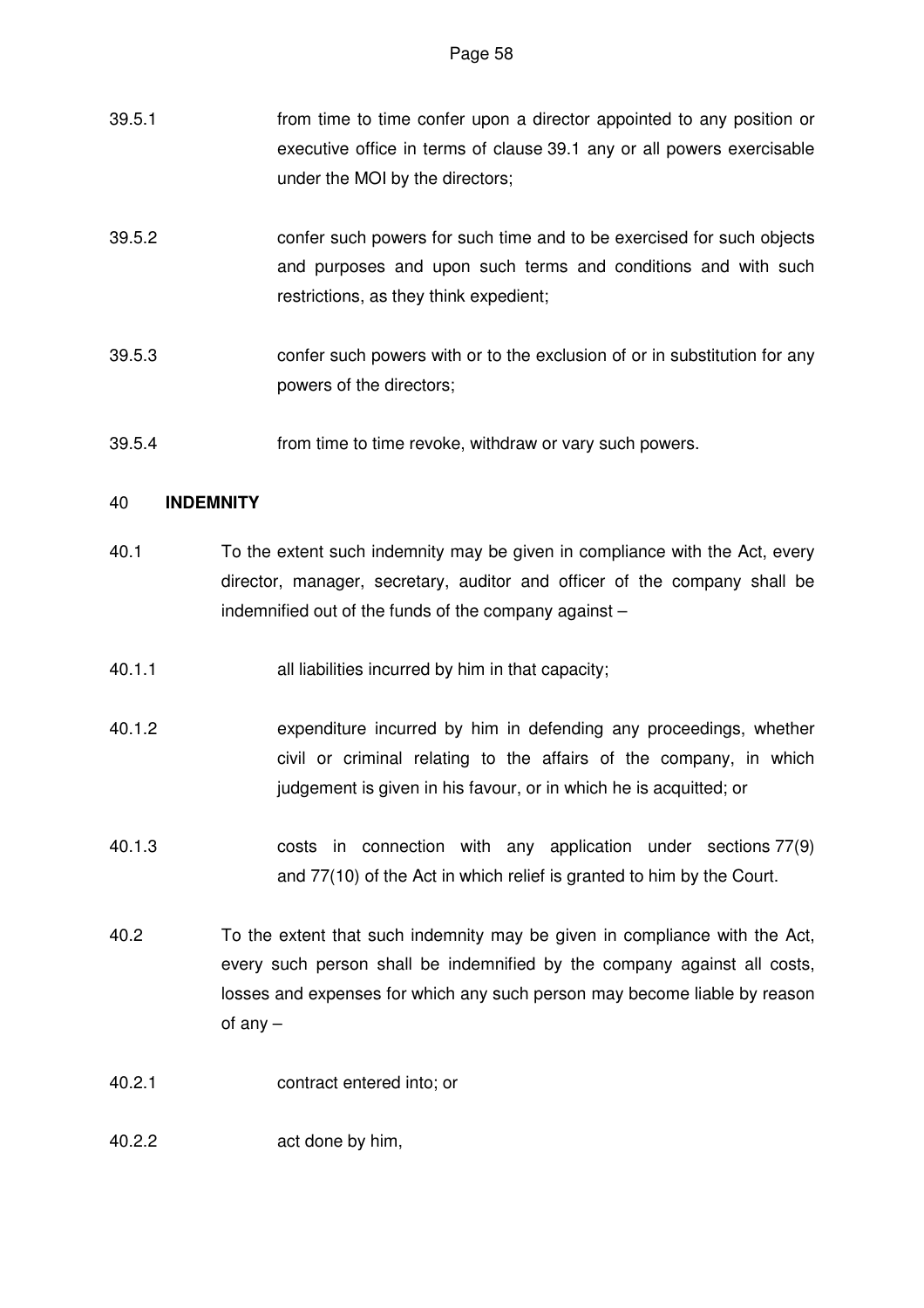in his capacity as director, secretary, manager, auditor or officer of the company or in any way in the discharge of his duties.

- 40.3 The company may as contemplated in –
- 40.3.1 section 78(4) advance expenses to a director in respect of the defence of legal proceedings; and/or
- 40.3.2 section 78(7) purchase insurance to protect the company and/or a director against any liability or expense contemplated in section 78(7).
- 40.4 The provisions of clause 40 shall apply, mutatis mutandis, in respect of any former director, prescribed officer or any member of any committee of the board or the audit committee.

# 41 **BORROWING POWERS**

- 41.1 Subject to all other provisions of this MOI, the directors may from time to time –
- 41.1.1 borrow for the purpose of the company such sums as they think fit;
- 41.1.2 secure the payment or repayment of any such sums or any other sum, as they think fit, whether by the creation and issue of debentures, mortgage or charge upon all or any of the property or assets of the company;
- 41.1.3 make such regulations regarding the transfer of debentures, the issue of certificates therefor and all such other matters incidental to debentures as the directors think fit.
- 41.2 The borrowing powers of the company as contemplated in clause 41.1 are not limited.

# 42 **LOCAL BOARDS, AGENTS AND COMMITTEES OF THE BOARD**

42.1 The directors may –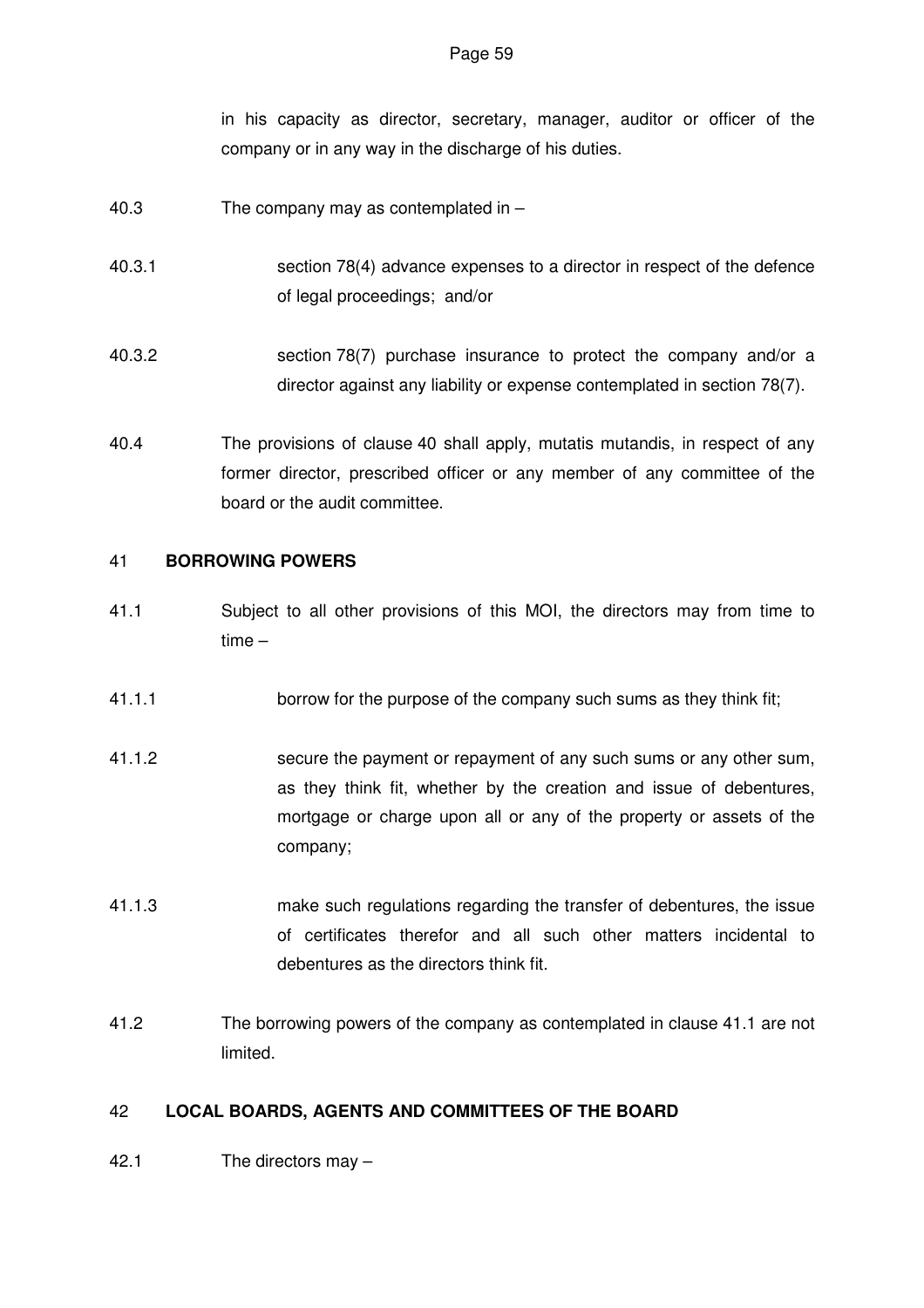- 42.1.1 establish any boards or agencies in the RSA or elsewhere for managing any of the affairs of the company;
- 42.1.2 appoint persons to be members of such boards, managers or agents;
- 42.1.3 fix the remuneration of such persons;
- 42.1.4 delegate to any board, manager or agent any of the powers, authorities and discretions vested in the directors with power to subdelegate;
- 42.1.5 authorise the shareholders of any board or any of them to fill any vacancies, and to act despite any vacancy;
- 42.1.6 remove any person so appointed and annul or vary any such delegation,

subject to such terms and conditions as the directors may think fit, but no person dealing in good faith and without notice of the annulment or variation referred to in clause 42.1.6 shall be affected thereby.

- 42.2 The directors may by power of attorney appoint any company, firm or person or any fluctuating body of persons, whether nominated directly or indirectly by the directors, to be the attorney or agent of the company for such purposes and with such powers, authorities and discretions (not exceeding those vested in or exercisable by the directors in terms of the MOI) and for such period and subject to such terms and conditions as they may think fit.
- 42.3 Any such power of attorney may contain such provisions for the protection and convenience of persons dealing with any such agent as the directors may think fit.
- 42.4 The directors may also authorise any such agent to sub-delegate any of his powers, authorities and discretions.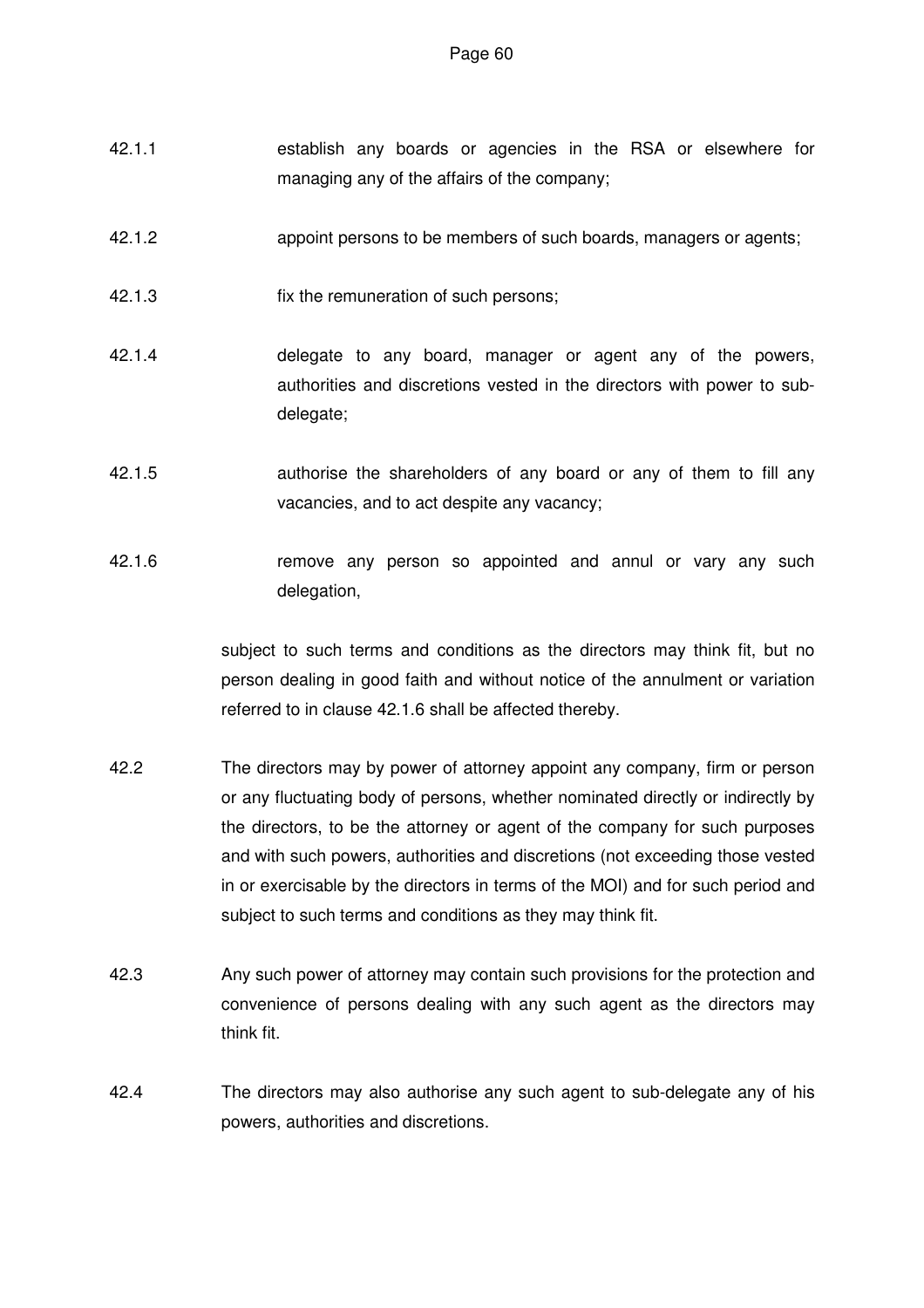- 42.5 The directors may delegate any of their powers to an executive or other committee, whether consisting of a shareholder or shareholders of their body or not as they think fit.
- 42.6 Any committee so formed shall, in the exercise of the powers so delegated, conform to any regulations authorising the appointment of sub-committees that may from time to time be prescribed by the directors.

## 43 **ACCOUNTING RECORDS**

- 43.1 The directors shall cause to be kept such accounting records as are prescribed by the Act.
- 43.2 The accounting records shall be kept at the head office of the company or (subject to the provisions of the Act) at such other place as the directors think fit, and shall at all times be open to inspection by the directors.
- 43.3 A copy of all financial statements (including every document required by law to be annexed thereto) which are to be laid before the company in annual general meeting, together with copies of the directors' and auditors' reports, shall be delivered or sent by post to the registered address of each shareholder or holder of debentures or by electronic communication, and to every person entitled to a notice of the annual general meeting.
- 43.4 Where applicable, such number of copies of the documents referred to in clause 43.3 shall be forwarded to the secretary or other proper officer of any stock exchange on which any shares of the company are listed as may be required under that stock exchange's regulations or practice.
- 43.5 The documents referred to in clause 43.3 shall be sent at least fifteen business days before such annual general meeting at which they will be considered.
- 43.6 The documents referred to in clause 43.3 need not be sent to –
- 43.6.1 any person who is not entitled to receive notice of general meetings of the company or whose address is not known to the company; or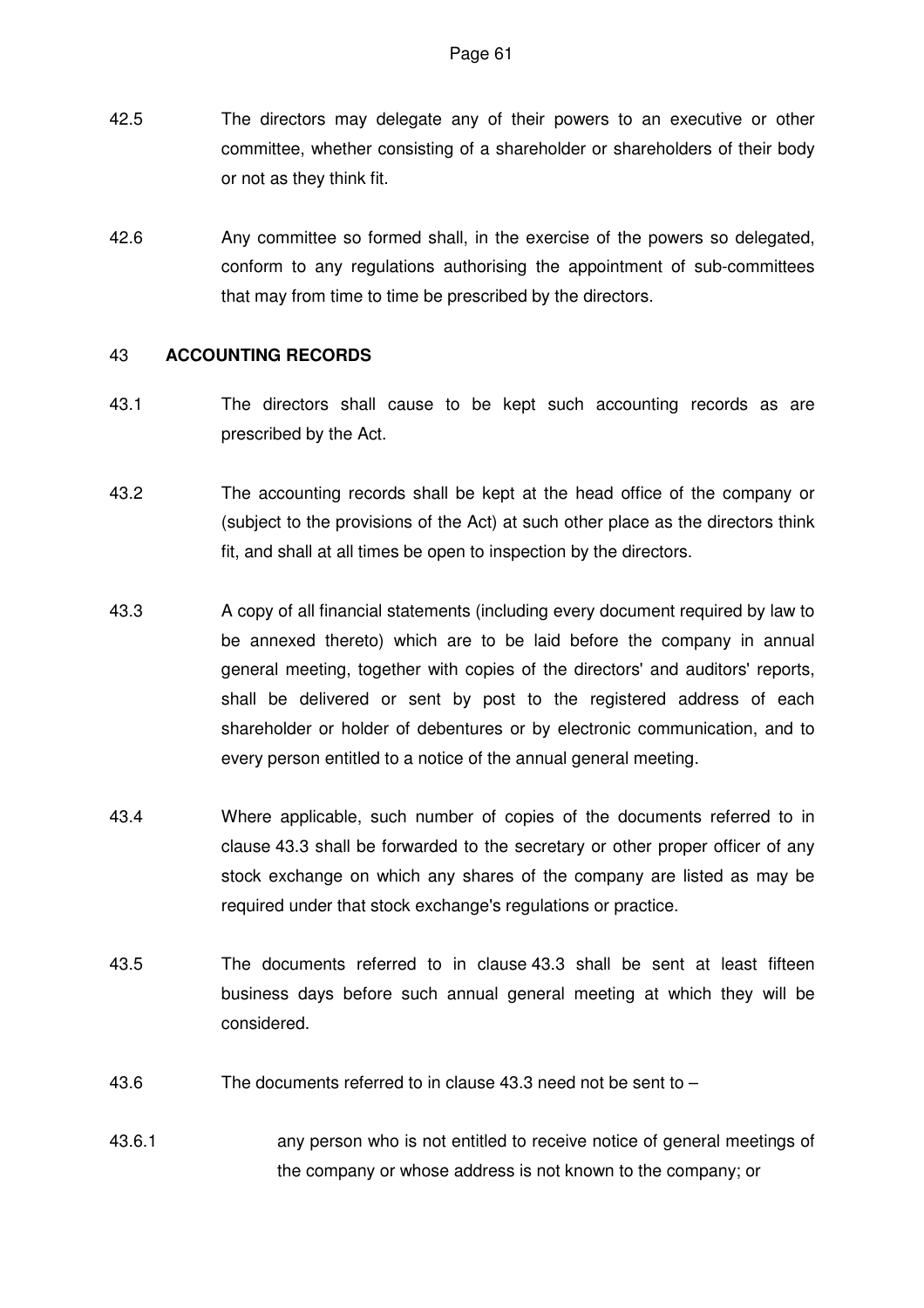- 43.6.2 more than one of the joint holders of any shares or debentures.
- 43.7 The annual financial statements of the company shall be prepared in accordance with section 30 and the unalterable provisions of the Act.

# 44 **ACCESS TO COMPANY RECORDS**

- 44.1 Each person who holds or has a beneficial interest in any securities issued by the company is entitled to inspect and copy, without any charge for any such inspection or upon payment of no more than the prescribed maximum charge for any such copy, the information contained in the records of the company referred to in section 26(1), being –
- 44.1.1 this MOI, and any amendments or alterations thereof;
- 44.1.2 a record of the directors, including the details of any person who has served as a director, for a period of seven years after that person has ceased to serve as a director, and any information referred to in section 24(5) relating to such persons;
- 44.1.3 all reports presented at an annual general meeting of the company for a period of seven years after the date of any such meeting;
- 44.1.4 all annual financial statements required by the Act for a period of seven years after the date on which each such particular statements were issued;
- 44.1.5 notice and minutes of all shareholders' meetings, including all resolutions adopted by them, for seven years after the date each such resolution was adopted and any document that was made available by the company to the holders of securities in relation to each such resolution;
- 44.1.6 any written communications sent generally by the company to all holders of any class of the company's securities, for a period of seven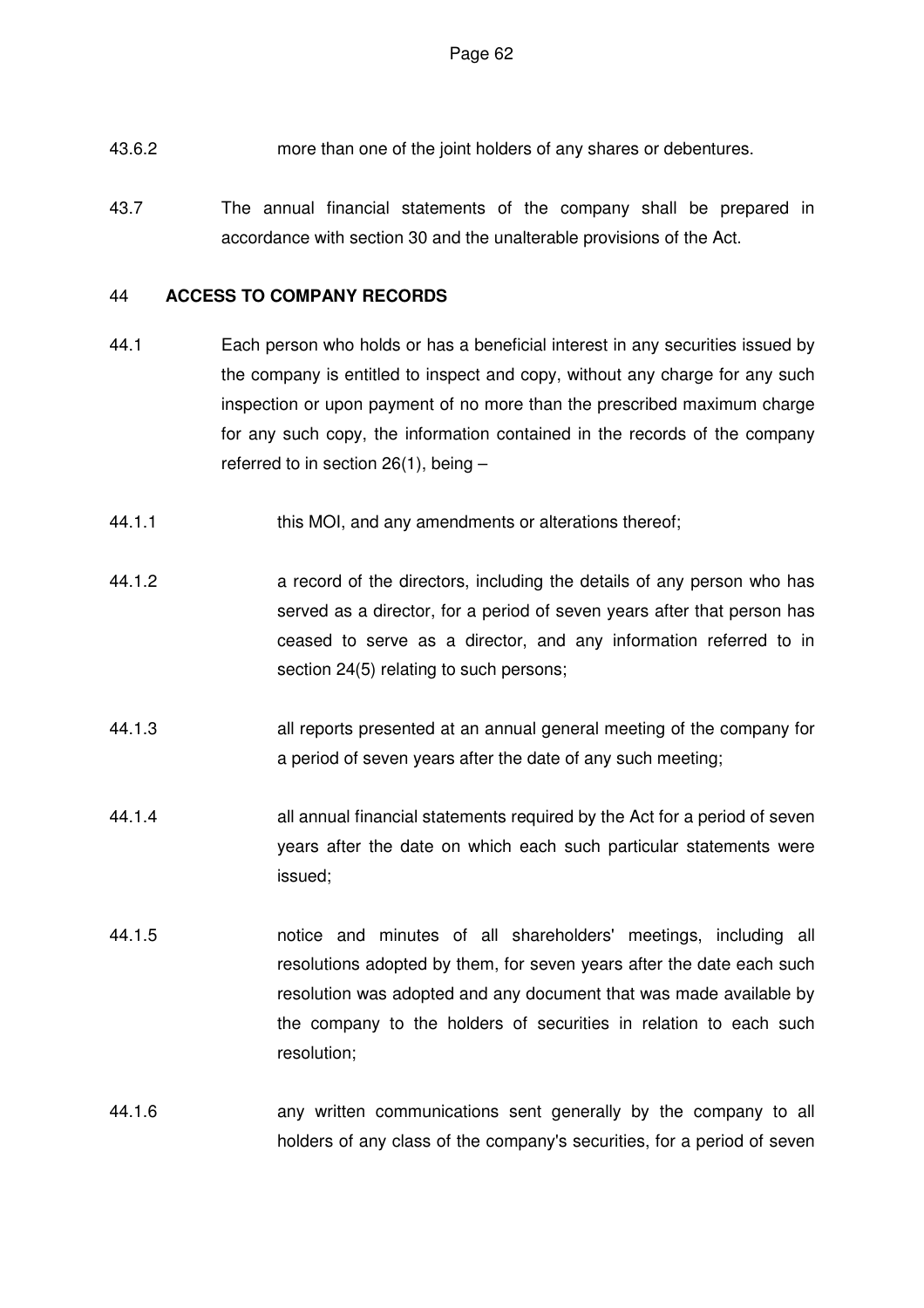years after the date on which each of such communications was issued; and

- 44.1.7 the securities register.
- 44.2 A person not contemplated in article 44.1 has a right to inspect the securities register and the register of directors of the company upon payment of an amount not exceeding the prescribed maximum fee, as set out in the Act, for any such inspection.
- 44.3 A person who wishes to inspect the uncertificated securities register may do so only through the company in terms of section 26, and in accordance with the rules of the CSD. Within five business days after the date of a request for inspection, the company must produce a record of the uncertificated securities register, which record must reflect at least the details referred to in section 50(3)(b) at the close of business on the day on which the request for inspection was made.

## 45 **COMPANY SECRETARY**

- 45.1 In terms of the provisions of the Act, the directors shall appoint a secretary –
- 45.1.1 for such term;
- 45.1.2 at such remuneration; and
- 45.1.3 upon such conditions,

as they may think fit, and the directors may dismiss such secretary.

- 45.2 Any casual vacancy in the office of secretary shall be filled by the directors within sixty days of the vacancy occurring.
- 45.3 During any period that the office of secretary is vacant, the directors may generally or specifically authorise any officer of the company to carry out certain or all of the secretary's duties.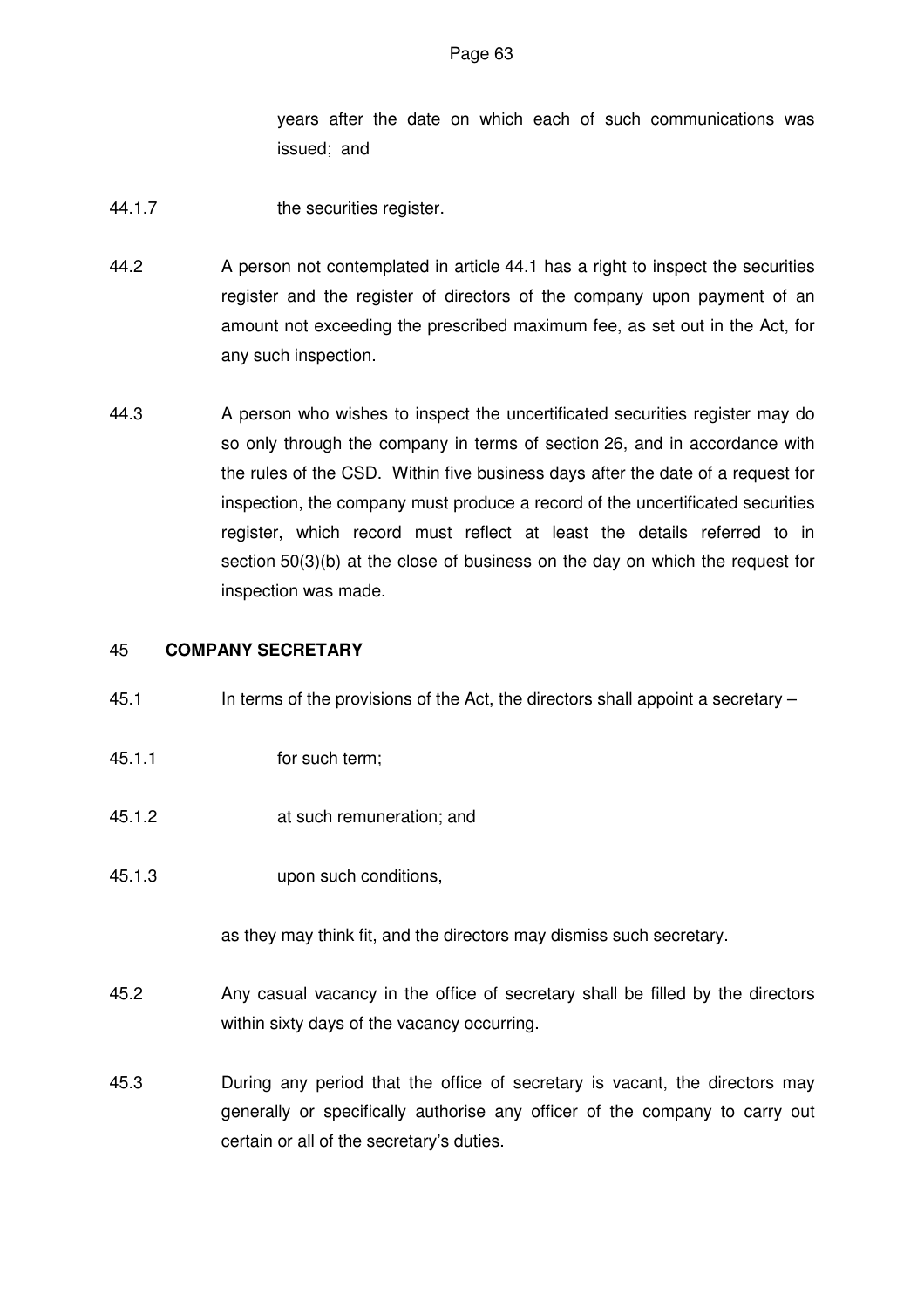- 45.4 Where the Act or the MOI provides that an act be performed by a director and the secretary it shall not be performed validly if performed by the same person acting both as director and as secretary.
- 45.5 The directors may appoint a juristic person or partnership to hold the office of secretary, provided that -
- 45.5.1 every employee of that juristic person who provides company secretarial services, or partner and employee of that partnership, as the case may be, satisfies the requirements contemplated in section 84(5); and
- 45.5.2 at least one employee of that juristic person, or one partner or employee of that partnership, as the case may be, satisfies the requirements contemplated in section 86.
- 45.6 A change in membership of a juristic person or composition of a partnership which holds office as secretary shall not constitute a casual vacancy in the office of secretary as envisaged in clause 45.3, provided that the juristic person continues to satisfy the requirements of clauses 45.5.1 and 45.5.2.

#### 46 **DISTRIBUTIONS**

- 46.1 Subject to the provisions of the Act and particularly section 46, the company may make a proposed distribution if such distribution is -
- 46.1.1 pursuant to an existing legal obligation of the company, or a court order; or
- 46.1.2 authorised by resolution of the board, in compliance with the Listings Requirements.
- 46.2 No distribution shall bear interest against the company, except as otherwise provided under the conditions of issue of the securities in respect of which such distribution is payable.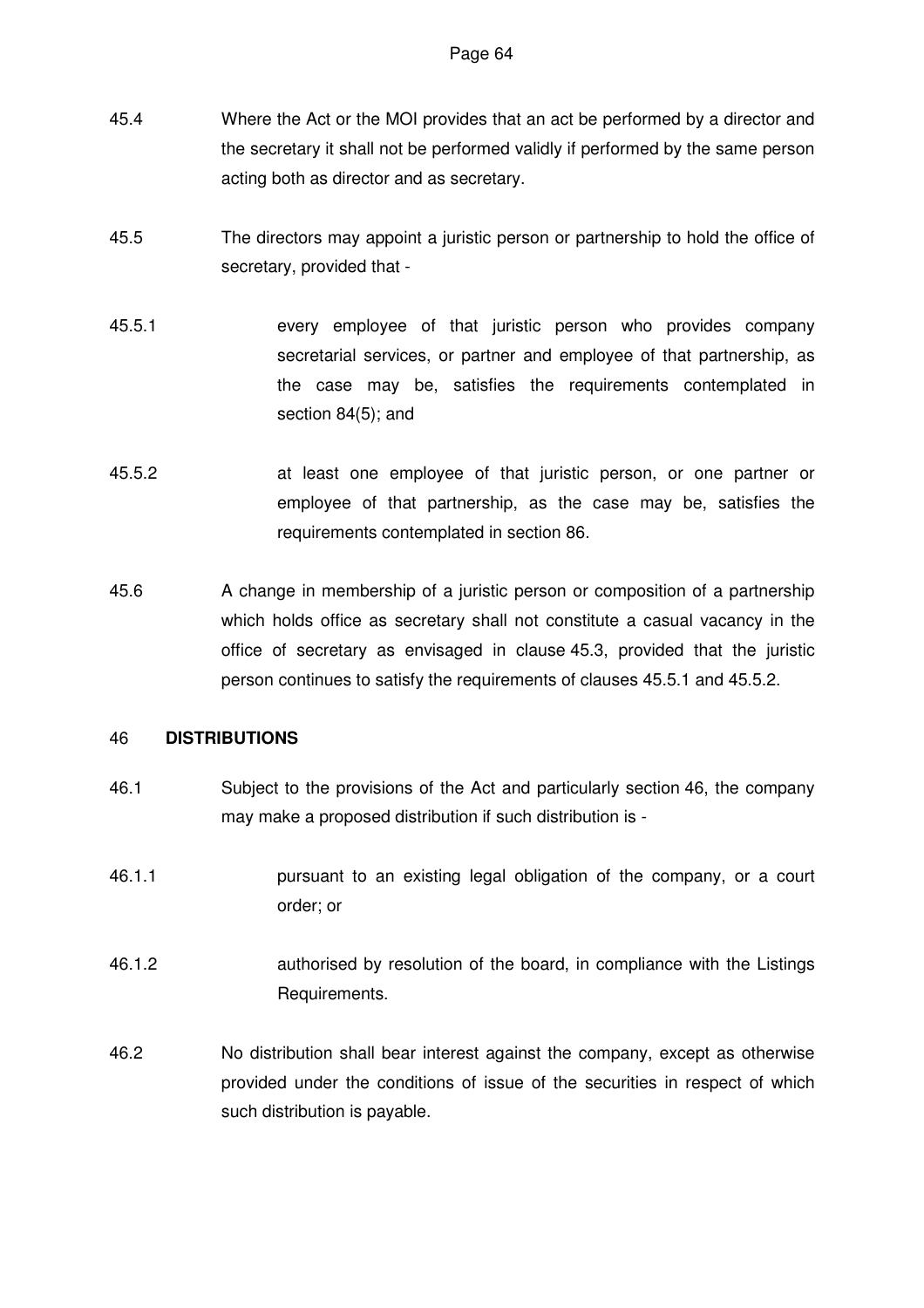- 46.3 Distributions may be declared either free of or subject to the deduction of income tax and any other tax or duty in respect of which the company may be chargeable.
- 46.4 The directors may from time to time declare and pay to the shareholders such interim distributions as the directors consider to be appropriate.
- 46.5 Dividends shall be declared by the directors in accordance with the Act.
- 46.6 All unclaimed distributions may be invested or otherwise made use of by the directors for the benefit of the company until claimed, provided that distributions unclaimed cannot be invested or otherwise made use of by the directors for the benefit of the company for a period of three years from the date on which they were declared, where after such unclaimed distributions may be declared forfeited by the directors for the benefit of the company. The directors may at any time annul such forfeiture upon such conditions (if any) as they think fit. All unclaimed monies, other than distributions, that are due to any shareholder/s shall be held by the company in trust for an indefinite period until lawfully claimed by such shareholder/s.
- 46.7 Any distribution, interest or other sum payable in cash to the holder of a share may be paid by cheque or warrant sent by post or by electronic funds transfer and addressed to -
- 46.7.1 the holder at its/his/her registered address or designated bank account; or
- 46.7.2 in the case of joint holders, the holder whose name appears first in the securities register in respect of the share, at its/his/her registered address or designated bank account; or
- 46.7.3 such person and at such address or designated bank account as the holder or joint holders may in writing direct.
- 46.8 Every such cheque or warrant shall -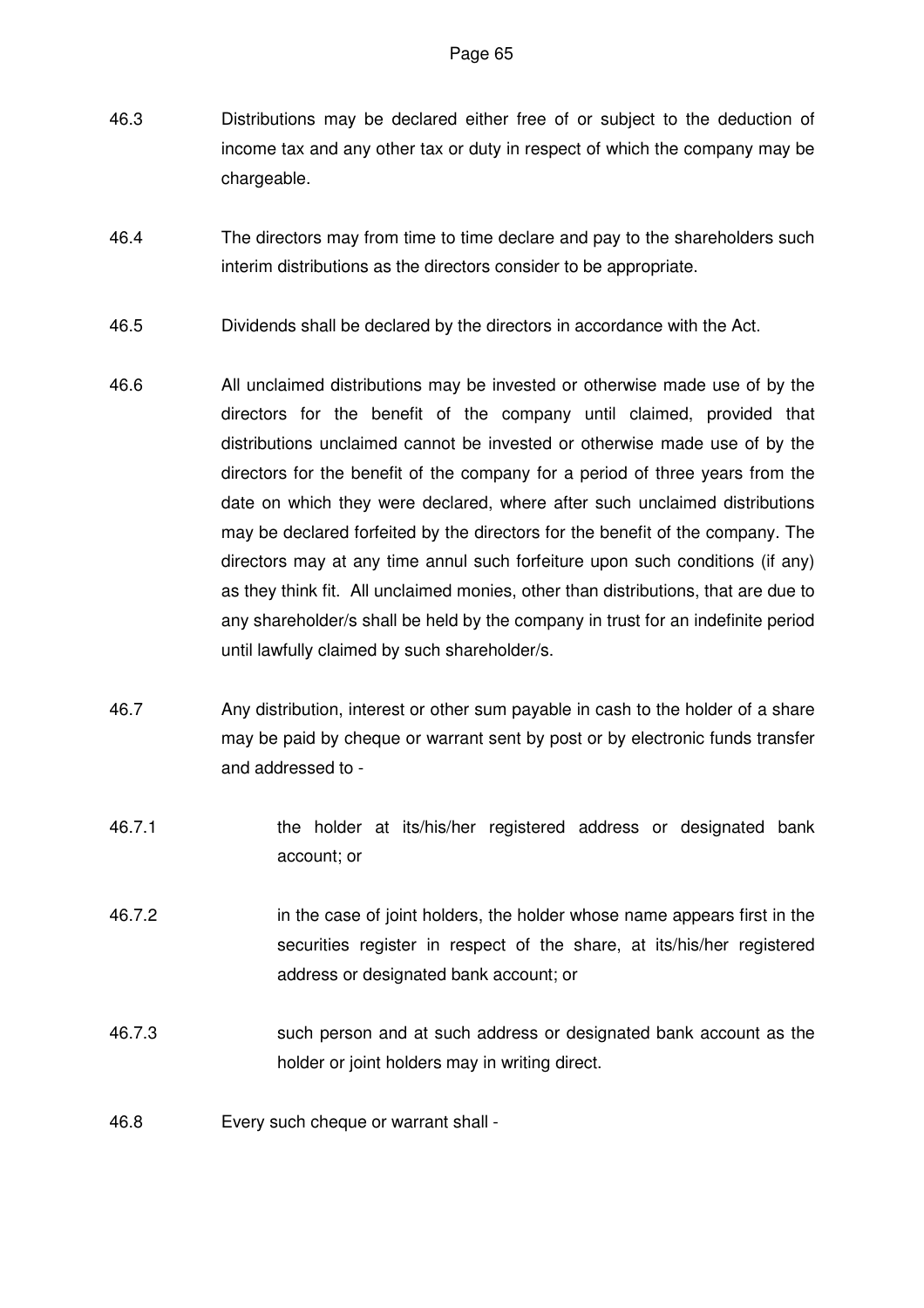- 46.8.1 be made payable to the order of the person to whom it is addressed; and
- 46.8.2 be sent at the risk of the holder or joint holders.
- 46.9 The company shall not be responsible for the loss in transmission of any cheque or warrant or of any document (whether similar to a cheque or warrant or not) sent by post as aforesaid.
- 46.10 A holder or any one of two or more joint holders, or his or their agent duly appointed in writing, may give valid receipt for any distributions or other monies paid in respect of a security held by such holder or joint holders.
- 46.11 When such cheque or warrant is paid, it shall discharge the company of any further liability in respect of the amount concerned.
- 46.12 A distribution may also be paid in any other way determined by the directors, and if the instructions of the directors in that regard are complied with, the company shall not be liable for any loss or damage which a shareholder may suffer as a result thereof.
- 46.13 Without detracting from the ability of the company to issue capitalisation shares, any distribution may be paid wholly or in part -
- 46.13.1 by the distribution of specific assets; or
- 46.13.2 by the issue of shares, debentures or securities of the company or of any other company; or
- 46.13.3 in cash; or
- 46.13.4 in any other way which the directors or the company in a general meeting may at the time of declaring the distribution determine.
- 46.14 Where any difficulty arises in regard to such distribution, the directors may settle that difficulty as they think expedient and in particular may fix the value which shall be placed on such specific assets on distribution.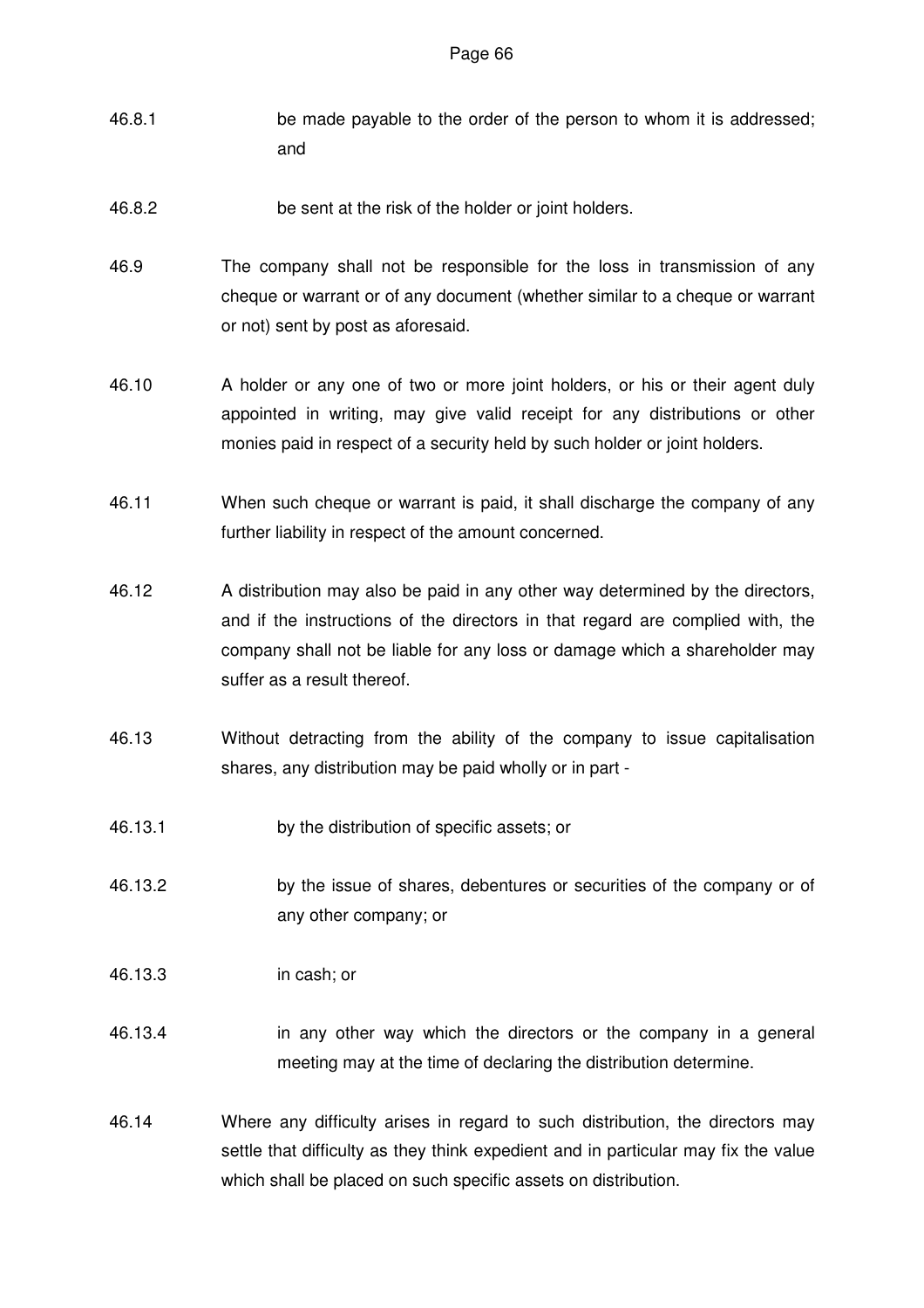- 46.15 The directors may -
- 46.15.1 determine that cash payments shall be made to any shareholder on the basis of the value so fixed in order to secure equality of distribution; and
- 46.15.2 vest any such asset in trustees upon such trusts for the benefit of the persons entitled to the distribution as the directors deem expedient.
- 46.16 Any distribution must be made payable to shareholders registered as at a date subsequent to the date of declaration thereof or the date of confirmation thereof, whichever is the later date.
- 46.17 Payments to shareholders shall be provided for in accordance with the Listings Requirements. The company shall not provide that capital shall be repaid upon the basis that it may be called up again.
- 46.18 Any distribution must be made payable to shareholders registered as at a date subsequent to the date of declaration thereof or the date of confirmation thereof, whichever is the later date.

# 47 **PAYMENT OF COMMISSION**

- 47.1 The company may pay a commission at a rate not exceeding 10% of the issue price of a share to any person in consideration of his/her subscribing or agreeing to subscribe, whether absolutely or conditionally, for any shares of the company or for procuring or agreeing to procure, whether absolutely or conditionally, subscriptions for any shares of the company.
- 47.2 Commission may be paid out of capital or profits, whether current or accumulated, or partly out of the one and partly out of the other.
- 47.3 Such commission may be paid in cash or, if authorised by the company in general meeting, by the allotment of fully or not fully paid-up shares, or partly in one way and partly in the other.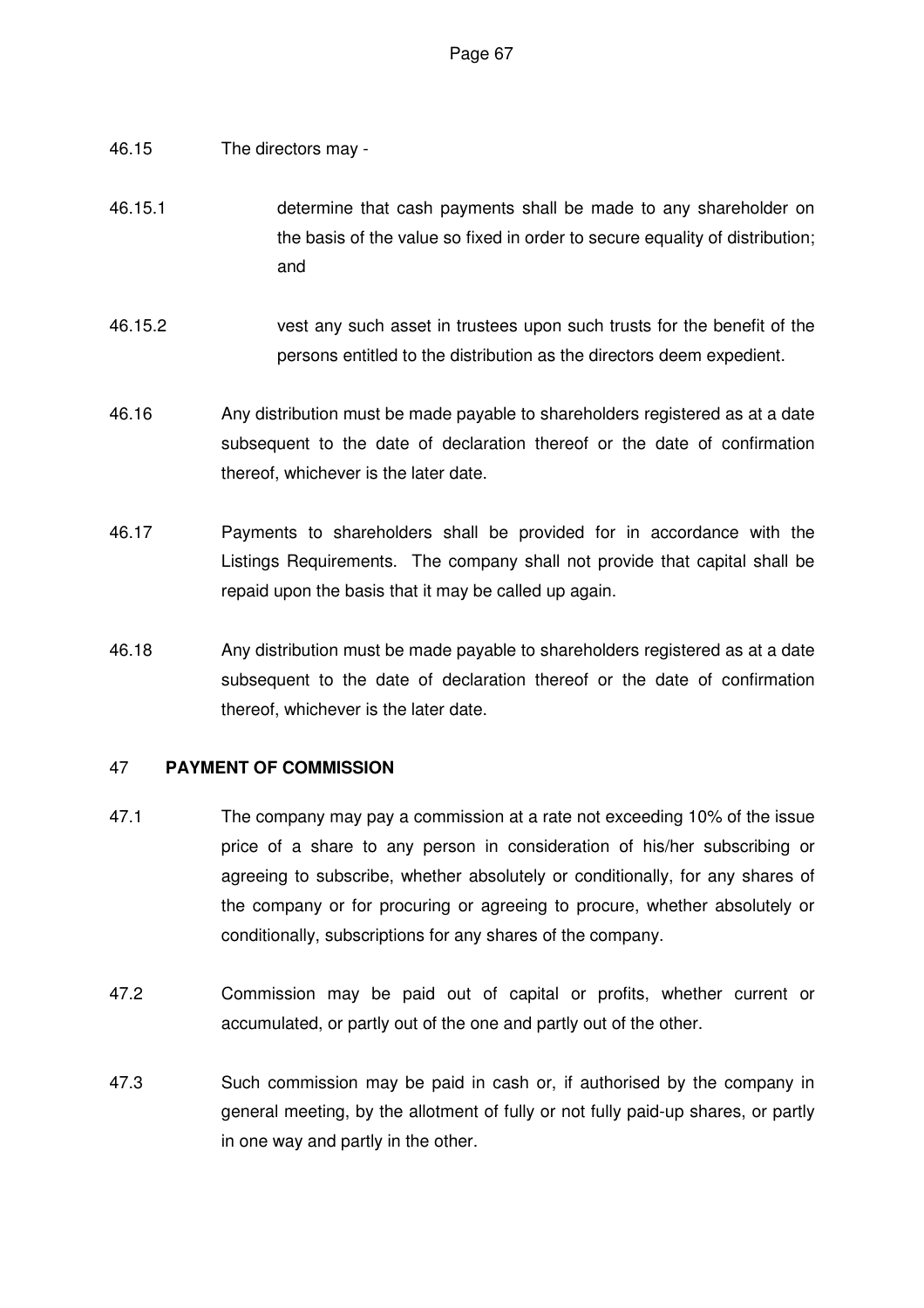47.4 The company may, on any issue of shares, pay such brokerage as may be lawful.

### 48 **ODD LOT OFFERS**

- 48.1 The company shall be entitled to implement an odd lot offer in accordance with the provisions of this clause 48, if approved by shareholders in general meeting and in accordance with the restrictions and procedures imposed by the Listings Requirements.
- 48.2 Should, upon implementation of an odd lot offer made by the company, there be shareholders ("odd lot holders") who hold in aggregate less than 100 shares, or such other number of shares as may be determined by the Listings Requirements as amounting to an odd lot offer ("odd lots"), in the company, then the company shall, save in respect of odd lot holders who elect to retain their odd lots in the company –
- 48.2.1 cause the odd lots to be sold in such manner as the directors may direct; and
- 48.2.2 procure that the proceeds of such sales are paid to the odd lot holders.

## 49 **NOTICES**

- 49.1 All notices shall be given by the company to each shareholder of the company, the auditor of the company and any other person in terms of any agreement entered into between such person and the company.
- 49.2 Each shareholder of the company –
- 49.2.1 shall notify the company in writing of an address, which address shall be his registered address for the purposes of receiving written notices from the company by post; and
- 49.2.2 may notify the company in writing of an email address and/or facsimile number, which address shall be his address for the purposes of receiving notices by way of electronic communication.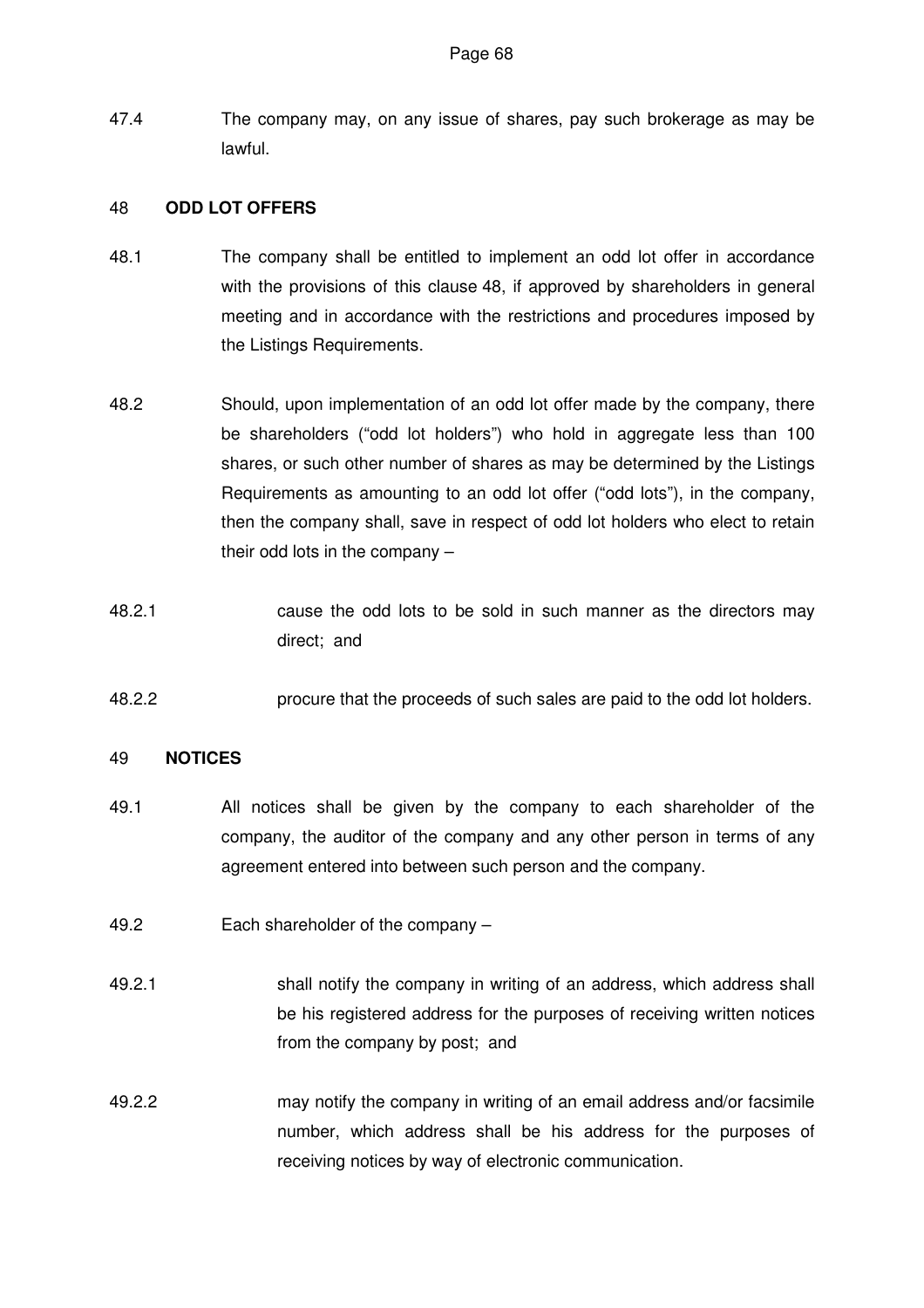- 49.3 In the case of joint holders of a share, all notices shall, unless such holders otherwise request in writing and the directors agree, be given to that shareholder whose name appears first in the securities register and a notice so given shall be deemed sufficient notice to all the joint holders.
- 49.4 Any notice sent by any means permitted in table CR 3 annexed to the regulations shall be deemed to have been delivered as provided for that method of delivery in such table.
- 49.5 Every person who by operation of law, transfer or other means whatsoever becomes entitled to any security, shall be bound by every notice in respect of that security which, previously to his name and address being entered in the securities register, was given to the person from whom he derives his title to such security.
- 49.6 Any notice or document delivered or sent by post to or left at the registered address of any shareholder in pursuance of this MOI shall, notwithstanding that such shareholder was then deceased, and whether or not the company has notice of his death, be deemed to have been duly served in respect of any securities, whether held solely or jointly with other persons by such shareholder, until some other person be registered in his stead as the sole or joint holder thereof, and such service shall for all purposes of this MOI be deemed a sufficient service of such notice or document on his heirs, executors or administrators, and all persons (if any) jointly interested with him in any such securities.
- 49.7 The signature to any notice to be given by or on behalf of the company may be written, printed or impressed with any kind of stamp or mechanical or electronic process.
- 49.8 Any shareholder whose address in the securities register is an address not within the RSA, shall be entitled to have notices served upon him at such address.